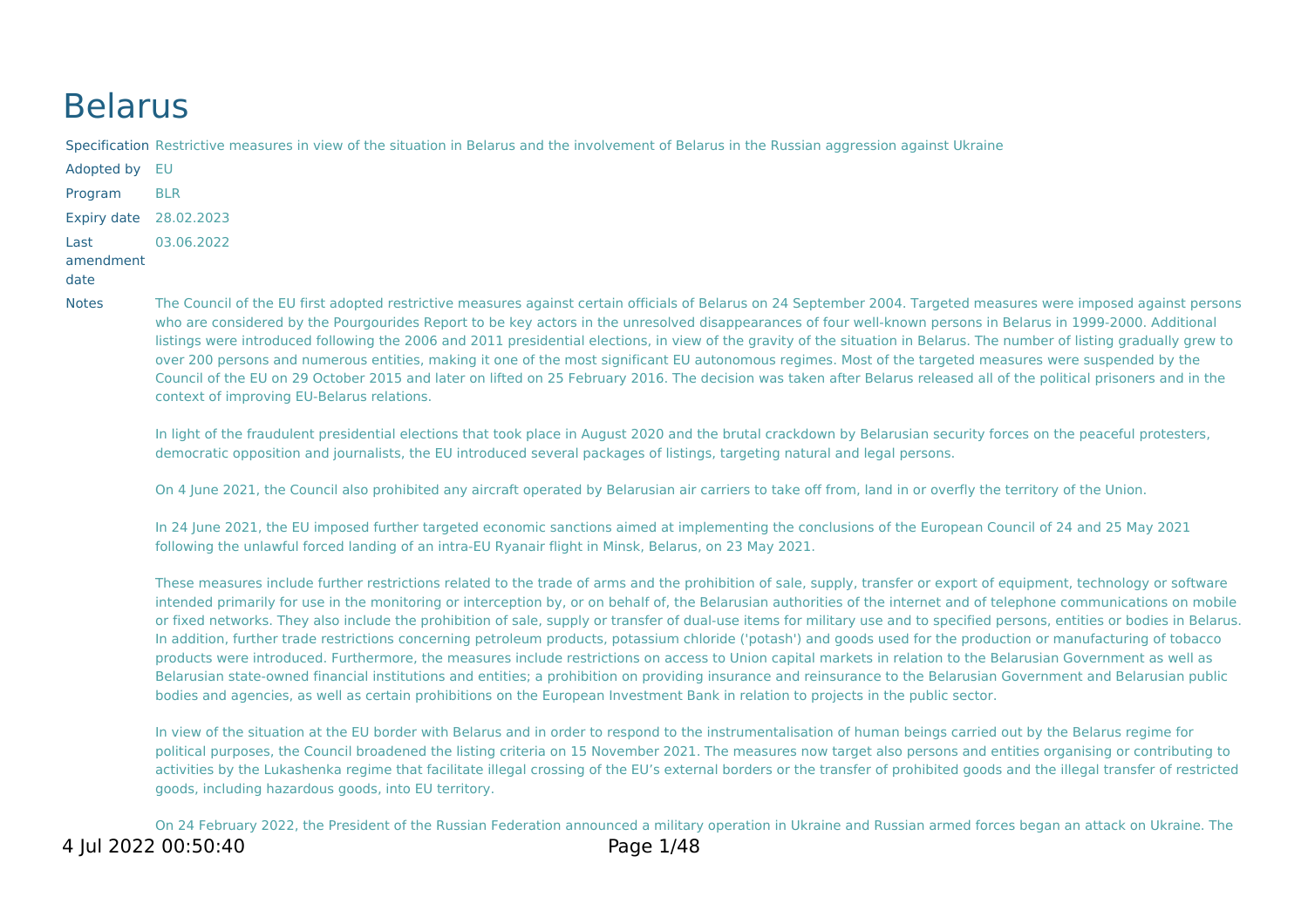EU strongly condemned the unprovoked invasion of Ukraine by armed forces of the Russian Federation and the involvement of Belarus in this aggression against Ukraine.

In view of the gravity of the situation, and in response to Belarus's involvement in Russia's aggression against Ukraine, on 2 March 2022, the Council introduced further restrictions to the trade of goods used for the production or manufacturing of tobacco products, mineral products, potash, wood products, cement products, iron and steel products and rubber products. The new measures also prohibit the export to Belarus or for use in Belarus of dual-use goods and technology, export of goods and technology which might contribute to Belarus's military, technological, defence and security development, and exports to machinery, together with restrictions on the provision of related services.

On 9 March 2022, the Council adopted further measures targeting the Belarusian financial sector. The measures ban a range of financial interactions and transactions with Belarus. On 8 April, the Council adopted further measures, including a ban on any Belarusian road transport undertaking preventing them from transporting goods by road within the EU.

## **Measures**



## **Arms export**

It is prohibited to export arms and related materiel to Belarus. Related technical or financial assistance and services are also prohibited.

#### **EU Common Military List**



#### **Asset freeze and prohibition to make funds available**

All assets of the listed persons and entities should be frozen. It is also prohibited to make any funds or assets directly or indirectly available to them.

#### **List of persons and/or entities subject to asset freeze and prohibition to make funds available**

| <b>Type</b> | <b>FSD ID</b>                    | <b>Name</b>                                                                                                                                                                                                                                       | Date of<br>designation |
|-------------|----------------------------------|---------------------------------------------------------------------------------------------------------------------------------------------------------------------------------------------------------------------------------------------------|------------------------|
|             | 3411                             | Viktar Uladzimiravich SHEIMAN; Виктор Владимирович ШЕЙМАН; Viktar Uladzimiravitj SJEJMAN; Viktor Vladimirovitj SJEJMAN; Віктар<br>Уладзіміравіч ШЭЙМАН; Viktar Uladzimiravich SHEYMAN; Viktor Vladimirovich SHEIMAN; Viktor Vladimirovich SHEYMAN | 25.02.2022             |
|             | 3412                             | Dmitri Valerievich PAVLICHENKO; Дмитрий Валериевич ПАВЛИЧЕНКО; Дзмітрый Валер'евіч ПАЎЛІЧЭНКА; Dzmitryj Valerjevitj<br>PAULITJENKA; Dmitrij Valerijevitj PAVLITJENKO; Dmitriy Valeriyevich PAVLICHENKO; Dzmitry Valerievich PAULICHENKA           | 25.02.2022             |
|             | 3413                             | Vladimir Vladimirovich NAUMOV; Владимир Владимирович НАУМОВ; Uladzimir Uladzimiravitj NAVUMAU; Vladimir Vladimirovitj<br>NAUMOV; Уладзімір Уладзіміравіч НАВУМАЎ; Uladzimir Uladzimiravich NAVUMAU                                                | 26.02.2021             |
| .           | $\begin{array}{c} \n\end{array}$ | $\begin{array}{c} \hline \end{array}$<br>-                                                                                                                                                                                                        |                        |

Date of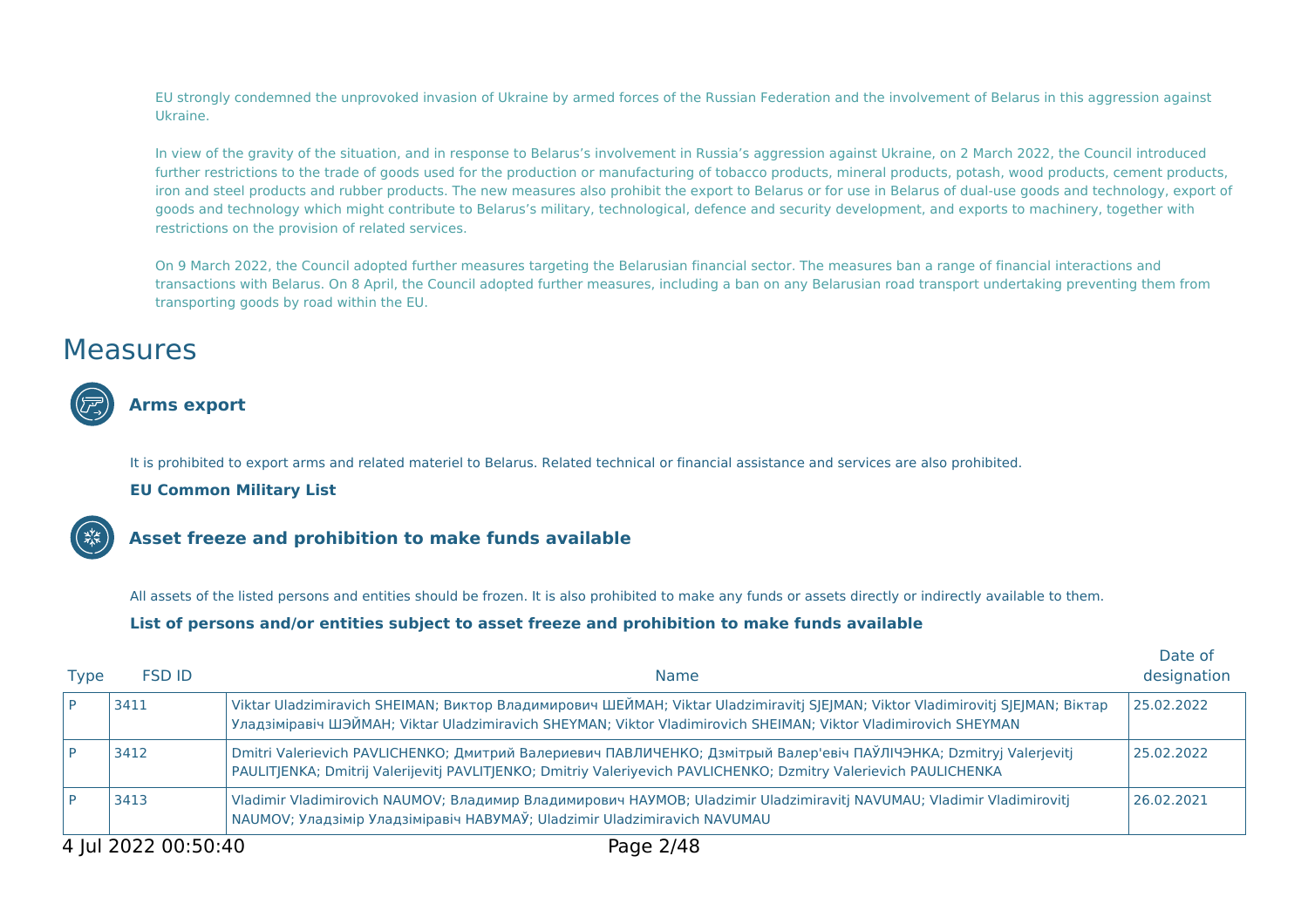| <b>Type</b> | <b>FSD ID</b> | <b>Name</b>                                                                                                                                                                                                                                                                                        | Date of<br>designation |
|-------------|---------------|----------------------------------------------------------------------------------------------------------------------------------------------------------------------------------------------------------------------------------------------------------------------------------------------------|------------------------|
| <b>P</b>    | 6165          | lury Leanidavich SIVAKAU; Юрий Леонидович СИВАКОВ; Юрый Леанідавіч СІВАКАЎ; Juryj Leanidavitj SIVAKOU; Juryj Leanidavitj<br>SIVAKAU; lury Leonidovich SIVAKOV; Yuri Leonidovich SIVAKOV; Yuri Leanidavich SIVAKOU; Юрый Леанідавіч СІВАКОЎ; Yuri<br>Leanidavich SIVAKAU; Jurij Leonidovitj SIVAKOV | 26.02.2021             |
| P           | 125263        | Yuri Khadzimuratavich KARAEU; Юрий Хаджимуратович КАРАЕВ; Юрый Хаджымуратавіч КАРАЕЎ; Yuri Khadzimuratovich KARAEV;<br>Jurij Chadzjimuratovitj KARAJEV; Juryj Chadzjymuratavitj KARAJEU                                                                                                            | 26.02.2021             |
| P           | 125269        | Vadim Dmitrievich IPATOV; Вадим Дмитриевич ИПАТОВ; Вадзім Дзмітрыевіч ІПАТАЎ; Vadzim Dzmitryevich IPATAU; Vadim<br>Dmitrijevitj IPATOV; Vadzim Dzmitryjevitj IPATAU                                                                                                                                | 26.02.2021             |
| P           | 125271        | Elena Nikolaevna DMUHAILO; Елена Николаевна ДМУХАЙЛО; Алена Мікалаеўна ДМУХАЙЛА; Alena Mikalaeuna DMUHAILA; Jelena<br>Nikolajevna DMUCHAJLO; Alena Mikalajeuna DMUCHAJLA                                                                                                                           | 26.02.2021             |
| P           | 125273        | Genadz Arkadzievich KAZAKEVICH; Геннадий Аркадьевич КАЗАКЕВИЧ; Генадзь Аркадзьевіч КАЗАКЕВІЧ; Gennadi Arkadievich<br>KAZAKEVICH; Gennadij Arkadjevitj KAZAKEVITJ; Henadz Arkadzevitj KAZAKEVITJ                                                                                                    | 26.02.2021             |
| P           | 125276        | Alexandr Petrovich BARSUKOV; Александр Петрович БАРСУКОВ; Аляксандр Пятровіч БАРСУКОЎ; Aliaksandr Piatrovich BARSUKOU;<br>Alexander Petrovich BARSUKOV; Aleksandr Petrovitj BARSUKOV; Aljaksandr Pjatrovitj BARSUKOU                                                                               | 26.02.2021             |
| P           | 125279        | Sergei Nikolaevich KHOMENKO; Сергей Николаевич ХОМЕНКО; Сяргей Мікалаевіч ХАМЕНКА; Siarhei Mikalaevich КНАМЕNКА; Sergej<br>Nikolajevitj CHOMENKO; Siarhej Mikalajevitj CHAMENKA                                                                                                                    | 25.02.2022             |
| P           | 125282        | Yuri Genadzevich NAZARANKA; Юрий Геннадьевич НАЗАРЕНКО; Юрый Генадзевіч НАЗАРАНКА; Yuri Gennadievich NAZARENKO; Jurij<br>Gennadjevich NAZARENKO; Juryj Henadzevitj NAZARANKA                                                                                                                       | 26.02.2021             |
| P           | 125287        | Dmitry Vladimirovich BALABA; Дмитрий Владимирович БАЛАБА; Дзмітрый Уладзіміравіч БАЛАБА; Dzmitry Uladzimiravich BALABA;<br>Dmitrij Vladimirovitj BALABA; Dzmitryj Uladzimiravitj BALABA                                                                                                            | 26.02.2021             |
| P           | 125289        | Oleg Vladimirovitch MATKIN; Олег Владимирович МАТКИН; Алег Уладзіміравіч МАТКІН; Aleh Uladzimiravich MATKIN; Oleg<br>Vladimirovitj MATKIN; Aleh Uladzimiravitj MATKIN                                                                                                                              | 26.02.2021             |
| P           | 125291        | Valery Pavlovich VAKULCHIK; Валерий Павлович ВАКУЛЬЧИК; Вале́рый Па́ўлавіч ВАКУ́ЛЬЧЫК; Valeri Paulavich VAKULCHYK; Valerij<br>Pavlovitj VAKULTJIK; Valeryj Paulavitj VAKULTJYK                                                                                                                     | 26.02.2021             |
| <b>P</b>    | 125296        | Dmitry Vasilievich REUTSKY; Дмитрий Васильевич РЕУЦКИЙ; Дзмітрый Васільевіч РАВУЦКІ; Dzmitry Vasilievich RAVUTSKI; Dmitrij<br>Vasiljevitj REUTSKIJ; Dzmitryj Vasiljevitj RAVUTSKI                                                                                                                  | 26.02.2021             |
| P           | 125298        | Vladimir Viktorovich KALACH; Владимир Викторович КАЛАЧ; Уладзімір Віктаравіч КАЛАЧ; Uladzimir Viktaravich KALACH; Vladimir<br>Viktorovitj KALATJ; Uladzimir Viktaravitj KALATJ                                                                                                                     | 25.02.2022             |
| P           | 125300        | Oleg Anatolievich CHERNYSHEV; Олег Анатольевич ЧЕРНЫШЁВ; Алег Анатольевіч ЧАРНІШОЎ; Alieg Anatolevich CHARNYSHOU; Oleg<br>Anatoljevitj TJERNYSJOV; Aleh Anatoljevitj TJARNYSJOU                                                                                                                    | 25.02.2022             |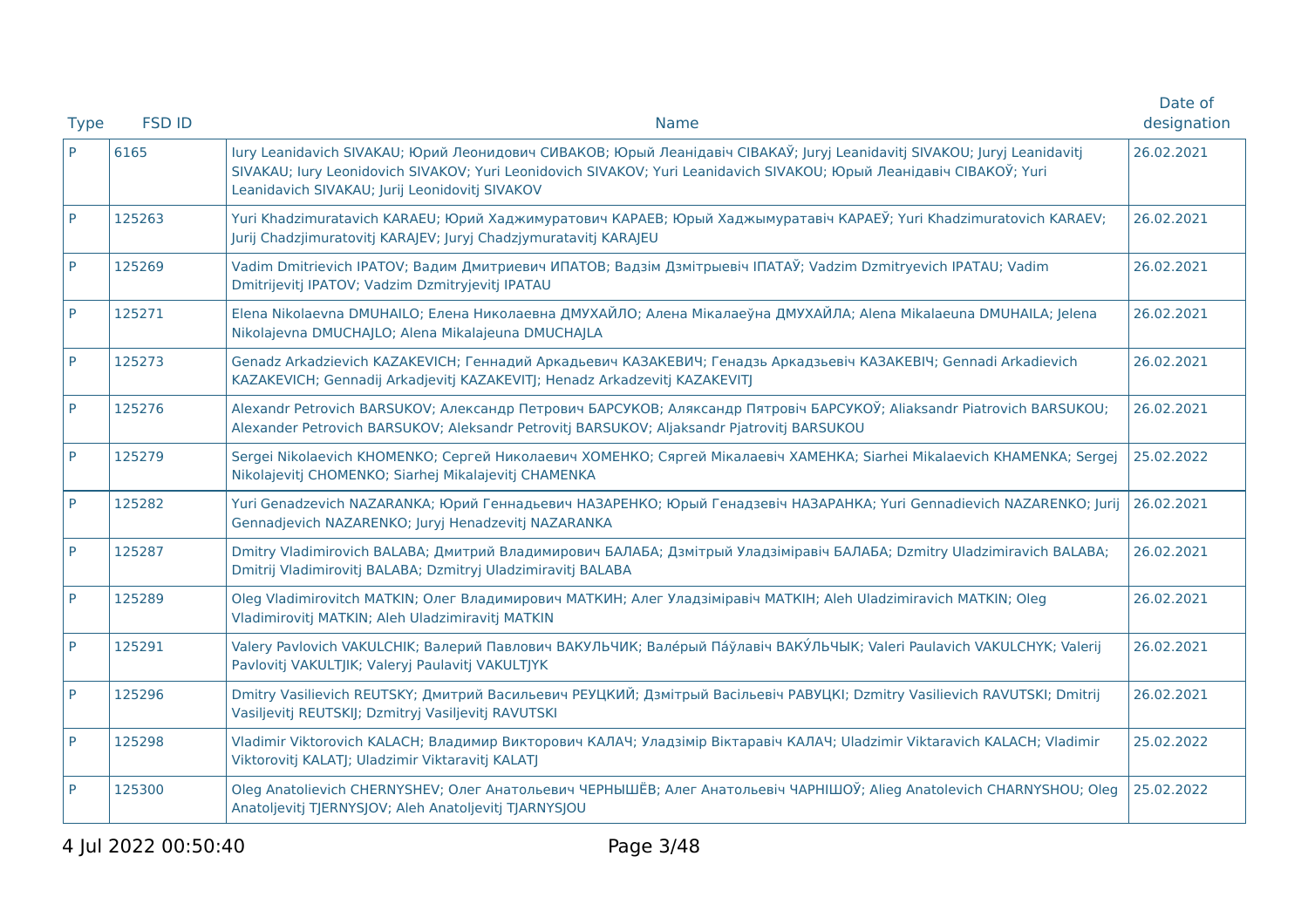| <b>Type</b> | <b>FSD ID</b> | <b>Name</b>                                                                                                                                                                                                                                                       | Date of<br>designation |
|-------------|---------------|-------------------------------------------------------------------------------------------------------------------------------------------------------------------------------------------------------------------------------------------------------------------|------------------------|
| P           | 125302        | Alexander Vladimirovich KONYUK; Александр Владимирович КОНЮК; Аляксандр Уладзіміравіч КАНЮК; Aliaksandr Uladzimiravich<br>KANYUK; Alexandr Vladimirovitj KONJUK; Aljaksandr Uladzimiravitj KANJUK; Alexandr Vladimirovich KONYUK                                  | 26.02.2021             |
| P           | 125446        | Иван Владимирович КУБРАКОВ; Ivan Vladimirovich KUBRAKOV; Іван Уладзіміравіч КУБРАКОЎ; Ivan Uladzimiravich KUBRAKOU; Ivan<br>Vladimirovitj KUBRAKOV; Ivan Uladzimiravitj KUBRAKOU                                                                                  | 26.02.2021             |
| P           | 125450        | Максим Александрович ГАМОЛА; Maxim Aliaksandravich GAMOLA; Максім Аляксандравіч ГАМОЛА; Maxim Alexandrovich GAMOLA;<br>Maksim Aleksandrovitj GAMOLA; Maksim Aljaksandravitj HAMOLA; Maxim Aliaksandravich HAMOLA                                                  | 26.02.2021             |
| P           | 125453        | Александр Михайлович АЛЕШКЕВИЧ; Alexander Mikhailovich ALESHKEVICH; Аляксандр Міхайлавіч АЛЯШКЕВІЧ; Aliaksandr<br>Mikhailavich ALIASHKEVICH; Alexandr Michajlovitj ALESJKEVITJ; Aljaksandr Michajlavitj ALJASJKEVITJ; Alexandr Mikhailovich<br><b>ALESHKEVICH</b> | 25.02.2022             |
| P           | 125456        | Андрей Васильевич ГАЛЕНКА; Andrey Vasilievich GALENKA; Андрэй Васільевіч ГАЛЕНКА; Andrei Vasilievich GALENKA; Andrej<br>Vasiljevitj GALENKA; Andrej Vasiljevitj HALENKA                                                                                           | 26.02.2021             |
| P           | 125459        | Александр Павлович ВАСИЛЬЕВ; Аляксандр Паўлавіч ВАСІЛЬЕЎ; Aliaksandr Paulavich VASILIEU; Alexander Pavlovich VASILIEV;<br>Alexandr Pavlovitj VASILJEV; Aljaksandr Paulavitj VASILJEU; Alexandr Pavlovich VASILIEV                                                 | 25.02.2022             |
| P           | 125464        | Олег Николаевич ШУЛЯКОВСКИЙ; Алег Мікалаевіч ШУЛЯКОЎСКІ; Aleh Mikalaevich SHULIAKOUSKI; Oleg Nikolaevich SHULIAKOVSKI;<br>Oleg Nikolajevitj SJULJAKOVSKIJ; Aleh Mikalajevitj SJULJAKOUSKI                                                                         | 25.02.2022             |
| <b>P</b>    | 125474        | Александр Вячеславович АСТРЕЙКО; Аляксандр Вячаслававіч АСТРЭЙКА; Aliaksandr Viachaslavavich ASTREIKA; Alexander<br>Viacheslavovich ASTREIKO; Alexandr Vjatjeslavovitj ASTREJKO; Aljaksandr Vjatjaslavavitj ASTREJKA; Alexandr Viacheslavovich<br><b>ASTREIKO</b> | 25.02.2022             |
| P           | 125480        | Леонид ЖУРАВСКИЙ; Leanid ZHURAUSKI; Леанід ЖУРАЎСКІ; Leonid ZHURAVSKI; Leonid ZJURAVSKIJ; Leanid ZJURAUSKI                                                                                                                                                        | 26.02.2021             |
| <b>P</b>    | 125483        | Михаил ДОМАРНАЦКИЙ; Mikhail DOMARNATSKY; Mixaiл ДАМАРНАЦКІ; Mikhail DAMARNACKI; Michail DOMARNATSKIJ; Michail<br><b>DAMARNATSKI</b>                                                                                                                               | 26.02.2021             |
| P           | 125486        | Максим МИХОВИЧ; Maxim MIKHOVICH; Maxim MIKHOVICH; Maксім МІХОВІЧ; Maksim MICHOVITJ; Maksim MICHOVITJ                                                                                                                                                              | 26.02.2021             |
| <b>P</b>    | 125492        | Иван Юрьевич СОКОЛОВСКИЙ; Ivan Yurievich SOKOLOVSKI; Іван Юр'евіч САКАЛОЎСКІ; Ivan Yurievich SAKALOUSKI; Ivan Jurjevitj<br>SOKOLOVSKIJ; Ivan Jurjevitj SAKALOUSKI                                                                                                 | 26.02.2021             |
| P           | 125526        | Андрей Анатольевич ГУРЖИЙ; Андрэй Анатольевіч ГУРЖЫ; Andrei Anatolievich GURZHY; Andrey Anatolievich GURZHIY; Andrej<br>Anatoljevitj GURZJIJ; Andrej Anatoljevitj HURZJY                                                                                          | 26.02.2021             |
| P           | 125532        | Ольга Леонидовна ДОРОШЕНКО; Вольга Леанідаўна ДАРАШЭНКА; Volga Leanidauna DARASHENKA; Olga Leonidovna<br>DOROSHENKO; Olga Leonidovna DOROSJENKO; Volha Leanidauna DARASJENKA                                                                                      | 26.02.2021             |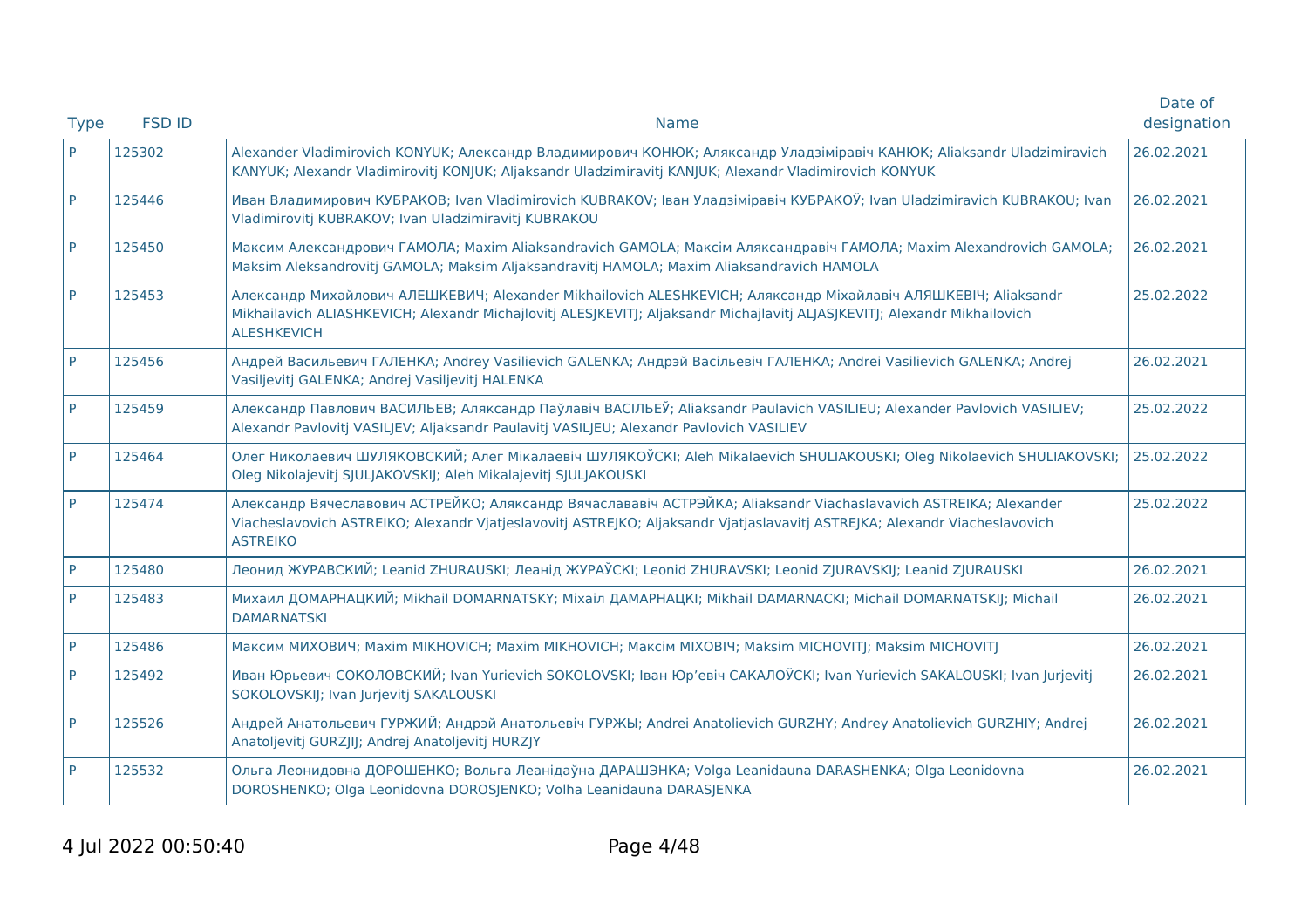|             |               |                                                                                                                                                                                                                                                                   | Date of     |
|-------------|---------------|-------------------------------------------------------------------------------------------------------------------------------------------------------------------------------------------------------------------------------------------------------------------|-------------|
| <b>Type</b> | <b>FSD ID</b> | <b>Name</b>                                                                                                                                                                                                                                                       | designation |
| P.          | 125538        | Сергей Алексеевич КАЛИНОВСКИЙ; Сяргей Аляксеевіч КАЛІНОЎСКІ; Siarhei Aliakseevich KALINOUSKI; Sergey Alexeyevich<br>KALINOVSKIY; Sergej Alexeyevich KALINOVSKIJ; Siarhej Aljaksejevitj KALINOUSKI                                                                 | 26.02.2021  |
| P           | 125544        | Светлана Петровна КАЦУБО; Святлана Пятроўна КАЦУБА; Sviatlana Piatrouna KATSUBA; Svetlana Petrovna KATSUBO; Svjatlana<br>Pjatrouna KATSUBA                                                                                                                        | 26.02.2021  |
| P           | 125550        | Александр Михайлович ЛОСЯКИН; Аляксандр Міхайлавіч ЛАСЯКІН; Aliaksandr Mikhailavich LASYAKIN; Alexander Mikhailovich<br>LOSYAKIN; Alexandr Michajlovitj LOSIAKIN; Aljaksandr Michajlavitj LASIAKIN; Alexandr Mikhailovich LOSYAKIN                                | 26.02.2021  |
| P           | 125556        | Игорь Анатольевич ПЛЫШЕВСКИЙ; Ігар Анатольевіч ПЛЫШЭЎСКІ; Igar Anatolievich PLYSHEUSKI; Ihor Anatolievich PLYSHEVSKIY;<br>Igor Anatoljevitj PLYSJEVSKIJ; Ihar Anatoljevitj PLYSJEUSKI                                                                             | 26.02.2021  |
| P           | 125562        | Марина Юрьевна РАХМАНОВА; Марына Юр'еўна РАХМАНАВА; Marina Yureuna RAKHMANAVA; Marina Yurievna RAKHMANOVA;<br>Marina Jurjevna RACHMANOVA; Maryna Jurjeuna RACHMANAVA                                                                                              | 26.02.2021  |
| P           | 125568        | Олег Леонидович СЛИЖЕВСКИЙ; Алег Леанідавіч СЛІЖЭЎСКІ; Aleh Leanidavich SLIZHEUSKI; Oleg Leonidovich SLIZHEVSKI; Oleg<br>Leonidovitj SLIZJEVSKIJ; Aleh Leanidavitj SLIZJEUSKI                                                                                     | 26.02.2021  |
| P           | 125574        | Ирина Александровна ЦЕЛИКОВЕЦ; Ірына Аляксандраўна ЦЭЛІКАВЕЦ; Irina Aliaksandrauna TSELIKAVETS; Irina Alexandrovna<br>TSELIKOVEC; Irina Aleksandrovna TSELIKOVETS; Iryna Aljaksandrauna TSELIKAVETS                                                               | 26.02.2021  |
| P           | 125814        | Александр Валерьевич БЫКОВ; Аляксандр Валер'евіч БЫКАЎ; Alexander Valerievich BYKOV; Aliaksandr Valerievich BYKAU; Alexandr<br>Valerjevitj BYKOV; Aljaksandr Valerjevitj BYKAU; Alexandr Valerievich BYKOV                                                        | 26.02.2021  |
| P           | 125819        | Александр Святославович ШЕПЕЛЕВ; Аляксандр Святаслававіч ШЭПЕЛЕЎ; Alexander Svyatoslavovich SHEPELEV; Aliaksandr<br>Sviataslavavich SHEPELEU; Alexandr Svjatoslavovitj SJEPELEV; Aljaksandr Svjataslavavitj SJEPELEU; Alexandr Svyatoslavovich<br><b>SHEPELEV</b> | 26.02.2021  |
| P           | 125825        | Сергей Евгеньевич ТЕРЕБОВ; Сяргей Яўгенавіч ЦЕРАБАЎ; Sergey Evgenievich TEREBOV; Siarhei Yaugenavich TSERABAU; Sergej<br>Evgenjevitj TEREBOV; Siarhej Jauhenavitj TSERABAU                                                                                        | 26.02.2021  |
| P           | 125831        | Хазалбек Бахтибекович АТАБЕКОВ; Хазалбек Бактібекавіч АТАБЕКАЎ; Khazalbek Bakhtibekovich ATABEKOV; Khazalbek<br>Baktibekavich ATABEKAU; Chazalbek Bachtibekovitj ATABEKOV; Chazalbek Baktibekavitj ATABEKAU                                                       | 26.02.2021  |
| P           | 125958        | Лидия Михайловна ЕРМОШИНА; Лідзія Міхайлаўна ЯРМОШЫНА; Lidia Mikhailovna YERMOSHINA; Lidzia Mihailauna YARMOSHINA;<br>Lidija Michajlovna JERMOSJINA; Lidzija Michajlauna JARMOSJYNA                                                                               | 25.02.2022  |
| P           | 125964        | Анатолий Анатольевич ВАСИЛЬЕВ; Анатоль Анатольевіч ВАСІЛЬЕЎ; Anatoli Anatolievich VASILIEV; Anatol Anatolievich VASILIEU;<br>Anatolij Anatoljevitj VASILJEV; Anatol Anatoljevitj VASILJEU                                                                         | 25.02.2022  |
| P           | 126233        | Viktar Aliaksandravich LUKASHENKA; Виктор Александрович ЛУКАШЕНКО; Віктар Аляксандравіч ЛУКАШЭНКА; Viktor<br>Aleksandrovich LUKASHENKO; Viktor Aleksandrovitj LUKASJENKO; Viktar Aljaksandravitj LUKASJENKA                                                       | 25.02.2022  |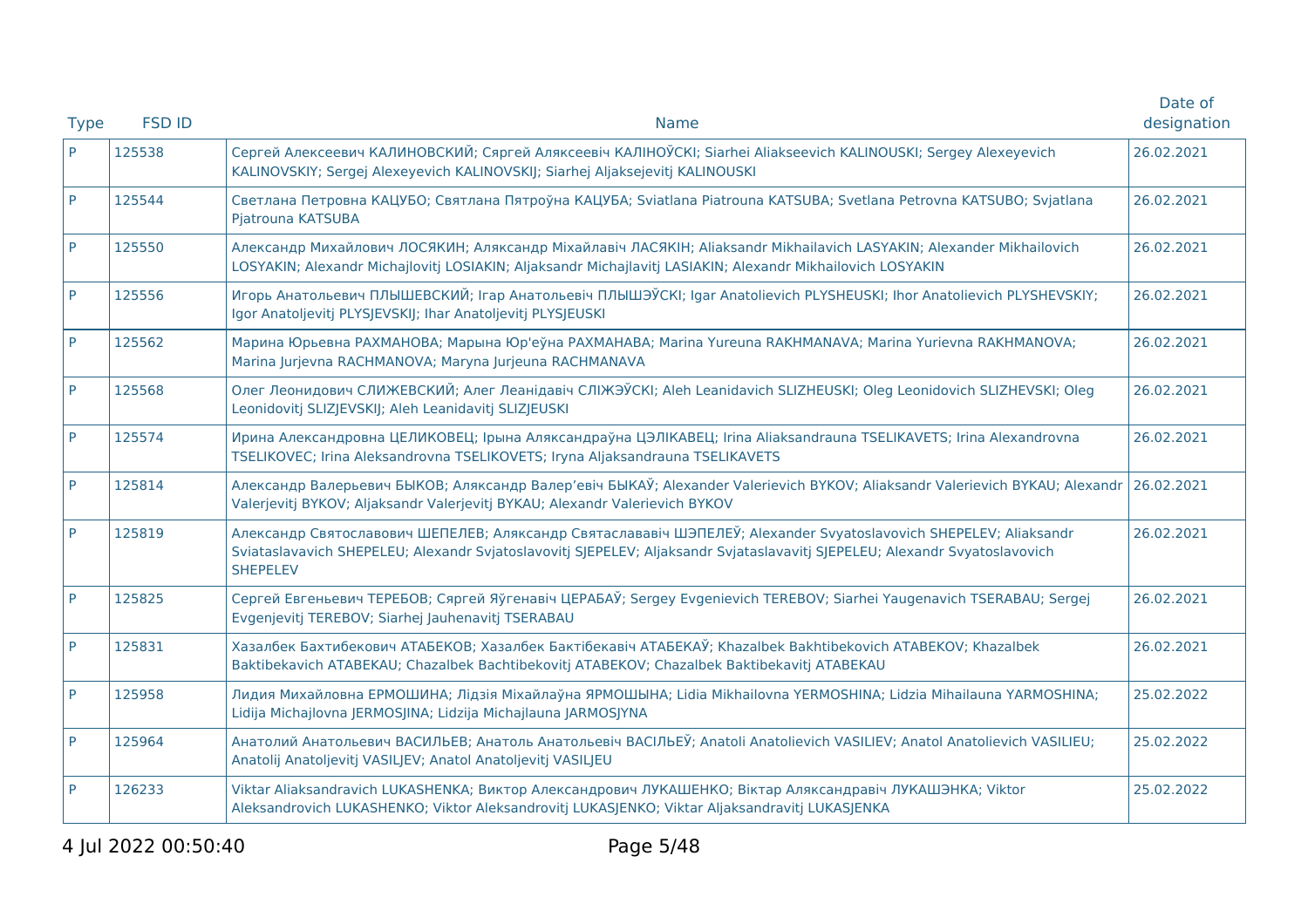|             |               |                                                                                                                                                                                                                                               | Date of     |
|-------------|---------------|-----------------------------------------------------------------------------------------------------------------------------------------------------------------------------------------------------------------------------------------------|-------------|
| <b>Type</b> | <b>FSD ID</b> | <b>Name</b>                                                                                                                                                                                                                                   | designation |
| <b>P</b>    | 126245        | Иван Станиславович ТЕРТЕЛЬ; Іван Станіслававіч ТЭРТЭЛЬ; Ivan Stanislavovich TERTEL; Ivan Stanislavavich TERTEL; Ivan<br>Stanislavovitj TERTEL; Ivan Stanislavavitj TERTEL                                                                     | 26.02.2021  |
| P           | 126251        | Роман Иванович МЕЛЬНИК; Раман Іванавіч МЕЛЬНІК; Roman Ivanovich MELNIK; Raman Ivanavich MELNIK; Roman Ivanovitj MELNIK;<br>Raman Ivanavitj MELNIK                                                                                             | 25.02.2022  |
| P           | 126257        | Иван Данилович НОСКЕВИЧ; Іван Данілавіч НАСКЕВІЧ; Ivan Danilovich NOSKEVICH; Ivan Danilavich NASKEVICH; Ivan Danilovitj<br>NOSKEVITJ; Ivan Danilavitj NASKEVITJ                                                                               | 25.02.2022  |
| P           | 126263        | Алексей Александрович ВОЛКОВ; Аляксей Аляксандравіч ВОЛКАЎ; Alexei Alexandrovich VOLKOV; Aliaksey Aliaksandravich<br>VOLKAU; Aleksej Aleksandrovitj VOLKOV; Aljaksej Aljaksandravitj VOLKAU                                                   | 26.02.2021  |
| P           | 126302        | Сергей Яковлевич АЗЕМША; Сяргей Якаўлевіч АЗЕМША; Sergei Yakovlevich AZEMSHA; Siarhei Yakaulevich AZEMSHA; Sergej<br>Jakovlevitj AZEMSJA; Siarhej Jakaulevitj AZEMSJA                                                                         | 26.02.2021  |
| P           | 126308        | Андрей Федорович СМАЛЬ; Андрэй Фёдаравіч СМАЛЬ; Andrei Fyodorovich SMAL; Andrei Fiodaravich SMAL; Andrej Fedorovitj SMAL;<br>Andrej Fjodaravitj SMAL                                                                                          | 25.02.2022  |
| P           | 126314        | Андрей Юрьевич ПАВЛЮЧЕНКО; Андрэй Юр'евіч ПАЎЛЮЧНКА; Andrei Yurevich PAVLYUCHENKO; Andrei Yurevich PAULIUCHENKA;<br>Andrej Jurjevitj PAVLJUTJENKO; Andrej Jurjevitj PAULJUTJENKA                                                              | 26.02.2021  |
| P           | 126320        | Игорь Иванович БУЗОВСКИЙ; Irap Іванавіч БУЗОЎСКІ; Igor Ivanovich BUZOVSKI; Ihar Ivanavich BUZOUSKI; Igor Ivanovitj BUZOVSKIJ;<br>Ihar Ivanavitj BUZOUSKI                                                                                      | 26.02.2021  |
| P           | 126326        | Наталья Николаевна ЭЙСМОНТ; Наталля Мікалаеўна ЭЙСМАНТ; Natalia Nikolayevna EISMONT; Natallia Mikalaeuna EISMANT;<br>Natalja Nikolajevna EJSMONT; Natalja Mikalajeuna EJSMANT                                                                 | 26.02.2021  |
| P           | 126332        | Сергей Евгеньевич ЗУБКОВ; Сяргей Яўгенавіч ЗУБКОЎ; Sergei Yevgenevich ZUBKOV; Siarhei Yaugenavich ZUBKOU; Sergej<br>Jevgenjevitj ZUBKOV; Siarhej Jauhenavitj ZUBKOU                                                                           | 26.02.2021  |
| <b>P</b>    | 126338        | Андрей Алексеевич РАВКОВ; Андрэ́й Аляксе́евіч РАЎКО́Ў; Andrei Alexeyevich RAVKOV; Andrei Aliakseevich RAUKOU; Andrej<br>Aleksejevitj RAVKOV; Andrej Aljaksejevitj RAUKOU                                                                      | 26.02.2021  |
| <b>P</b>    | 126344        | Петр Петрович МИКЛАШЕВИЧ; Пётр Пятровіч МІКЛАШЭВІЧ; Petr Petrovich MIKLASHEVICH; Pyotr Piatrovich MIKLASHEVICH; Petr<br>Petrovitj MIKLASJEVITJ; Pjotr Pjatrovitj MIKLASJEVITJ                                                                 | 26.02.2021  |
| P           | 126350        | Игорь Петрович СЕРГЕЕНКО; Iгар Пятровіч СЕРГЯЕНКА; Igor Petrovich SERGEENKO; Ihar Piatrovich SERGYAENKA; Igor Petrovitj<br>SERGEJENKO; Ihar Pjatrovitj SERHIAJENKA                                                                            | 26.02.2021  |
| P           | 126365        | Александр Григорьевич ЛУКАШЕНКО; Аляксандр Рыгоравіч ЛУКАШЭНКА; Alexandr Grigorievich LUKASHENKO; Aliaksandr<br>Ryhoravich LUKASHENKA; Aleksandr Grigorjevitj LUKASJENKO; Aljaksandr Ryhoravitj LUKASJENKA; Alexander Grigorievich LUKASHENKO | 26.02.2021  |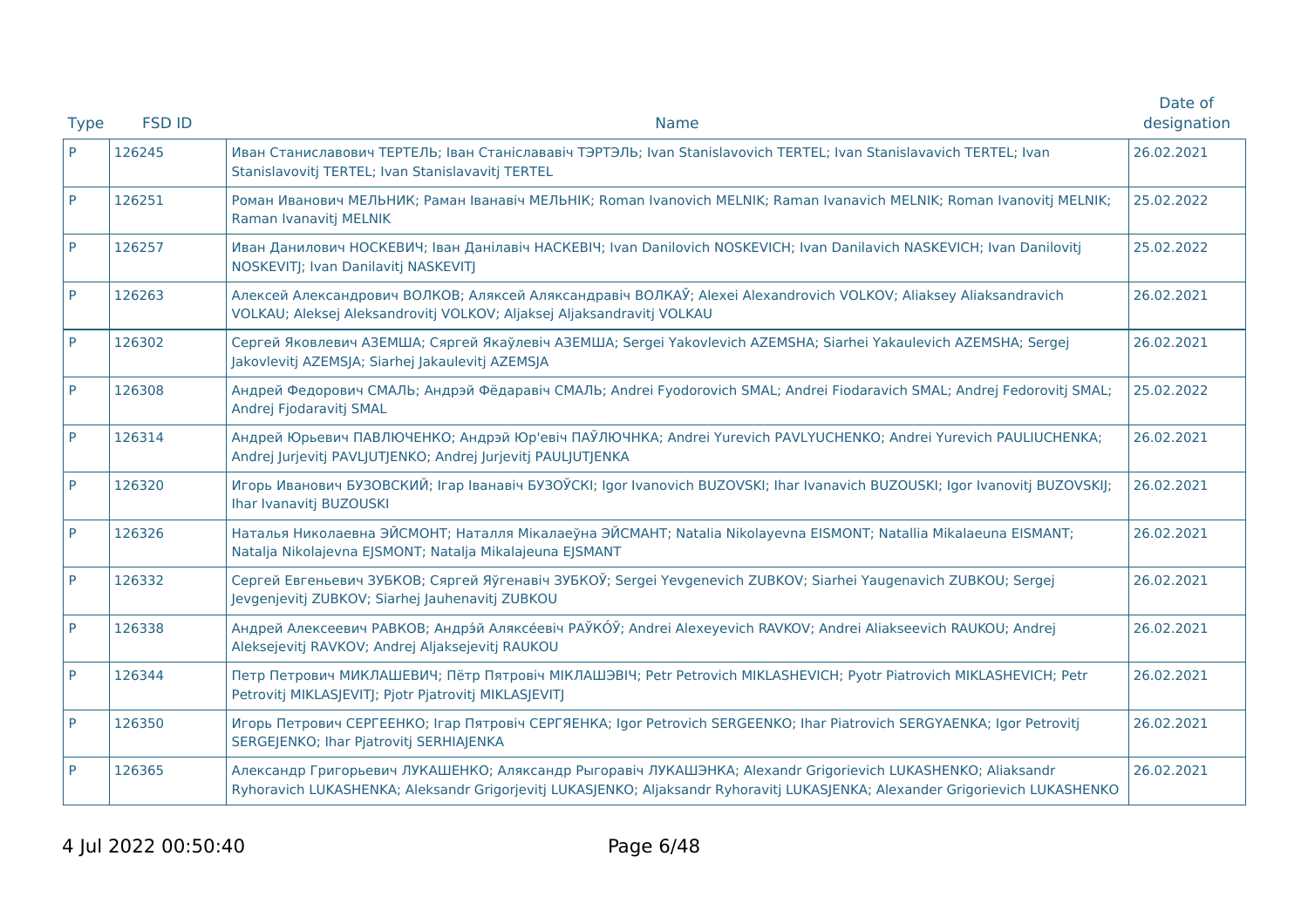|             |               |                                                                                                                                                                                                                                                          | Date of     |
|-------------|---------------|----------------------------------------------------------------------------------------------------------------------------------------------------------------------------------------------------------------------------------------------------------|-------------|
| <b>Type</b> | <b>FSD ID</b> | <b>Name</b>                                                                                                                                                                                                                                              | designation |
| P           | 126646        | Анатолий Александрович СИВАК; Анатоль Аляксандравіч СІВАК; Anatoli Alexandrovich SIVAK; Anatol Aliaksandravich SIVAK; Anatolij<br>Aleksandrovitj SIVAK; Anatol Aljaksandravitj SIVAK                                                                     | 26.02.2021  |
| P           | 126652        | Ivan Mikhailovich EISMONT; Иван Михайлович ЭЙСМОНТ; Іван Міхайлавіч ЭЙСМАНТ; Ivan Mikhailavich EISMANT; Ivan Michajlovitj<br>EJSMONT; Ivan Michajlavitj EJSMANT                                                                                          | 26.02.2021  |
| P           | 126658        | Владимир Степанович КАРАНИК; Уладзімір Сцяпанавіч КАРАНІК; Vladimir Stepanovich KARANIK; Uladzimir Stsiapanavich KARANIK;<br>Vladimir Stepanovitj KARANIK; Uladzimir Stsiapanavitj KARANIK                                                               | 26.02.2021  |
| P           | 126663        | Наталья Ивановна КОЧАНОВА; Наталля Іванаўна КАЧАНАВА; Natalia Ivanovna KOCHANOVA; Natallia Ivanauna KACHANAVA; Natalja<br>Ivanovna KOTJANOVA; Natalija Ivanauna KATJANAVA                                                                                | 26.02.2021  |
| P           | 126669        | Павел Николаевич ЛЁГКИЙ; Павел Мікалаевіч ЛЁГКІ; Pavel Nikolaevich LIOHKI; Pavel Mikalaevich LIOHKI; Pavel Nikolajevitj LJOGKIJ;<br>Pavel Mikalajevitj LJOHKI                                                                                            | 26.02.2021  |
| P           | 126675        | Игорь Владимирович ЛУЦКИЙ; Irap Уладзіміравіч ЛУЦКІ; Igor Vladimirovich LUTSKY; Ihar Uladzimiravich LUTSKY; Igor Vladimirovitj<br>LUTSKIJ; Ihar Uladzimiravitj LUTSKI                                                                                    | 26.02.2021  |
| P           | 126681        | Андрей Иванович ШВЕД; Андрэй Іванавіч ШВЕД; Andrei Ivanovich SHVED; Andrei Ivanavich SHVED; Andrej Ivanovitj SJVED; Andrej<br>Ivanavitj SJVED                                                                                                            | 26.02.2021  |
| P           | 126687        | Геннадий Андреевич БОГДАН; Генадзь Андрэевіч БОГДАН; Gennady Andreievich BOGDAN; Genadz Andreevich BOGDAN; Gennadij<br>Andrejevitj BOGDAN; Henadz Andrejevitj BOHDAN                                                                                     | 26.02.2021  |
| P           | 126692        | Игорь Павлович БУРМИСТРОВ; Ігар Паўлавіч БУРМІСТРАЎ; Igor Pavlovich BURMISTROV; Ihar Paulavich BURMISTRAU; Igor Pavlovitj<br>BURMISTROV; Ihar Paulavitj BURMISTRAU                                                                                       | 26.02.2021  |
| P           | 126698        | Артем Константинович ДУНЬКО; Арцём Канстанцінавіч ДУНЬКА; Artem Konstantinovich DUNKO; Arciom Kanstantinavich DUNKA;<br>Artem Konstantinovitj DUNKO; Artsiom Kanstantsinavitj DUNKA                                                                      | 26.02.2021  |
| P           | 126703        | Олег Георгиевич КАРАЗЕЙ; Алег Георгіевіч КАРАЗЕЙ; Oleg Georgievich KARAZEI; Aleh Heorhievich KARAZIEI; Oleg Georgijevitj<br>KARAZEJ; Aleh Heorhievitj KARAZEJ                                                                                            | 25.02.2022  |
| P           | 126709        | Дмитрий Александрович КУРЬЯН; Дзмітрый Аляксандравіч КУРЬЯН; Dmitry Alexandrovich KURYAN; Dzmitry Aliaksandravich<br>KURYAN; Dmitrij Aleksandrovitj KURJAN; Dzmitryj Aljaksandravitj KURJAN                                                              | 26.02.2021  |
| P           | 126714        | Александр Генрихович ТУРЧИН; Аляксандр Генрыхавіч ТУРЧЫН; Alexandr Henrihovich TURCHIN; Aliaksandr Henrykavich TURCHIN;<br>Alexander Henrihovich TURCHIN; Aleksandr Genrichovitj TURTJIN; Aljaksandr Henrychavitj TURTJYN; Aleksandr Henrihovich TURCHIN | 26.02.2021  |
| P           | 126720        | Дмитрий Николаевич ШУМИЛИН; Дзмітрый Мікалаевіч ШУМІЛІН; Dmitry Nikolayevich SHUMILIN; Dzmitry Mikalaevich SHUMILIN;<br>Dmitrij Nikolajevitj SJUMILIN; Dzmitryj Mikalajevitj SJUMILIN                                                                    | 26.02.2021  |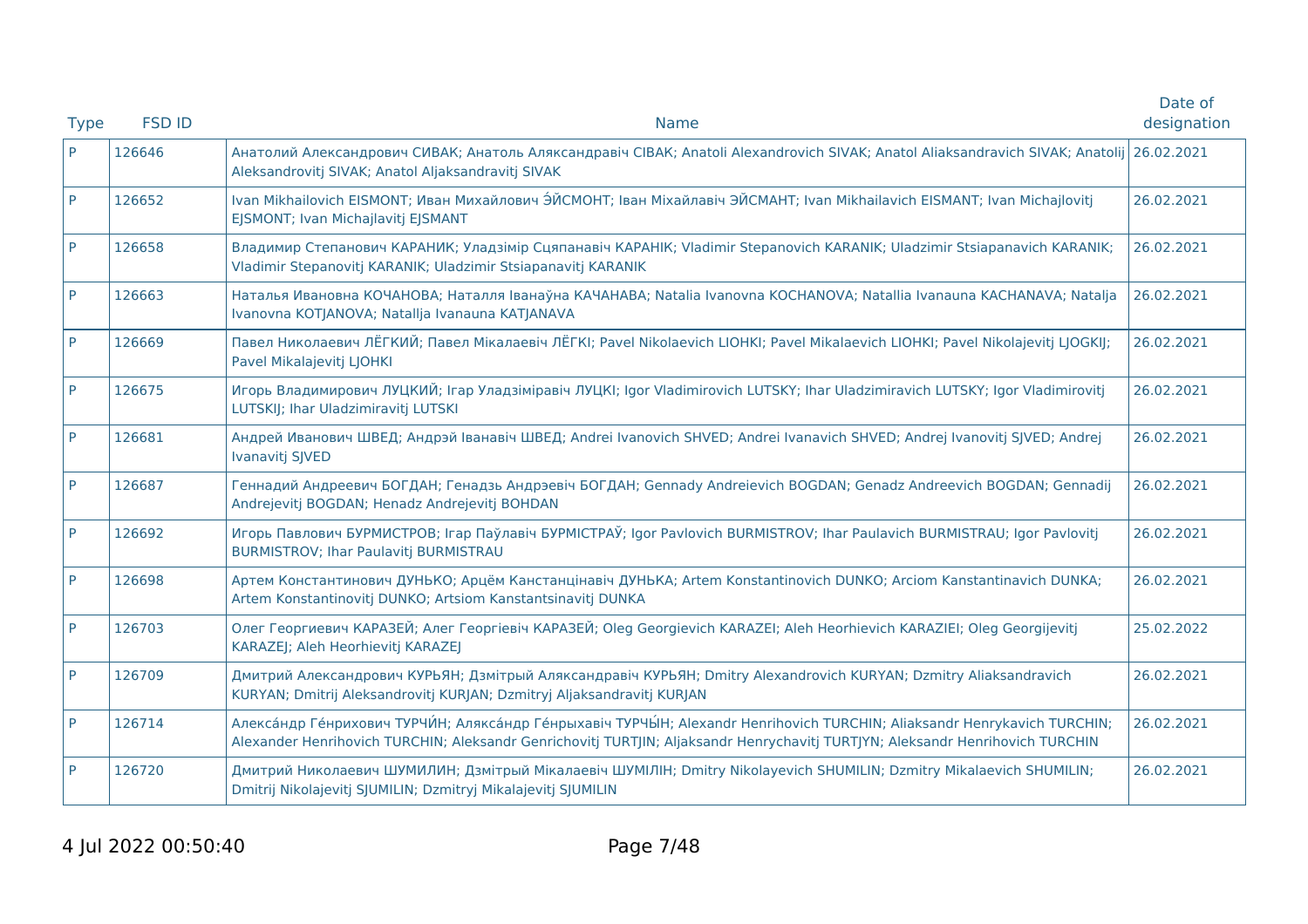|             |                     |                                                                                                                                                                                                                                               | Date of     |
|-------------|---------------------|-----------------------------------------------------------------------------------------------------------------------------------------------------------------------------------------------------------------------------------------------|-------------|
| <b>Type</b> | <b>FSD ID</b>       | <b>Name</b>                                                                                                                                                                                                                                   | designation |
| P           | 126725              | Виталий Иванович СТАСЮКЕВИЧ; Віталь Іванавіч СТАСЮКЕВІЧ; Vitalyi Ivanovich STASIUKEVICH; Vital Ivanavich STASIUKEVICH;<br>Vitalij Ivanovitj STASIUKEVITJ; Vital Ivanavitj STASIUKEVITJ                                                        | 26.02.2021  |
| P           | 126735              | Сергей Леонидович КАЛИННИК; Сяргей Леанідавіч КАЛИННИК; Siarhei Leanidavich KALINNIK; Sergei Leonidovich KALINNIK; Sergej<br>Leonidovitj KALINNIK; Siarhej Leanidavitj KALINNIK                                                               | 26.02.2021  |
| P           | 126740              | Вадим Сергеевич ПРИГАРА; Вадзім Сяргеевіч ПРЫГАРА; Vadzim Siarhaevich PRYGARA; Vadim Sergeyevich PRIGARA; Vadim<br>Sergejevitj PRIGARA; Vadzim Siarhejevitj PRYHARA                                                                           | 26.02.2021  |
| P           | 126806              | Александр Александрович ПЕТРАШ; Аляксандр Аляксандравіч ПЕТРАШ; Alexandr Alexandrovich PETRASH; Aliaksandr<br>Aliaksandravich PIETRASH; Aleksandr Aleksandrovitj PETRASJ; Aljaksandr Aljaksandravitj PETRASJ; Alexander Alexandrovich PETRASH | 26.02.2021  |
| P           | 126812              | Андрей Александрович ЛАГУНОВИЧ; Андрэй Аляксандравіч ЛАГУНОВІЧ; Andrei Alexandrovich LAHUNOVICH; Andrei Aliaksandravich<br>LAHUNOVICH; Andrej Aleksandrovitj LAGUNOVITJ; Andrej Aljaksandravitj LAHUNOVITJ                                    | 26.02.2021  |
| P           | 126817              | Елена Васильевна ЛИТВИНА; Алена Васільеўна ЛІТВІНА; Elena Vasilevna LITVINA; Alena Vasileuna LITVINA; Jelena Vasiljevna<br>LITVINA; Alena Vasiljeuna LITVINA                                                                                  | 26.02.2021  |
| P           | 126822              | Виктория Валерьевна ШАБУНЯ; Вікторыя Валер'еўна ШАБУНЯ; Victoria Valerevna SHABUNYA; Victoria Valeryeuna SHABUNYA;<br>Viktorija Valerjevna SJABUNJA; Viktoryja Valerjeuna SJABUNJA                                                            | 26.02.2021  |
| P           | 126827              | Елена Александровна ЖИВИЦА; Алена Аляксандравна ЖЫВІЦА; Elena Alexandrovna ZHYVITSA; Alena Aliaksandravna ZHYVITSA;<br>Jelena Aleksandrovna ZJIVITSA; Alena Aljaksandravna ZJYVITSA                                                           | 26.02.2021  |
| P           | 126832              | Наталья Анатольевна ДЕДКОВА; Наталля Анатольеўна ДЗЯДКОВА; Natalia Anatolievna DEDKOVA; Natallia Anatolievna<br>DZIADKOVA; Natalja Anatoljevna DEDKOVA; Natallja Anatoljeuna DZIADKOVA                                                        | 26.02.2021  |
| P           | 126837              | Марина Аркадьевна ФЕДОРОВА; Марына Аркадзьеўна ФЁДАРАВА; Marina Arkadievna FEDOROVA; Maryna Arkadzeuna FIODARAVA;<br>Marina Arkadjevna FEDOROVA; Maryna Arkadzjeuna FJODARAVA                                                                 | 26.02.2021  |
| P           | 126843              | Юлия Чеславовна ГУСТЫР; Юлія Чаславаўна ГУСТЫР; Yulia Cheslavovna HUSTYR; Yulia Chaslavauna HUSTYR; Julija Tjeslavovna<br>GUSTYR; Julija Tjaslavauna HUSTYR                                                                                   | 26.02.2021  |
| P           | 126848              | Елена Тимофеевна НЕКРАСОВА; Алена Цімафееўна НЯКРАСАВА; Elena Timofeyevna NEKRASOVA; Alena Tsimafeeuna NYAKRASAVA;<br>Jelena Timofejevna NEKRASOVA; Alena Tsimafejeuna NJAKRASAVA                                                             | 26.02.2021  |
| P           | 126859              | Александр Васильевич ШАКУТИН; Аляксандр Васільевіч ШАКУЦІН; Alexander Vasilevich SHAKUTIN; Aliaksandr Vasilevich<br>SHAKUTSIN; Aleksandr Vasiljevitj SJAKUTIN; Aljaksandr Vasiljevitj SJAKUTSIN; Alexandr Vasilevich SHAKUTIN                 | 25.02.2022  |
| P           | 126865              | Николай Николаевич ВОРОБЕЙ; Мікалай Мікалаевіч ВЕРАБЕЙ; Мікалай Мікалаевіч ВАРАБЕЙ; Nikolay Nikolaevich VOROBEY; Mikalai<br>Mikalaevich VERABEI; Mikalai Mikalaevich VARABEI; Nikolaj Nikolajevitj VOROBEJ; Mikalaj Mikalajevitj VERABEJ      | 25.02.2022  |
| E           | 126873              | Белтехэкспорт; Beltechexport; Beltecheksport                                                                                                                                                                                                  | 25.02.2022  |
|             | 4 Jul 2022 00:50:40 | Page 8/48                                                                                                                                                                                                                                     |             |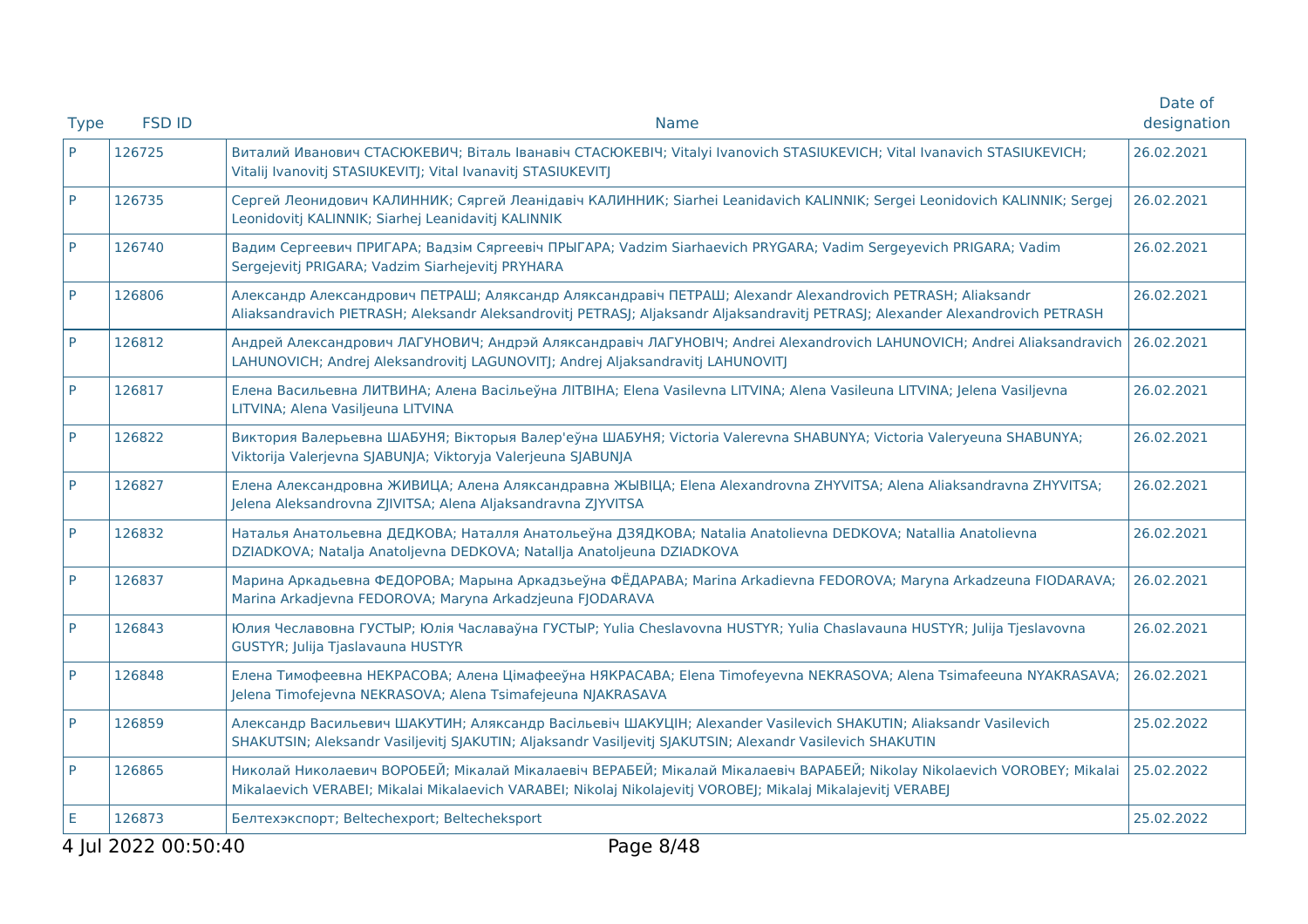| <b>Type</b> | <b>FSD ID</b> | <b>Name</b>                                                                                                                                                                                                                                                                                                                                                                                                                                                                                                                                                                                                                                                                                                                                                                                                                                                                                                                                                                                                                                                                                                                                                                                                                                                                                                                                                                                                                                                                                                                                                                                                                                      | Date of<br>designation |
|-------------|---------------|--------------------------------------------------------------------------------------------------------------------------------------------------------------------------------------------------------------------------------------------------------------------------------------------------------------------------------------------------------------------------------------------------------------------------------------------------------------------------------------------------------------------------------------------------------------------------------------------------------------------------------------------------------------------------------------------------------------------------------------------------------------------------------------------------------------------------------------------------------------------------------------------------------------------------------------------------------------------------------------------------------------------------------------------------------------------------------------------------------------------------------------------------------------------------------------------------------------------------------------------------------------------------------------------------------------------------------------------------------------------------------------------------------------------------------------------------------------------------------------------------------------------------------------------------------------------------------------------------------------------------------------------------|------------------------|
| E.          | 126877        | ЗТАА "Дана Астра"; ИООО "Дана Астра"; Dana Astra; Dana Holdings                                                                                                                                                                                                                                                                                                                                                                                                                                                                                                                                                                                                                                                                                                                                                                                                                                                                                                                                                                                                                                                                                                                                                                                                                                                                                                                                                                                                                                                                                                                                                                                  | 25.02.2022             |
| E           | 126883        | Главное хозяйственное управление; GHU - Main Economic Department of the Presidential Administration; GHU - den centrale<br>økonomiske afdeling for præsidentens administration; GHU - Hauptwirtschaftsabteilung der Präsidialverwaltung; GHU - Valgevene<br>presidendi varahaldusdirektoraadi juhtiv majandusosakond (Main Economic Department of the Belarus President Property Management<br>Directorate); GHU - Departamento Económico Principal de la Administración Presidencial; GHU - Κεντρική Υπηρεσία Οικονομικών του<br>Προεδρικού Γραφείου; GHU - Office central économique de l'administration présidentielle; GHU - glavni odjel za gospodarstvo<br>predsjedničke administracije; GHU - prezidento administracijos Vyriausioji ūkio valdyba; GHU - Prezidenta administrācijas galvenais<br>ekonomikas departaments; GHU - Az elnöki igazgatás gazdasági főosztálya; GHU - Id-Dipartiment Ekonomiku Ewlieni tal-<br>Amministrazzjoni Presidenzjali; GHU - Dipartimento economico principale dell'amministrazione presidenziale; GHU - Główny Urząd<br>Gospodarczy administracji prezydenta; GHU - Departamento Económico Principal da Administração Presidencial; Departamentul<br>economic general al Administrației Prezidențiale; GHU - glavni gospodarski oddelek urada predsednika; GHU - Hlavné ekonomické<br>oddelenie prezidentskej kancelárie; huvudavdelningen för ekonomi vid presidentens kansli; GHU - Hoofdbureau economie van het<br>presidentieel kabinet; GHU - presidentin hallinnon päätalousosasto; GHU - Hlavní hospodářská správa prezidentské kanceláře; GHU -<br>presidendi kantselei juhtiv majandusosakond | 25.02.2022             |
| $\mathsf E$ | 126887        | ООО "Синезис"; SYNESIS LLC                                                                                                                                                                                                                                                                                                                                                                                                                                                                                                                                                                                                                                                                                                                                                                                                                                                                                                                                                                                                                                                                                                                                                                                                                                                                                                                                                                                                                                                                                                                                                                                                                       | 25.02.2022             |
| E           | 126892        | Агат-электромеханический завод; AGAT electromechanical Plant OJSC; Elektromehanski zavod OJSC; Elektromehaanikatehas AGAT<br>OJSC; zakłady elektromechaniczne AGAT OJSC; Fábrica eletromecânica AGAT OJSC; Open vennootschap op aandelen AGAT<br>electromechanical Plant                                                                                                                                                                                                                                                                                                                                                                                                                                                                                                                                                                                                                                                                                                                                                                                                                                                                                                                                                                                                                                                                                                                                                                                                                                                                                                                                                                         | 25.02.2022             |
| $\mathsf E$ | 126904        | 140 ремонтный завод; 140 Repair Plant; Remontni zavod; Zakłady naprawcze 140                                                                                                                                                                                                                                                                                                                                                                                                                                                                                                                                                                                                                                                                                                                                                                                                                                                                                                                                                                                                                                                                                                                                                                                                                                                                                                                                                                                                                                                                                                                                                                     | 25.02.2022             |
| $\mathsf E$ | 126908        | МЗКТ - Минский завод колёсных тягачей; VOLAT; MZKT                                                                                                                                                                                                                                                                                                                                                                                                                                                                                                                                                                                                                                                                                                                                                                                                                                                                                                                                                                                                                                                                                                                                                                                                                                                                                                                                                                                                                                                                                                                                                                                               | 25.02.2022             |
| P           | 127093        | Виктор Иванович СТАНИСЛАВЧИК; Віктар Іванавіч СТАНІСЛАЎЧЫК; Viktor Ivanovich STANISLAVCHIK; Viktar Ivanavich<br>STANISLAUCHYK; Viktor Ivanovitj STANISLAVTJIK; Viktar Ivanavitj STANISLAUTJYK                                                                                                                                                                                                                                                                                                                                                                                                                                                                                                                                                                                                                                                                                                                                                                                                                                                                                                                                                                                                                                                                                                                                                                                                                                                                                                                                                                                                                                                    | 25.02.2022             |
| P           | 129766        | Наталья Михайловна БУГУК; Наталля Міхайлаўна БУГУК; Natalia Mikhailovna BUGUK; Natallia Mikhailauna BUHUK; Natalja<br>Michajlovna BUGUK; Natallja Michajlauna BUHUK                                                                                                                                                                                                                                                                                                                                                                                                                                                                                                                                                                                                                                                                                                                                                                                                                                                                                                                                                                                                                                                                                                                                                                                                                                                                                                                                                                                                                                                                              | 21.06.2021             |
| P           | 129773        | Алина Сергеевна КАСЬЯНЧИК; Аліна Сяргееўна КАСЬЯНЧЫК; Alina Siarhieeuna KASIANCHYK; Alina Sergeevna KASYANCHYK; Alina<br>Sergejevna KASIANTJIK; Alina Siarhejeuna KASIANTJYK                                                                                                                                                                                                                                                                                                                                                                                                                                                                                                                                                                                                                                                                                                                                                                                                                                                                                                                                                                                                                                                                                                                                                                                                                                                                                                                                                                                                                                                                     | 21.06.2021             |
| P           | 129780        | Игорь Викторович КУРИЛОВИЧ; Ігар Віктаравіч КУРЫЛОВІЧ; Igor Viktorovich KURILOVICH; Ihar Viktaravich KURYLOVICH; Igor<br>Viktorovitj KURILOVITJ; Ihar Viktaravitj KURYLOVITJ                                                                                                                                                                                                                                                                                                                                                                                                                                                                                                                                                                                                                                                                                                                                                                                                                                                                                                                                                                                                                                                                                                                                                                                                                                                                                                                                                                                                                                                                     | 21.06.2021             |
| P           | 129787        | Сергей Викторович ШАТИЛО; Сяргей Віктаравіч ШАЦІЛА; Sergei Viktorovich SHATILO; Siarhei Viktaravich SHATSILA; Sergej<br>Viktorovitj SJATILO; Siarhej Viktaravitj SJATSILA                                                                                                                                                                                                                                                                                                                                                                                                                                                                                                                                                                                                                                                                                                                                                                                                                                                                                                                                                                                                                                                                                                                                                                                                                                                                                                                                                                                                                                                                        | 21.06.2021             |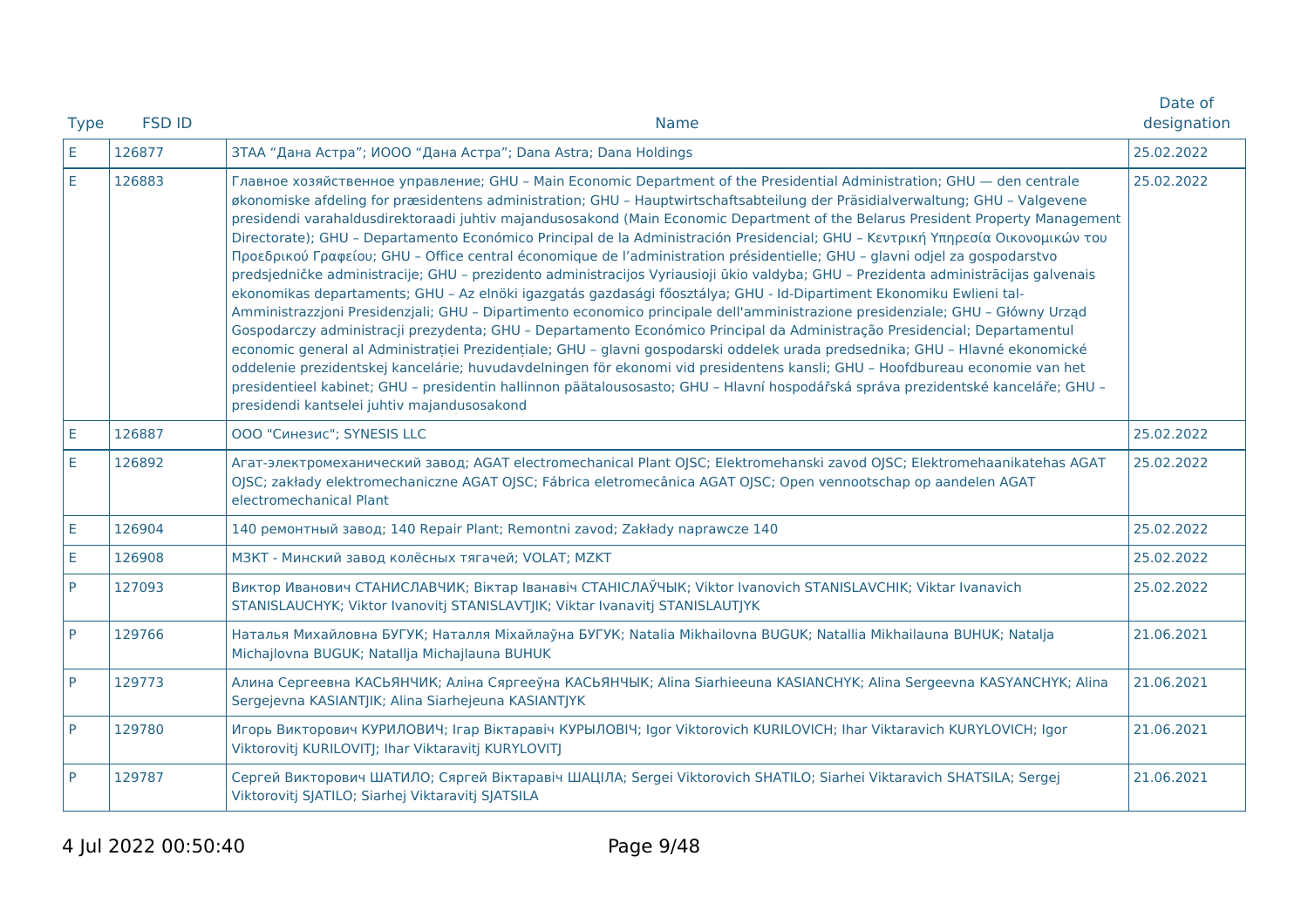| <b>Type</b> | <b>FSD ID</b> | Name                                                                                                                                                                                               | Date of<br>designation |
|-------------|---------------|----------------------------------------------------------------------------------------------------------------------------------------------------------------------------------------------------|------------------------|
| P           | 129794        | Анастасия Васильевна АЧАЛОВА; Анастасія Васільеўна АЧАЛАВА; Anastasia Vasilievna ACHALOVA; Anastasia Vasileuna ACHALAVA;<br>Anastasija Vasiljevna ATJALOVA; Anastasija Vasiljeuna ATJALAVA         | 21.06.2021             |
| P           | 129801        | Мария Вячеславовна ЕРОХИНА; Марыя Вячаславаўна ЯРОХІНА; Maria Viacheslavovna YEROKHINA; Mariya Viachaslavauna<br>YAROKHINA; Marija Vjatjeslavovna JEROCHINA; Maryja Vjatjaslavauna JAROCHINA       | 21.06.2021             |
| P           | 129808        | Юлия Александровна БЛИЗНЮК; Юлія Аляксандраўна БЛІЗНЮК; Yuliya Aleksandrovna BLIZNIUK; Yuliya Aliaksandrauna BLIZNIUK;<br>Julija Aleksandrovna BLIZNJUK; Julija Aljaksandrauna BLIZNJUK            | 21.06.2021             |
| P           | 129815        | Анастасия Дмитриевна КУЛИК; Анастасія Дзмітрыеўна КУЛІК; Anastasia Dmitrievna KULIK; Anastasia Dzmitreuna KULIK; Anastasija<br>Dmitrijevna KULIK; Anastasija Dzmitryjeuna KULIK                    | 21.06.2021             |
| P           | 129822        | Максим Леонидович ТРУСЕВИЧ; Максім Леанідавіч ТРУСЕВІЧ; Maksim Leonidovich TRUSEVICH; Maksim Leanidavich TRUSEVICH;<br>Maksim Leonidovitj TRUSEVITJ; Maksim Leanidavitj TRUSEVITJ                  | 21.06.2021             |
| P           | 129829        | Татьяна Ярославовна МОТЫЛЬ; Тацяна Яраславаўна МАТЫЛЬ; Tatiana Yaroslavovna MOTYL; Tatsiana Yaraslavauna MATYL; Tatiana<br>Jaroslavovna MOTYL; Tatsiana Jaraslavauna MATYL                         | 21.06.2021             |
| P           | 129836        | Александр Анатольевич РУДЕНКО; Аляксандр Анатольевіч РУДЗЕНКА; Aleksandr Anatolevich RUDENKO; Aliaksandr Anatolevich<br>RUDZENKA; Aleksandr Anatoljevitj RUDENKO; Aljaksandr Anatoljevitj RUDZENKA | 21.06.2021             |
| P           | 129843        | Александр Александрович ВОЛК; Аляксандр Аляксандравіч ВОЎК; Aleksandr Aleksandrovich VOLK; Aliaksandr Aliaksandravich<br>VOUK; Aleksandr Aleksandrovitj VOLK; Aljaksandr Aljaksandravitj VOUK      | 21.06.2021             |
| P           | 129850        | Ольга Сергеевна НЕБОРСКАЯ; Вольга Сяргееўна НЯБОРСКАЯ; Olga Sergeevna NEBORSKAIA; Volha Siarheeuna NIABORSKAIA; Olga<br>Sergejevna NEBORSKAJA; Volha Siarhejeuna NJABORSKAJA                       | 21.06.2021             |
| P           | 129857        | Марина Святославовна ЗАПАСНИК; Марына Святаславаўна ЗАПАСНІК; Marina Sviatoslavovna ZAPASNIK; Marina Sviataslavauna<br>ZAPASNIK; Marina Svjatoslavovna ZAPASNIK; Maryna Svjataslavauna ZAPASNIK    | 21.06.2021             |
| P           | 129864        | Максим Юрьевич ФИЛАТОВ; Максім Юр'евіч Філатаў; Maksim Yurevich FILATOV; Maksim Yurevich FILATAU; Maksim Jurjevitj FILATOV;<br>Maksim Jurjevitj FILATAU                                            | 21.06.2021             |
| P           | 129870        | Андрей Вацлавович ГРУШКО; Андрэй Вацлававіч ГРУШКО; Andrei Vatslavovich GRUSHKO; Andrei Vaclavavich HRUSHKO; Andrej<br>Vatslavovitj GRUSJKO; Andrej Vatslavavitj HRUSJKO                           | 21.06.2021             |
| P           | 129877        | Дмитрий Юрьевич ГОРА; Дзмітрый Юр'евіч ГАРА; Dmitry Iurevich GORA; Dzmitry Iurevich HARA; Dmitrij Jurjevitj GORA; Dzmitryj<br>Jurjevitj HARA                                                       | 21.06.2021             |
| P           | 129884        | Аляксей Канстанцінавіч СТУК; Алексей Константинович СТУК; Alexey Konstantinovich STUK; Aliaksei Kanstantsinavich STUK;<br>Aleksej Konstantinovitj STUK; Aljaksej Kanstantsinavitj STUK             | 21.06.2021             |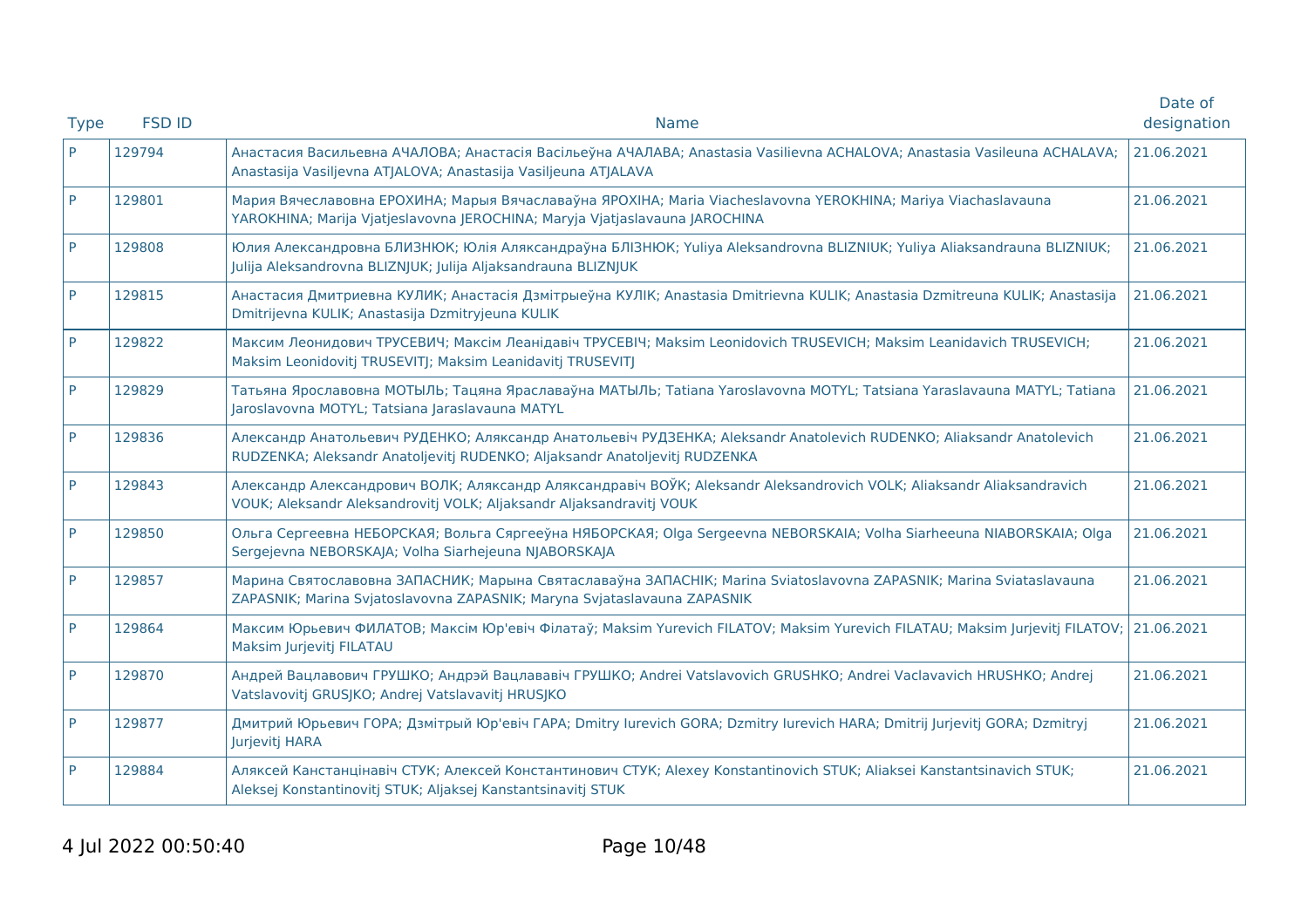| <b>Type</b> | <b>FSD ID</b> | <b>Name</b>                                                                                                                                                                                                                                                                                                                                                                                                                                                                                                                                                                                                                                                                                                                                                                                                                                                                                                                                                                                                                                                                                                                                                                                                                                                                                                                                                                                                                                                                                                                                                                                                                                                                               | Date of<br>designation |
|-------------|---------------|-------------------------------------------------------------------------------------------------------------------------------------------------------------------------------------------------------------------------------------------------------------------------------------------------------------------------------------------------------------------------------------------------------------------------------------------------------------------------------------------------------------------------------------------------------------------------------------------------------------------------------------------------------------------------------------------------------------------------------------------------------------------------------------------------------------------------------------------------------------------------------------------------------------------------------------------------------------------------------------------------------------------------------------------------------------------------------------------------------------------------------------------------------------------------------------------------------------------------------------------------------------------------------------------------------------------------------------------------------------------------------------------------------------------------------------------------------------------------------------------------------------------------------------------------------------------------------------------------------------------------------------------------------------------------------------------|------------------------|
| P           | 129891        | Геннадий Иосифович ДЫСКО; Генадзь Іосіфавіч ДЫСКО; Gennadi Iosifovich DYSKO; Genadz Iosifavich DYSKO; Gennadij Iosifovitj<br>DYSKO; Henadz losifavitj DYSKO                                                                                                                                                                                                                                                                                                                                                                                                                                                                                                                                                                                                                                                                                                                                                                                                                                                                                                                                                                                                                                                                                                                                                                                                                                                                                                                                                                                                                                                                                                                               | 21.06.2021             |
| P           | 129905        | Алексей Владимирович ЕГОРОВ; Аляксей Уладзіміравіч ЯГОРАЎ; Alexei Vladimirovich YEGOROV; Aliaksei Uladzimiravich IAHORAU;<br>Aleksej Vladimirovitj JEGOROV; Aljaksej Uladzimiravitj JAHORAU                                                                                                                                                                                                                                                                                                                                                                                                                                                                                                                                                                                                                                                                                                                                                                                                                                                                                                                                                                                                                                                                                                                                                                                                                                                                                                                                                                                                                                                                                               | 21.06.2021             |
| P           | 129912        | Александр Павлович ОМЕЛЬЯНЮК; Аляксандр Паўлавіч АМЕЛЬЯНЮК; Aleksandr Pavlovich OMELYANYUK; Aliaksandr Paulavich<br>AMELIANIUK; Aleksandr Pavlovitj OMELJANJUK; Aljaksandr Paulavitj AMELJANJUK                                                                                                                                                                                                                                                                                                                                                                                                                                                                                                                                                                                                                                                                                                                                                                                                                                                                                                                                                                                                                                                                                                                                                                                                                                                                                                                                                                                                                                                                                           | 21.06.2021             |
| P           | 129919        | Андрэй Мікалаевіч МУКАВОЗЧЫК; Андрей Николаевич МУКОВОЗЧИК; Andrei Nikolaevich MUKAVOZCHYK; Andrei Mikalaevich<br>MUKAVOZCHYK; Andrej Nikolajevitj MUKOVOZTJIK; Andrej Mikalajevitj MUKAVOZTJYK                                                                                                                                                                                                                                                                                                                                                                                                                                                                                                                                                                                                                                                                                                                                                                                                                                                                                                                                                                                                                                                                                                                                                                                                                                                                                                                                                                                                                                                                                           | 21.06.2021             |
| P           | 129928        | Сергей Александрович ГУСАЧЕНКО; Сяргей Аляксандравіч ГУСАЧЭНКА; Sergey Alexandrovich GUSACHENKO; Siarhei<br>Aliaksandravich GUSACHENKA; Sergej Aleksandrovitj GUSATJENKO; Siarhej Aljaksandravitj HUSATJENKA                                                                                                                                                                                                                                                                                                                                                                                                                                                                                                                                                                                                                                                                                                                                                                                                                                                                                                                                                                                                                                                                                                                                                                                                                                                                                                                                                                                                                                                                              | 25.02.2022             |
| P           | 129936        | Геннадий Брониславович ДАВЫДЬКО; Генадзь Браніслававіч ДАВЫДЗЬКА; Gennadi Bronislavovich DAVYDKO; Genadz<br>Branislavavich DAVYDZKA; Gennadij Bronislavovitj DAVYDKO; Henadz Branislavavitj DAVYDZKA                                                                                                                                                                                                                                                                                                                                                                                                                                                                                                                                                                                                                                                                                                                                                                                                                                                                                                                                                                                                                                                                                                                                                                                                                                                                                                                                                                                                                                                                                      | 21.06.2021             |
| P           | 129944        | Ольга Николаевна ЧЕМОДАНОВА; Вольга Мікалаеўна ЧАМАДАНАВА; Olga Nikolaevna CHEMODANOVA; Volha Mikalaeuna<br>CHAMADANAVA; Olga Nikolajevna TJEMODANOVA; Volha Mikalajeuna TJAMADANAVA                                                                                                                                                                                                                                                                                                                                                                                                                                                                                                                                                                                                                                                                                                                                                                                                                                                                                                                                                                                                                                                                                                                                                                                                                                                                                                                                                                                                                                                                                                      | 25.02.2022             |
| E           | 129952        | New Oil Company; Novaia naftavaia kampania; Nouvelle compagnie pétrolière; Новая нефтяная компания; ЗАО "ННК"; Новая<br>нафтавая кампанія; ЗАТ "ННК"; JSC "NNK"                                                                                                                                                                                                                                                                                                                                                                                                                                                                                                                                                                                                                                                                                                                                                                                                                                                                                                                                                                                                                                                                                                                                                                                                                                                                                                                                                                                                                                                                                                                           | 25.02.2022             |
| E           | 129957        | ООО "Логекс"; Logex; LogEx; ТАА "Лагекс"                                                                                                                                                                                                                                                                                                                                                                                                                                                                                                                                                                                                                                                                                                                                                                                                                                                                                                                                                                                                                                                                                                                                                                                                                                                                                                                                                                                                                                                                                                                                                                                                                                                  | 25.02.2022             |
| E           | 129962        | ОАО "Минский автомобильный завод"; ААТ «Мінскі аўтамабільны завод»; ОЈЅС "MAZ"; Minskii Avtomobilnyi Zavod (MAZ); Usine<br>automobile de Minsk; De open vennootschap op aandelen "MAZ"; Minskii Avtomobilni Zavod (MAZ); Offene Aktiengesellschaft , Minsk<br>Automobile Works' Verwaltungsgesellschaft der Holding ,BELAVTOMAZ'; Veřejná akciová společnost "Minsk Automobile Works" -<br>správcovská společnost holdingu "BELAVTOMAZ"; Sociedad limitada por acciones abierta "Minsk Automobile Works" - Sociedad<br>gestora de participación de "BELAVTOMAZ"; Отворено акционерно дружество " Minsk Automobile Works " - управително<br>дружество на холдинга "BELAVTOMAZ"; Open Joint Stock Company "Minsk Automobile Works" - Management Company of<br>"BELAVTOMAZ" Holding; Otvoreno dioničko društvo "Minsk Automobile Works" - upravljačko društvo holdinga "BELAVTOMAZ"; Société<br>par actions ouverte "Minsk Automobile Works" - Société de gestion du holding "BELAVTOMAZ"; Avatud aktsiaselts "Minsk Automobile<br>Works" - valdusühingu "BELAVTOMAZ" haldajafirma; Atviroji akcinė bendrovė "Minsk Automobile Works" - holdingo "BELAVTOMAZ"<br>valdymo bendrovė; Avoin osakeyhtiö "Minsk Automobile Works" - holdingyhtiön "BELAVTOMAZ" hallintoyhtiö; Odprta delniška družba "<br>Minsk Automobile Works" - družba za upravljanje "BELAVTOMAZ"; Societatea deschisă pe acțiuni «Minsk Automobile Works» - Societate<br>de administrare a holdingului «BELAVTOMAZ»; Open Joint Stock Company "Minsk Automobile Works" - spółka zarządzająca holdingu<br>"BELAVTOMAZ"; Open vennootschap op aandelen "Minsk Automobile Works" - Beheermaatschappij van "BELAVTOMAZ" Holding | 25.02.2022             |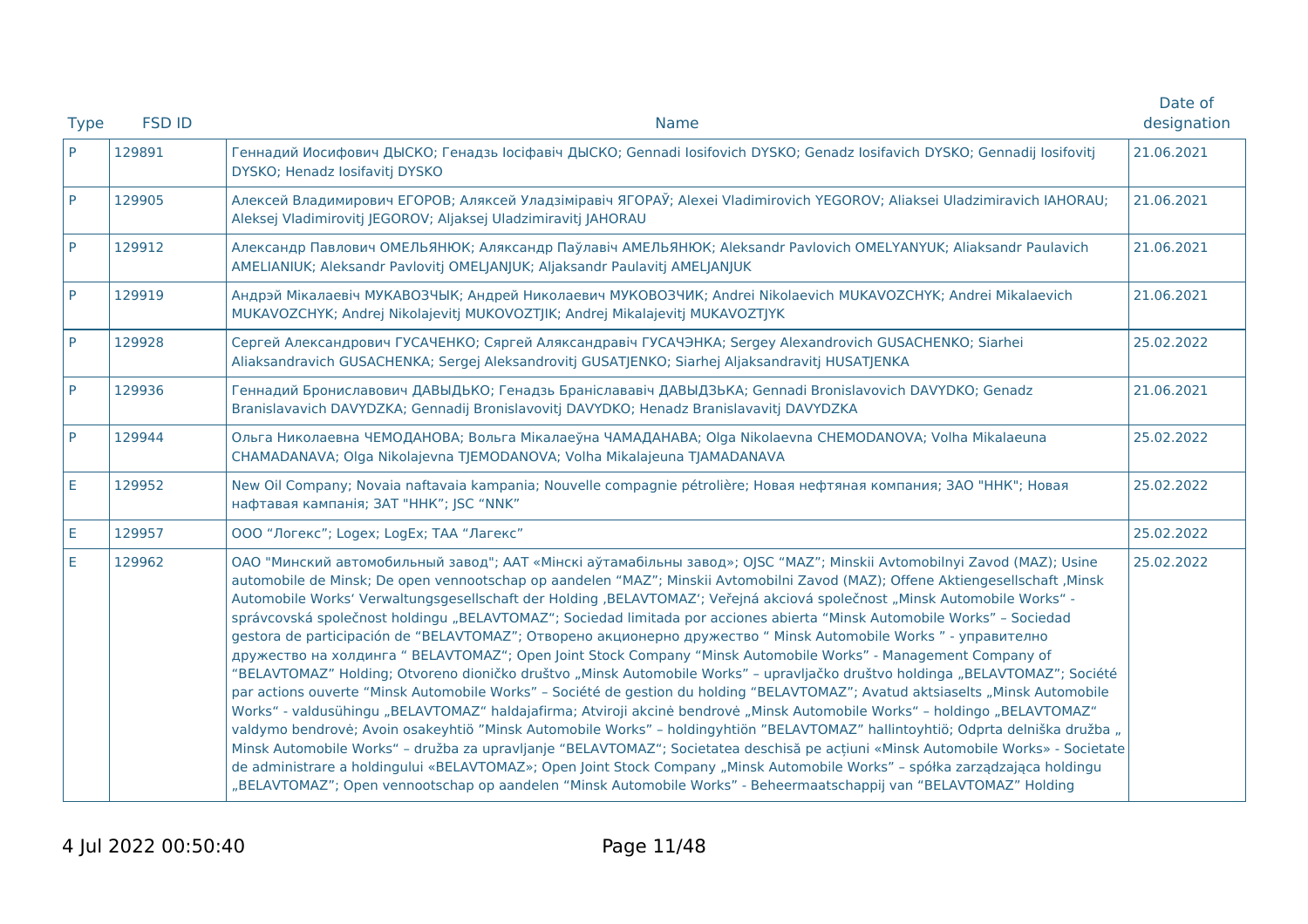| <b>Type</b> | <b>FSD ID</b> | <b>Name</b>                                                                                                                                                                                                                                                                                                                                                                                                                                                                                                                                                                                                                                                                                                                                                                                                                                                                                                                                                                                                                                                                                                                                                                                                                                                                                                                                                                                                        | Date of<br>designation |
|-------------|---------------|--------------------------------------------------------------------------------------------------------------------------------------------------------------------------------------------------------------------------------------------------------------------------------------------------------------------------------------------------------------------------------------------------------------------------------------------------------------------------------------------------------------------------------------------------------------------------------------------------------------------------------------------------------------------------------------------------------------------------------------------------------------------------------------------------------------------------------------------------------------------------------------------------------------------------------------------------------------------------------------------------------------------------------------------------------------------------------------------------------------------------------------------------------------------------------------------------------------------------------------------------------------------------------------------------------------------------------------------------------------------------------------------------------------------|------------------------|
| E.          | 129976        | ОАО " БЕЛАЗ"; ААТ «БЕЛАЗ»; OJSC "BELAZ"; Belarusski Avtomobilnyi Zavod (BelAZ); Open vennootschap op aandelen "BELAZ";<br>Belarusski Avtomobilni Zavod (BelAZ); Open Joint Stock Company "BELAZ" - Management Company of Holding "BELAZ-HOLDING";<br>Offene Aktiengesellschaft , BELAZ' - Verwaltungsgesellschaft der Holding , BELAZ-HOLDING'; Veřejná akciová společnost "BELAZ"-<br>správcovská společnost holdingu "BELAZ-HOLDING"; Sociedad limitada por acciones abierta "BELAZ" - Sociedad gestora de<br>participación "BELAZ HOLDING"; Отворено акционерно дружество "BELAZ" управително дружество на холдинга "BELAZ-<br>ХОЛДИНГ"; Atviroji akcinė bendrovė "BELAZ" - holdingo "BELAZ-HOLDING" valdymo bendrovė; Otvoreno dioničko društvo "BELAZ" -<br>upravljačko društvo holdinga "BELAZ-HOLDING"; Société par actions ouverte "BELAZ" - Société de gestion du holding "BELAZ-<br>HOLDING"; Avatud aktsiaselts "BELAZ" - valdusühingu "BELAZ HOLDING" haldajafirma; Societatea deschisă pe acțiuni «BELAZ» -<br>Societate de administrare a holdingului «BELAZ-HOLDING»; Open Joint Stock Company "BELAZ" - spółka zarządzająca holdingu<br>"BELAZ-HOLDING"; Open vennootschap op aandelen "BELAZ" - Beheermaatschappij van "BELAZ-HOLDING" Holding; Avoin osakeyhtiö<br>"BELAZ" - holdingyhtiön "BELAZ-HOLDING" hallintoyhtiö; Odprta delniška družba "BELAZ" - družba za upravljanje "BELAZ-HOLDING" | 25.02.2022             |
| E           | 129982        | ООО "Глобалкастом- менеджмент"; Globalcustom Management LLC; Globalkastom-menedžment                                                                                                                                                                                                                                                                                                                                                                                                                                                                                                                                                                                                                                                                                                                                                                                                                                                                                                                                                                                                                                                                                                                                                                                                                                                                                                                               | 25.02.2022             |
| E           | 129992        | OOO Coxpa; Sohra LLC; Sohra Group; Όμιλος Sohra; Sohra Groep                                                                                                                                                                                                                                                                                                                                                                                                                                                                                                                                                                                                                                                                                                                                                                                                                                                                                                                                                                                                                                                                                                                                                                                                                                                                                                                                                       | 25.02.2022             |
| P           | 130005        | Михаил Вячеславович ГРИБ; Mixaiл Вячаслававіч ГРЫБ; Mikhail Viacheslavovich GRIB; Mikhail Viachaslavavich HRYB; Michail<br>Vjatjeslavovitj GRIB; Michail Vjatjaslavavitj HRYB                                                                                                                                                                                                                                                                                                                                                                                                                                                                                                                                                                                                                                                                                                                                                                                                                                                                                                                                                                                                                                                                                                                                                                                                                                      | 21.06.2021             |
| P           | 130012        | Николай Николаевич КАРПЕНКОВ; Мікалай Мікалаевіч КАРПЯНКОЎ; Nikolai Nikolaevich KARPENKOV; Mikalai Mikalaevich<br>KARPIANKAU; Nikolaj Nikolajevitj KARPENKOV; Mikalaj Mikalajevitj KARPJANKOU                                                                                                                                                                                                                                                                                                                                                                                                                                                                                                                                                                                                                                                                                                                                                                                                                                                                                                                                                                                                                                                                                                                                                                                                                      | 21.06.2021             |
| P           | 130019        | Евгений Алексеевич ВРУБЛЕВСКИЙ; Яўген Аляксеевіч УРУБЛЕЎСКІ; Evgenii Alekseevich VRUBLEVSKII; Yauhen Aliakseevich<br>URUBLEUSKI; Jevgenij Aleksejevitj VRUBLEVSKIJ; Jauhen Aljaksejevitj URUBLEUSKI                                                                                                                                                                                                                                                                                                                                                                                                                                                                                                                                                                                                                                                                                                                                                                                                                                                                                                                                                                                                                                                                                                                                                                                                                | 21.06.2021             |
| <b>P</b>    | 130061        | Виталий Михайлович МАКРИЦКИЙ; Віталь Міхайлавіч МАКРЫЦКІ; Vitalii Mikhailavich MAKRITSKII; Vital Mikhailavich MAKRYTSKI;<br>Vitalij Michajlovitj MAKRITSKIJ; Vital Michajlavitj MAKRYTSKI                                                                                                                                                                                                                                                                                                                                                                                                                                                                                                                                                                                                                                                                                                                                                                                                                                                                                                                                                                                                                                                                                                                                                                                                                          | 21.06.2021             |
| <b>P</b>    | 130075        | Александр Мечиславович АНДРИЕВСКИЙ; Аляксандр Мечыслававіч АНДРЫЕЎСКІ; Alexander Mechislavovich ANDRIEVSKII;<br>Aliaksandr Mechyslavavich ANDRYEUSKI; Alexandr Mechislavovich ANDRIEVSKII; Aleksandr Metjislavovitj ANDRIJEVSKIJ; Aljaksandr<br>Metjyslavavitj ANDRYJEUSKI                                                                                                                                                                                                                                                                                                                                                                                                                                                                                                                                                                                                                                                                                                                                                                                                                                                                                                                                                                                                                                                                                                                                         | 21.06.2021             |
| P           | 130082        | Сяргей Феліксавіч ДУБАВІК; Сергей Феликсович ДУБОВИК; Sergey Feliksovich DUBOVIK; Siarhei Feliksavich DUBAVIK; Sergej<br>Feliksovitj DUBOVIK; Siarhej Feliksavitj DUBAVIK                                                                                                                                                                                                                                                                                                                                                                                                                                                                                                                                                                                                                                                                                                                                                                                                                                                                                                                                                                                                                                                                                                                                                                                                                                          | 21.06.2021             |
| P           | 130089        | Сяргей Аляксандравіч ВАРЭЙКА; Сяргей Аляксандравіч ВАРЭЙКА; Sergey Aleksandrovich VAREIKO; Siarhei Aliaksandravich<br>VAREIKA; Sergej Aleksandrovitj VAREJKO; Siarhej Aljaksandravitj VAREJKA                                                                                                                                                                                                                                                                                                                                                                                                                                                                                                                                                                                                                                                                                                                                                                                                                                                                                                                                                                                                                                                                                                                                                                                                                      | 21.06.2021             |
| P           | 130096        | Максим Владимирович РЫЖЕНКОВ; Максім Уладзіміравіч РЫЖАНКОЎ; Maksim Vladimirovich RYZHENKOV; Maksim Uladzimiravich<br>RYZHANKOU; Maksim Vladimirovitj RYZJENKOV; Maksim Uladzimiravitj RYZJANKOU                                                                                                                                                                                                                                                                                                                                                                                                                                                                                                                                                                                                                                                                                                                                                                                                                                                                                                                                                                                                                                                                                                                                                                                                                   | 21.06.2021             |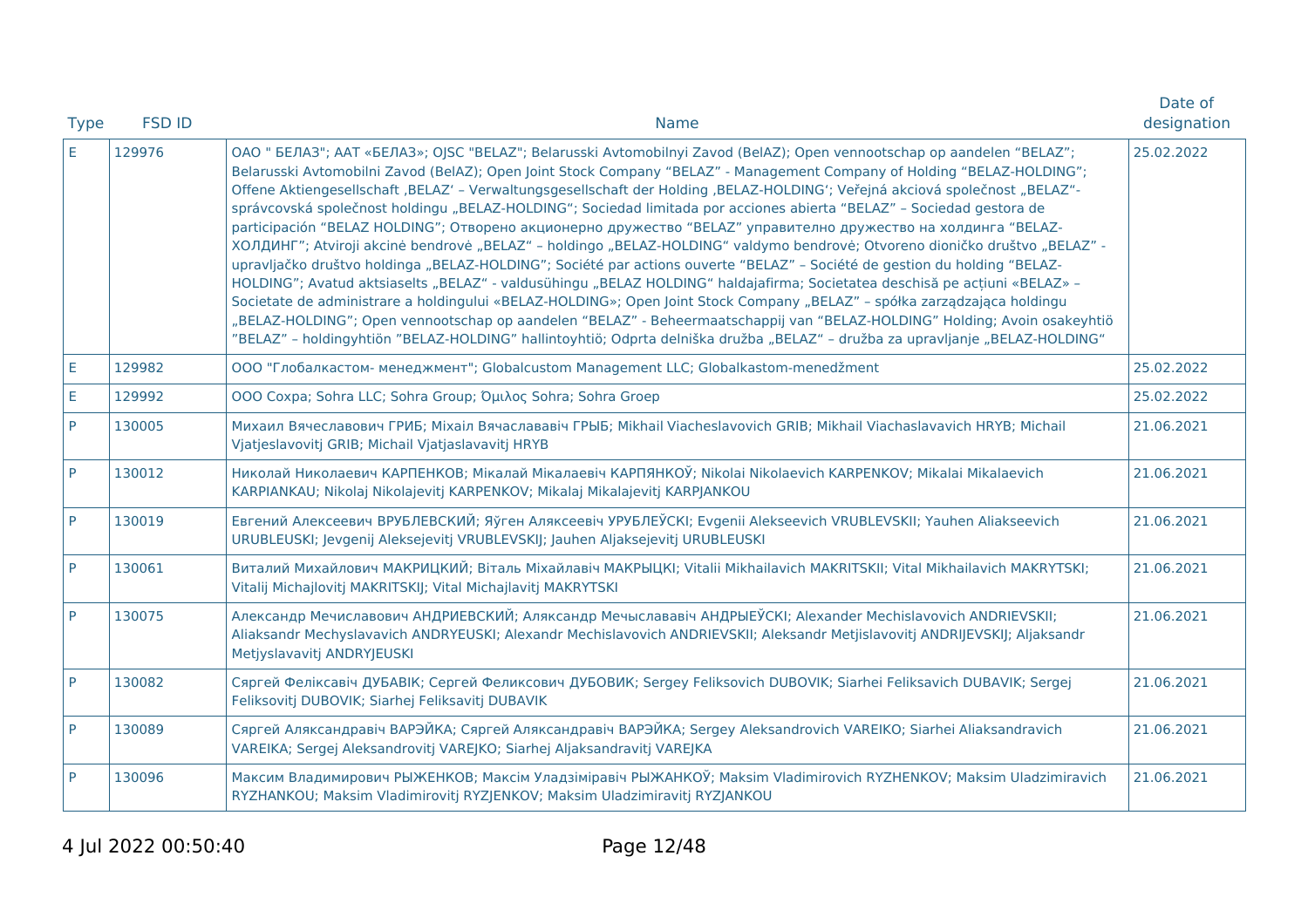| <b>Type</b> | <b>FSD ID</b> | <b>Name</b>                                                                                                                                                                                                                                                                                                                                            | Date of<br>designation |
|-------------|---------------|--------------------------------------------------------------------------------------------------------------------------------------------------------------------------------------------------------------------------------------------------------------------------------------------------------------------------------------------------------|------------------------|
| P           | 130103        | Дмитрий Александрович ЛУКАШЕНКО; Дзмітрый Аляксандравіч ЛУКАШЭНКА; Dmitry Aleksandrovich LUKASHENKO; Dzmitry<br>Aliaksandravich LUKASHENKA; Dmitrij Aleksandrovitj LUKASJENKO; Dzmitryj Aljaksandravitj LUKASJENKA                                                                                                                                     | 21.06.2021             |
| P           | 130110        | Лилия Валерьевна ЛУКАШЕНКО; Лілія Валер'еўна ЛУКАШЭНКА; Liliya Valerevna LUKASHENKO; Liliya Valereuna LUKASHENKA;<br>Лилия Валерьевна СЕМАШКО; Лілія Валер'еўна СЯМАШКА; Liliya Valerevna SEMASHKO; Liliya Valereuna SIAMASHKA; Lilija<br>Valerjevna SEMASJKO; Lilija Valerjeuna SIAMASJKA; Lilija Valerjevna LUKASJENKO; Lilija Valerjeuna LUKASJENKA | 25.02.2022             |
| P           | 130117        | Валерий Валерьевич ИВАНКОВИЧ; Валерый Валер'евіч ІВАНКОВІЧ; Valery Valerevich IVANKOVICH; Valeri Valerevich IVANKOVICH;<br>Valerij Valerjevitj IVANKOVITJ; Valeryj Valerjevitj IVANKOVITJ                                                                                                                                                              | 21.06.2021             |
| P           | 130124        | Александр Евгеньевич ШАТРОВ; Аляксандр Яўгенавіч ШАТРОЎ; Alexander Evgenevich SHATROV; Aliaksandr Yauhenavich<br>SHATROU; Alexandr Evgenevich SHATROV; Aleksandr Jevgenjevitj SJATROV; Aljaksandr Jauhenavitj SJATROU                                                                                                                                  | 25.02.2022             |
| P           | 130132        | Сергей Семёнович ТЕТЕРИН; Сяргей Сямёнавіч ЦЯЦЕРЫН; Sergei Semionovich TETERIN; Siarhei Siamionavich TSIATSERYN; Sergej<br>Semjonovitj TETERIN; Siarhej Siamjonavitj TSIATSERYN                                                                                                                                                                        | 25.02.2022             |
| P           | 130139        | Микаи́л Сафарбе́кович ГУЦЕРИ́ЕВ; Mikhail Safarbekovich GUTSERIEV; Михаил Сафарбе́кович ГУЦЕРИ́ЕВ; Michail Safarbekovitj<br>GUTSERIJEV; Mikail Safarbekovitj GUTSERIJEV                                                                                                                                                                                 | 25.02.2022             |
| P           | 130144        | Алексей Иванович ОЛЕКСИН; Аляксей Іванавіч АЛЕКСІН; Alexei Ivanovich OLEKSIN; Aliaksey Ivanavich ALEKSIN; Aleksej Ivanovitj<br>OLEKSIN; Aljaksej Ivanavitj ALEKSIN                                                                                                                                                                                     | 21.06.2021             |
| P           | 130150        | Александр Николаевич ЗАЙЦЕВ; Аляксандр Мікалаевіч ЗАЙЦАЎ; Alexander Nikolaevich ZAITSEV; Aliaksandr Mikalaevich ZAITSAU;<br>Alexandr Nikolaevich ZAITSEV; Aleksandr Nikolajevitj ZAJTSEV; Aljaksandr Mikalajevitj ZAJTSAU                                                                                                                              | 25.02.2022             |
| P.          | 130157        | Иван Брониславович МЫСЛИЦКИЙ; Іван Браніслававіч МЫСЛІЦКІ; Ivan Bronislavovich MYSLITSKIY; Ivan Branislavavich MYSLITSKI;<br>Ivan Bronislavovitj MYSLITSKIJ; Ivan Branislavavitj MYSLITSKI                                                                                                                                                             | 21.06.2021             |
| P           | 130188        | Владислав Алексеевич МАНДРИК; Уладзіслаў Аляксеевіч МАНДРЫК; Vladislav Alekseevich MANDRIK; Uladzislau Aliakseevich<br>MANDRYK; Vladislav Aleksejevitj MANDRIK; Uladzislau Aljaksejevitj MANDRYK                                                                                                                                                       | 21.06.2021             |
| P           | 130197        | Александр Геннадьевич БАХАНОВИЧ; Аляксандр Генадзевіч БАХАНОВІЧ; Aleksandr Gennadevich BAKHANOVICH; Aliaksandr<br>Henadzevich BAKHANOVICH; Aleksandr Gennadjevitj BACHANOVITJ; Aljaksandr Henadzevitj BACHANOVITJ                                                                                                                                      | 21.06.2021             |
| P           | 130204        | Кирилл Станиславович КИСЛОВ; Кірыл Станіслававіч КІСЛОЎ; Kirill Stanislavovich KISLOV; Kiryl Stanislavavich KISLOU; Kirill<br>Stanislavovitj KISLOV; Kiryl Stanislavavitj KISLOU                                                                                                                                                                       | 21.06.2021             |
| P           | 130211        | Виталий Витальевич КАПИЛЕВИЧ; Віталь Вітальевіч КАПІЛЕВІЧ; Vitaliy Vitalevich KAPILEVICH; Vital Vitalevich KAPILEVICH; Vitalij<br>Vitaljevitj KAPILEVITJ; Vital Vitaljevitj KAPILEVITJ                                                                                                                                                                 | 21.06.2021             |
| P           | 130218        | Дмитрий Евгеньевич БУРДЮК; Дзмітрый Яўгеньевіч БУРДЗЮК; Dmitry Evgenevich BURDIUK; Dzmitry lauhenevich BURDZIUK;<br>Dmitrij Jevgenjevitj BURDIUK; Dzmitryj Jauhenjevitj BURDZIUK                                                                                                                                                                       | 21.06.2021             |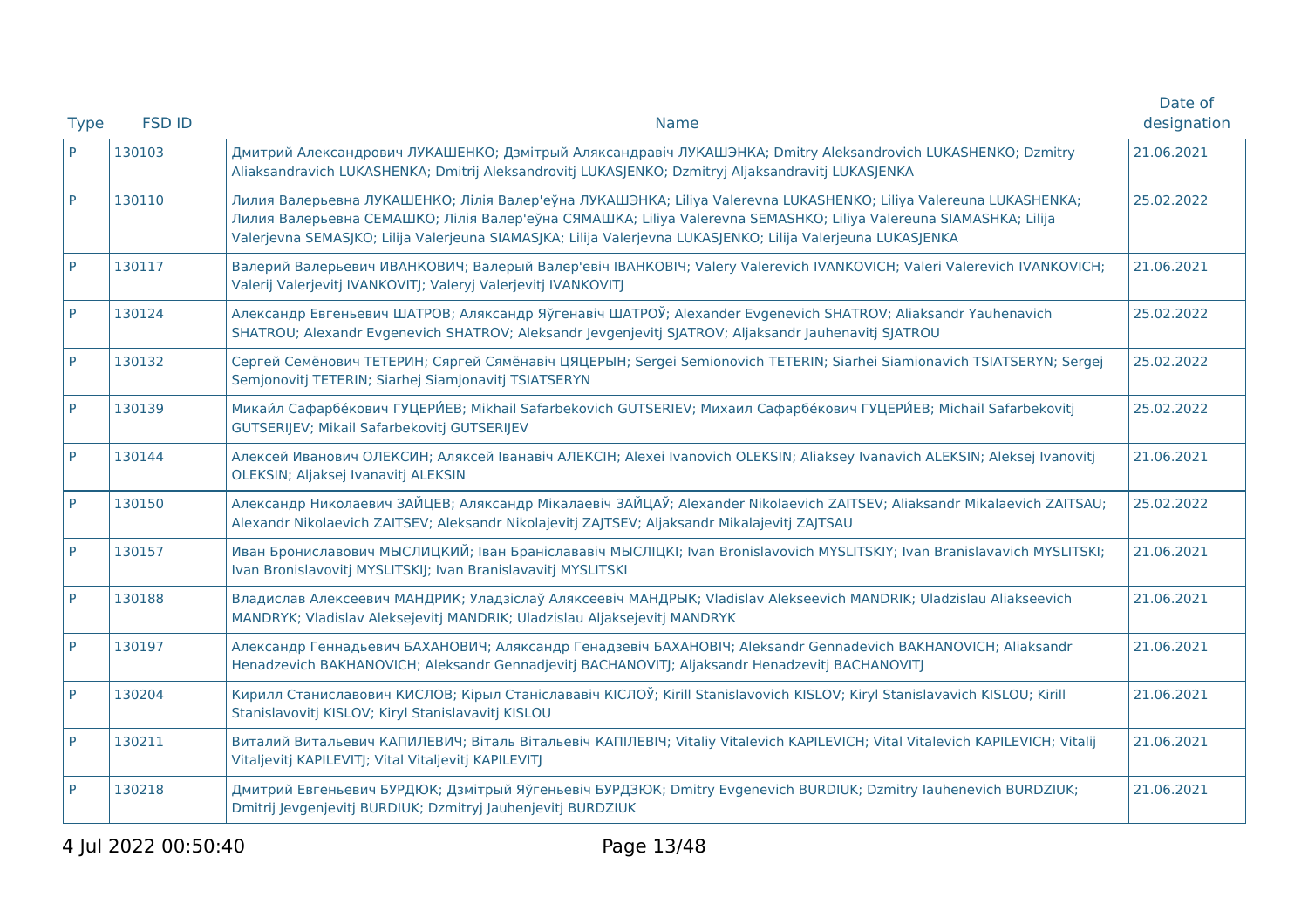| <b>Type</b> | <b>FSD ID</b> | <b>Name</b>                                                                                                                                                                                                                                   | Date of<br>designation |
|-------------|---------------|-----------------------------------------------------------------------------------------------------------------------------------------------------------------------------------------------------------------------------------------------|------------------------|
| <b>P</b>    | 130225        | Александр Михайлович РИДЕЦКИЙ; Аляксандр Міхайлавіч РЫДЗЕЦКІ; Aleksandr Mikhailovich RIDETSKIY; Aliaksandr Mikhailavich<br>RYDZETSKI; Aleksandr Michajlovitj RIDETSKIJ; Aljaksandr Michajlavitj RYDZETSKI                                     | 21.06.2021             |
| P           | 130232        | Сергей Петрович АРТЁМЕНКО; Сяргей Пятровіч АРЦЁМЕНКА; Sergei Petrovich ARTEMENKO; Siarhei Piatrovich ARTSIOMENKA; Sergei<br>Petrovich ARTIOMENKO; Sergej Petrovitj ARTIOMENKO; Siarhej Pjatrovitj ARTSIOMENKA                                 | 21.06.2021             |
| P           | 130239        | Сергей Владимирович УШАКОВ; Сяргей Уладзіміравіч УШАКОЎ; Sergei Vladimirovich USHAKOV; Siarhei Uladzimiravich USHAKOU;<br>Sergej Vladimirovitj USJAKOV; Siarhej Uladzimiravitj USJAKOU                                                        | 21.06.2021             |
| P           | 130246        | Александр Александрович ЗАХВИЦЕВИЧ; Аляксандр Аляксандравіч ЗАХВІЦЭВІЧ; Aleksandr Aleksandrovich ZAKHVITSEVICH;<br>Aliaksandr Aliaksandravich ZAKHVITSEVICH; Aleksandr Aleksandrovitj ZACHVITSEVITJ; Aljaksandr Aljaksandravitj ZACHVITSEVITJ | 21.06.2021             |
| P           | 130262        | Андрей Сергеевич БАКАЧ; Андрэй Сяргеевіч БАКАЧ; Andrei Sergeevich BAKACH; Andrei Siarheevich BAKACH; Andrej Sergejevitj<br>BAKATJ; Andrej Siarhejevitj BAKATJ                                                                                 | 25.02.2022             |
| P           | 130269        | Константин Фёдорович БЫЧЕК; Канстанцін Фёдаравіч БЫЧАК; Konstantin Fedorovich BYCHEK; Kanstantsin Fiodaravich BYCHAK;<br>Konstantin Fjodorovitj BYTJEK; Kanstantsin Fjodaravitj BYTJAK                                                        | 21.06.2021             |
| P           | 130284        | Андрей Николаевич ДАЙЛИДА; Андрэй Мікалаевіч ДАЙЛІДА; Andrei Nikolaevich DAILIDA; Andrei Mikalaevich DAILIDA; Andrej<br>Nikolajevitj DAJLIDA; Andrej Mikalajevitj DAJLIDA                                                                     | 21.06.2021             |
| P           | 130292        | Олег Николаевич ЛАЩИНОВСКИЙ; Алег Мікалаевіч ЛАШЧЫНОЎСКІ; Oleg Nikolaevich LASHCHINOVSKI; Aleh Mikalaevich<br>LASHCHYNOUSKI; Oleg Nikolajevitj LASJTJINOVSKIJ; Aleh Mikalajevitj LASJTJYNOUSKI                                                | 21.06.2021             |
| P           | 130299        | Жанна Владимировна БАТУРИЦКАЯ; Жана Уладзіміраўна БАТУРЫЦКАЯ; Zhanna Vladimirovna BATURITSKAYA; Zhana Uladzimirauna<br>BATURYTSKAIA; Zjanna Vladimirovna BATURITSKAJA; Zjana Uladzimirauna BATURYTSKAJA                                       | 21.06.2021             |
| P           | 130306        | Дмитрий Николаевич СТРЕБКОВ; Дзмітрый Мікалаевіч СТРЭБКОЎ; Dmitry Nikolaevich STREBKOV; Dzmitry Mikalaevich STREBKOU;<br>Dmitrij Nikolajevitj STREBKOV; Dzmitryj Mikalajevitj STREBKOU                                                        | 21.06.2021             |
| P           | 130313        | Yauhen Andreevich SHAPETSKA; Evgeniy Andreevich SHAPETKO; Яўген Андрэевіч ШАПЕЦЬКА; Евгений Андреевич ШАПЕТЬКО;<br>Jevgenij Andrejevitj SJAPETKO; Jauhen Andrejevitj SJAPETSKA                                                                | 21.06.2021             |
| P           | 130320        | Игорь Григорьевич КЕНЮХ; Irap Рыгоравіч КЕНЮХ; Igor Grigorevich KENIUKH; Ihar Ryhoravich KENIUKH; Igor Grigorjevitj KENJUCH;<br>Ihar Ryhoravitj KENJUCH                                                                                       | 21.06.2021             |
| P           | 130327        | Глеб Владимирович ДРИЛЬ; Глеб Уладзіміравіч ДРЫЛЬ; Gleb Vladimirovich DRIL; Hleb Uladzimiravich DRYL; Gleb Vladimirovitj DRIL;<br>Hleb Uladzimiravitj DRYL                                                                                    | 21.06.2021             |
| P           | 130334        | Владимир Иосифович ЛАПЫРЬ; Уладзімір Іосіфавіч ЛАПЫР; Vladimir Yosifovich LAPYR; Uladzimir Iosifavich LAPYR; Vladimir Iosifovitj<br>LAPYR; Uladzimir Iosifavitj LAPYR                                                                         | 21.06.2021             |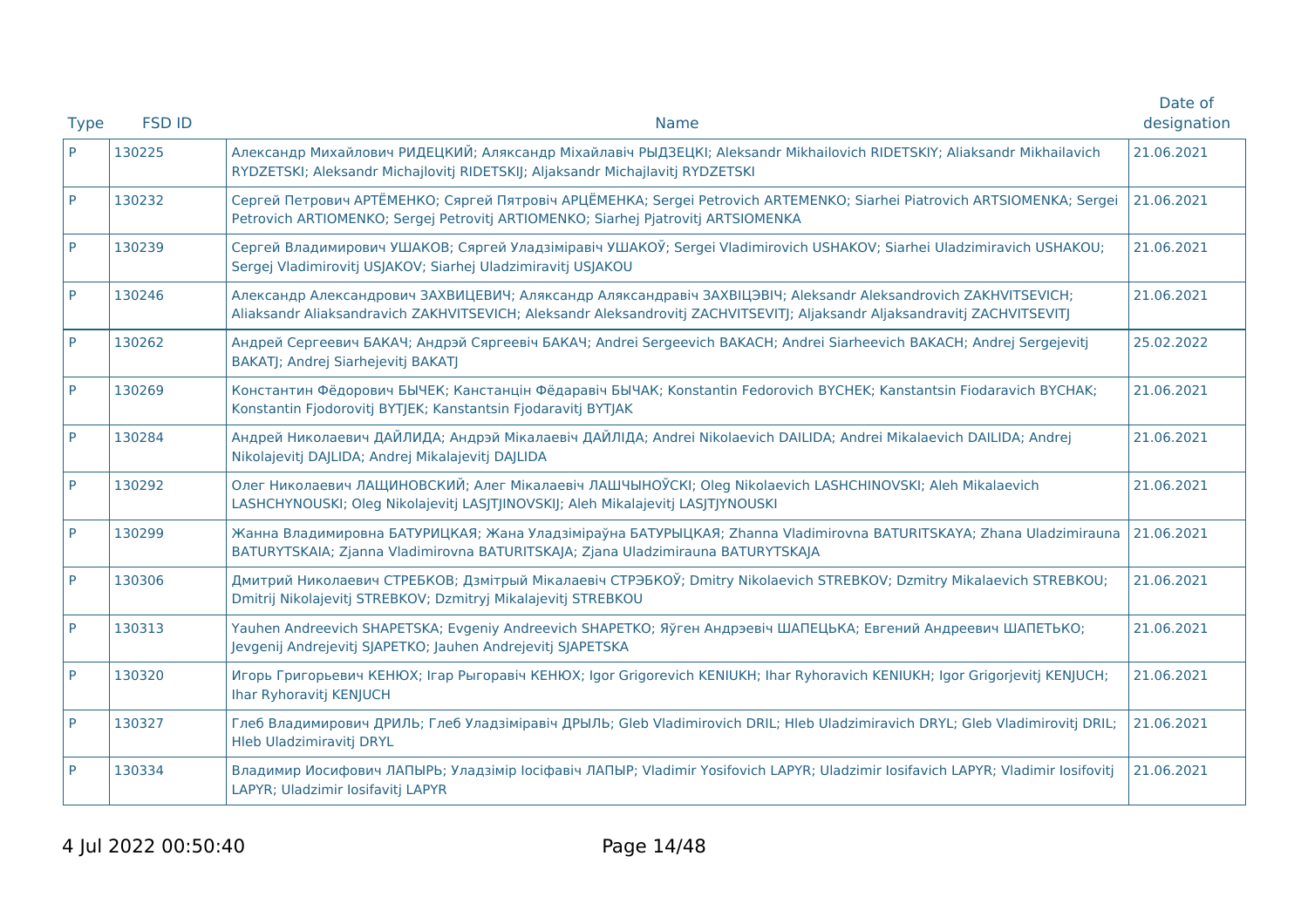| <b>Type</b> | <b>FSD ID</b> | <b>Name</b>                                                                                                                                                                                                                                     | Date of<br>designation |
|-------------|---------------|-------------------------------------------------------------------------------------------------------------------------------------------------------------------------------------------------------------------------------------------------|------------------------|
| <b>P</b>    | 130341        | Александр Владимирович ВАСИЛЮК; Аляксандр Уладзіміравіч ВАСІЛЮК; Alexander Vladimirovich VASILIUK; Aliaksandr<br>Uladzimiravich VASILIUK; Alexandr Vladimirovich VASILIUK; Aleksandr Vladimirovitj VASILJUK; Aljaksandr Uladzimiravitj VASILJUK | 21.06.2021             |
| P           | 130348        | Евгений Анатольевич АРХИРЕЕВ; Яўген Анатольевіч АРХІРЭЕЎ; Evgeniy Anatolevich ARKHIREEV; Yauhen Anatolevich ARKHIREEU;<br>Jevgenij Anatoljevitj ARCHIREJEV; Jauhen Anatoljevitj ARCHIREJEU                                                      | 21.06.2021             |
| P           | 130355        | Алексей Игоревич КОВРИЖКИН; Аляксей Ігаравіч КАЎРЫЖКІН; Alexey Igorovich KOVRYZHKIN; Aliaksei Iharavich KAURYZHKIN;<br>Aleksej Igorevitj KOVRIZJKIN; Aljaksej Iharavitj KAURYZJKIN                                                              | 21.06.2021             |
| P           | 130362        | Александр Дмитриевич АГАФОНОВ; Аляксандр Дзмітрыевіч АГАФОНАЎ; Alexander Dmitrievich AGAFONOV; Aliaksandr Dzmitryevich<br>AHAFONAU; Alexandr Dmitrievich AGAFONOV; Aleksandr Dmitrijevitj AGAFONOV; Aljaksandr Dzmitryjevitj AHAFONAU           | 21.06.2021             |
| P           | 130369        | Сергей Иванович СКРИБА; Сяргей Іванавіч СКРЫБА; Sergei Ivanovich SKRIBA; Siarhei Ivanavich SKRYBA; Sergej Ivanovitj SKRIBA;<br>Siarhej Ivanavitj SKRYBA                                                                                         | 21.06.2021             |
| <b>P</b>    | 130480        | Виктор Геннадиевич ХРЕНИН; Віктар Генадзевіч ХРЭНІН; Viktor Gennadievich KHRENIN; Viktar Genadzevich KHRENIN; Viktor<br>Gennadijevitj CHRENIN; Viktar Henadzevitj CHRENIN                                                                       | 21.06.2021             |
| P           | 130488        | Игорь Владимирович ГОЛУБ; Irap Уладзіміравіч ГОЛУБ; Igor Vladimirovich GOLUB; Ihar Uladzimiravich HOLUB; Igor Vladimirovitj<br><b>GOLUB</b> ; Ihar Uladzimiravitj HOLUB                                                                         | 21.06.2021             |
| P           | 130495        | Андрей Николаевич ГУРЦЕВИЧ; Андрэй Мікалаевіч ГУРЦЕВИЧ; Andrei Nikolaevich GURTSEVICH; Andrei Mikalaevich GURTSEVICH;<br>Andrej Nikolajevitj GURTSEVITJ; Andrej Mikalajevitj HURTSEVITJ                                                         | 21.06.2021             |
| P           | 130502        | Леонид Николаевич ЧУРО; Леанід Мікалаевіч ЧУРО; Leonid Nikolaevich CHURO; Leanid Mikalaevich CHURO; Leonid Nikolajevitj<br>TJURO; Leanid Mikalajevitj TJURO                                                                                     | 21.06.2021             |
| P           | 130511        | Алексей Николаевич АВРАМЕНКО; Аляксей Мікалаевіч АЎРАМЕНКА; Alexey Nikolaevich AVRAMENKO; Aliaksei Mikalaevich<br>AURAMENKA; Aleksej Nikolajevitj AVRAMENKO; Aljaksej Mikalajevitj AURAMENKA                                                    | 21.06.2021             |
| P           | 130531        | Артем Игоревич СИКОРСКИЙ; Арцём Ігаравіч СІКОРСКІ; Artem Igorevich SIKORSKIY; Artsiom Igaravich SIKORSKI; Artiom Igorevitj<br>SIKORSKIJ; Artsiom Iharavitj SIKORSKI                                                                             | 21.06.2021             |
| P           | 130549        | Олег Сергеевич ГАЙДУКЕВИЧ; Алег Сяргеевіч ГАЙДУКЕВІЧ; Oleg Sergeevich GAIDUKEVICH; Aleh Siarheevich HAIDUKEVICH; Oleg<br>Sergejevitj GAJDUKEVITJ; Aleh Siarhejevitj HAJDUKEVITJ                                                                 | 21.06.2021             |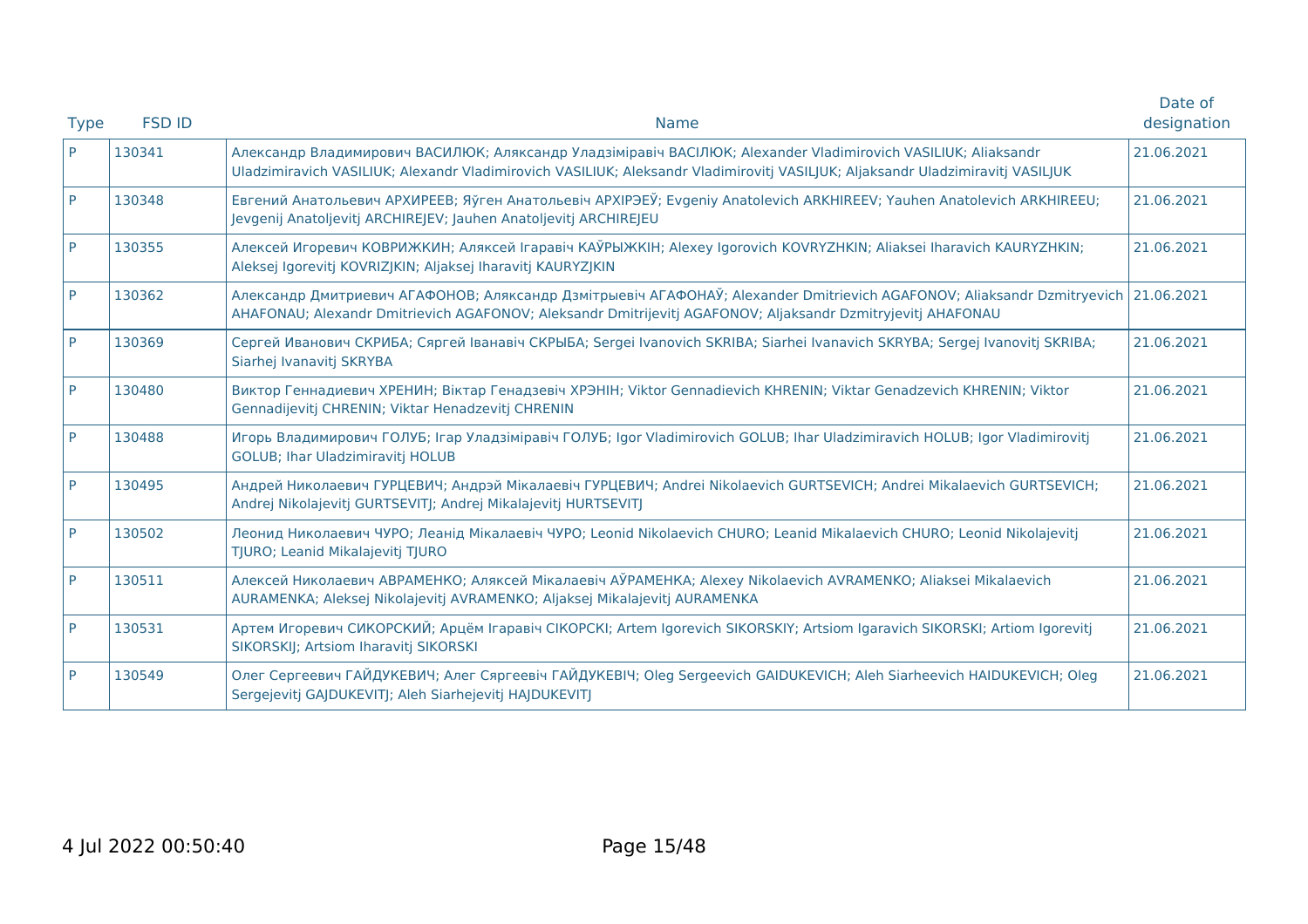| <b>Type</b> | <b>FSD ID</b> | <b>Name</b>                                                                                                                                                                                                                                                                                                                                                                                                                                                                                                                                                                                                                                                                                                                                                                                                                                                                                                                                                                                                   | Date of<br>designation |
|-------------|---------------|---------------------------------------------------------------------------------------------------------------------------------------------------------------------------------------------------------------------------------------------------------------------------------------------------------------------------------------------------------------------------------------------------------------------------------------------------------------------------------------------------------------------------------------------------------------------------------------------------------------------------------------------------------------------------------------------------------------------------------------------------------------------------------------------------------------------------------------------------------------------------------------------------------------------------------------------------------------------------------------------------------------|------------------------|
| E.          | 130836        | Белаэронавигация Государственное предприятие; Белаэронавігация Дзяржаўнае прадпрыемства; Belaeronavigatsia State-<br>owned enterprise; Belaeronavigatsia statsejet virksomhed; Belaeronavigatsia státní podnik; Belaeronavigatsia Empresa estatal;<br>Държавно предприятие Belaeronavigatsia; Belaeronavigatsia Κρατική επιχείρηση; Belaeronavigatsia riigile kuuluv ettevõte;<br>Belaeronavigatsia staatseigenes Unternehmen; Belaeronavigatsia Poduzeće u državnom vlasništvu; Belaeronavigatsia Fiontar faoi<br>úinéireacht stáit; Belaeronavigatsia Entreprise d'État; Belaeronavigatsia, valstybės valdoma įmonė; Belaeronavigatsia Impresa di<br>proprietà dello Stato; Belaeronavigatsia Empresa pública; Belaeronavigatsia przedsiębiorstwo państwowe; Belaeronavigatsia<br>Staatsbedrijf; Belaeronavigatsia Intrapriża tal-istat; Belaeronavigatsia Valtion omistama yritys; Belaeronavigatsia podjetje v državni<br>lasti; Belaeronavigatsia štátny podnik; Belaeronavigatsia Întreprindere de stat | 25.02.2022             |
| P           | 130928        | Міхаіл Рыгоравіч БАРАЗНА; Михаил Григорьевич БОРОЗНА; Michail Grigorjevitj BOROZNA; Michail Ryhoravitj BARAZNA; Mikhail<br>Grigorevich BOROZNA; Mikhail Ryhoravich BARAZNA                                                                                                                                                                                                                                                                                                                                                                                                                                                                                                                                                                                                                                                                                                                                                                                                                                    | 21.06.2021             |
| E.          | 130937        | Bremino Gruppe LLC; Bremino-groep LLC; ООО "Бремино групп"; Bremino Group LLC; Skupina Bremino; Grupo Bremino LLC                                                                                                                                                                                                                                                                                                                                                                                                                                                                                                                                                                                                                                                                                                                                                                                                                                                                                             | 25.02.2022             |
| P           | 130974        | Svjatlana Anatoljeuna LJUBETSKAJA; Svetlana Anatoljevna LJUBETSKAJA; Святлана Анатольеўна ЛЮБЕЦКАЯ; Светлана Анатольевна<br>ЛЮБЕЦКАЯ; Svetlana Anatolevna LYUBETSKAYA; Sviatlana Anatoleuna LYUBETSKAYA                                                                                                                                                                                                                                                                                                                                                                                                                                                                                                                                                                                                                                                                                                                                                                                                       | 21.06.2021             |
| P           | 130983        | Aleh Mikalajevitj BELJAKOU; Oleg Nikolajevitj BELJAKOV; Алег Мікалаевіч БЕЛЯКОЎ; Олег Николаевич БЕЛЯКОВ; Oleg Nikolaevich<br>BELIAKOV; Aleh Mikalaevich BELIAKOU                                                                                                                                                                                                                                                                                                                                                                                                                                                                                                                                                                                                                                                                                                                                                                                                                                             | 21.06.2021             |
| P.          | 130991        | Aljaksandr Uladzimiravitj PALULECH; Aleksandr Vladimirovitj POLULECH; Аляксандр Уладзіміравіч ПАЛУЛЕХ; Александр<br>Владимирович ПОЛУЛЕХ; Aleksandr Vladimirovich POLULEKH; Aliaksandr Uladzimiravich PALULEKH                                                                                                                                                                                                                                                                                                                                                                                                                                                                                                                                                                                                                                                                                                                                                                                                | 21.06.2021             |
| P           | 131000        | Siarhej Pjatrovitj RUBNIKOVITJ; Sergej Petrovitj RUBNIKOVITJ; Сяргей Пятровіч РУБНІКОВІЧ; Сергей Петрович РУБНИКОВИЧ; Sergei<br>Petrovich RUBNIKOVICH; Siarhei Piatrovich RUBNIKOVICH                                                                                                                                                                                                                                                                                                                                                                                                                                                                                                                                                                                                                                                                                                                                                                                                                         | 21.06.2021             |
| P           | 131957        | Игорь Анатольевич КРЮЧКОВ; Ігар Анатольевіч КРУЧКОЎ; Igor Anatolevich KRIUCHKOV; Ihar Anatolevich KRUCHKOU; Igor<br>Anatolevich KRICHKOV; Igor Anatolevich KRUCHKOV; Igor Anatoljevitj KRJUTJKOV; Ihar Anatoljevitj KRUTJKOU; Ihar Anatolevič KRUČKOV                                                                                                                                                                                                                                                                                                                                                                                                                                                                                                                                                                                                                                                                                                                                                         | 02.12.2021             |
| P.          | 131964        | Анатолии Петрович ЛАППО; Анатоль Пятровіч ЛАППО; Анатоль Пятровіч ЛАПО; Anatoliy Petrovich LAPPO; Anatol Piatrovich LAPO;<br>Anatolij Petrovitj LAPPO; Anatol Pjatrovitj LAPPO; Anatol Pjatrovitj LAPO                                                                                                                                                                                                                                                                                                                                                                                                                                                                                                                                                                                                                                                                                                                                                                                                        | 02.12.2021             |
| P.          | 131973        | Константин Геннадьевич МОЛОСТОВ; Канстанцін Генадзьевіч МОЛАСТАЎ; Konstantin Gennadevich MOLOSTOV; Kanstantsin<br>Henadzevich MOLASTAU; Konstantin Gennadjevitj MOLOSTOV; Kanstantsin Henadzevitj MOLASTAU                                                                                                                                                                                                                                                                                                                                                                                                                                                                                                                                                                                                                                                                                                                                                                                                    | 02.12.2021             |
| P.          | 131981        | Павел Николаевич ХАРЧЕНКО; Павел Мікалаевіч Харчанка; Pavel Nikolaevich KHARCHENKO; Pavel Mikalaevich KHARCHANKA; Pavel<br>Nikolajevitj CHARTJENKO; Pavel Mikalajevitj CHARTJANKA                                                                                                                                                                                                                                                                                                                                                                                                                                                                                                                                                                                                                                                                                                                                                                                                                             | 02.12.2021             |
| P.          | 131986        | Игорь Николаевич ГУТНИК; Irap Мікалаевіч ГУТНІК; Igor Nikolaevich GUTNIK; Ihar Mikalaevich GUTNIK; Igor Nikolajevitj GUTNIK; Ihar<br>Mikalajevitj HUTNIK                                                                                                                                                                                                                                                                                                                                                                                                                                                                                                                                                                                                                                                                                                                                                                                                                                                      | 02.12.2021             |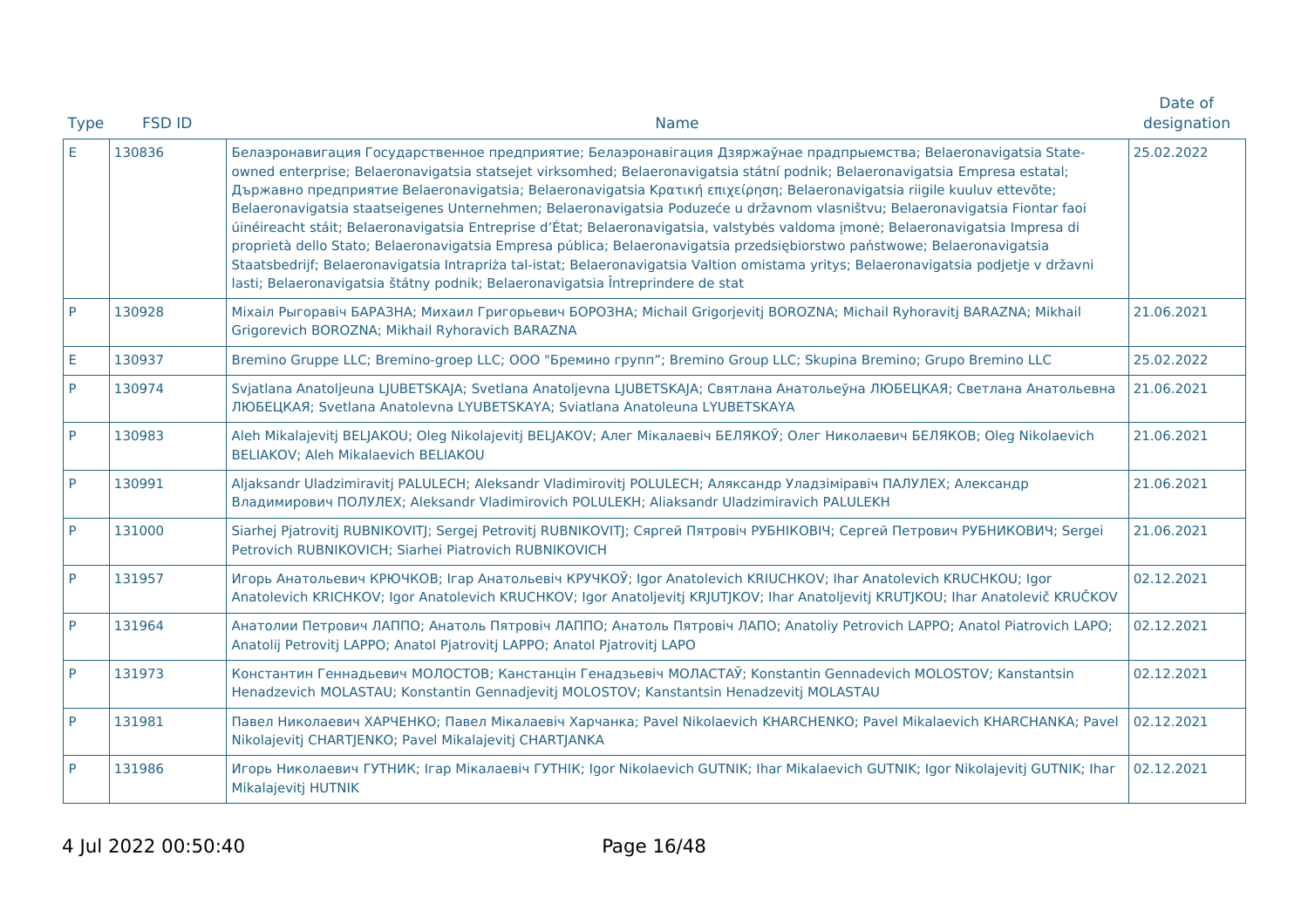|             |               |                                                                                                                                                                                                                                                                                                                                                                                                                                                                                                                                                                                                                                                                                                                                                                                                                                                                                                                                                                      | Date of     |
|-------------|---------------|----------------------------------------------------------------------------------------------------------------------------------------------------------------------------------------------------------------------------------------------------------------------------------------------------------------------------------------------------------------------------------------------------------------------------------------------------------------------------------------------------------------------------------------------------------------------------------------------------------------------------------------------------------------------------------------------------------------------------------------------------------------------------------------------------------------------------------------------------------------------------------------------------------------------------------------------------------------------|-------------|
| <b>Type</b> | <b>FSD ID</b> | <b>Name</b>                                                                                                                                                                                                                                                                                                                                                                                                                                                                                                                                                                                                                                                                                                                                                                                                                                                                                                                                                          | designation |
| P           | 131993        | Александр Борисович ДАВИДЮК; Аляксандр Барысавіч ДАВІДЗЮК; Aleksandr Borisovich DAVIDIUK; Aliaksandr Barysavich<br>DAVIDZIUK; Aleksandr Borisovitj DAVIDJUK; Aljaksandr Barysavitj DAVIDZIUK                                                                                                                                                                                                                                                                                                                                                                                                                                                                                                                                                                                                                                                                                                                                                                         | 02.12.2021  |
| P           | 132001        | Максим Викторович БУТРАНЕЦ; Максім Віктаравіч БУТРАНЕЦ; Maxim Viktorovich BUTRANETS; Maksim Viktaravich BUTRANETS;<br>Maksim Viktorovitj BUTRANETS; Maksim Viktaravitj BUTRANETS; Maxim BUTRANEC                                                                                                                                                                                                                                                                                                                                                                                                                                                                                                                                                                                                                                                                                                                                                                     | 02.12.2021  |
| P           | 132024        | Игорь Вячеславович ЛЮБОВИЦКИЙ; Ігар Вячаслававіч ЛЮБАВІЦКІ; Igor Viacheslavovich LIUBOVITSKI; Ihar Viachaslavavich<br>LIUBAVITSKI; Igor Vjatjeslavovitj LJUBOVITSKI; Ihar Vjatjaslavavitj LJUBAVITSKI                                                                                                                                                                                                                                                                                                                                                                                                                                                                                                                                                                                                                                                                                                                                                                | 02.12.2021  |
| P           | 132048        | Валентина Геннадьевна КУЛИК; Валянціна Генадзьеўна КУЛІК; Valentina Gennadevna KULIK; Valiantsina Genadzeuna KULIK;<br>Valentina Gennadjevna KULIK; Valjantsina Henadzieuna KULIK                                                                                                                                                                                                                                                                                                                                                                                                                                                                                                                                                                                                                                                                                                                                                                                    | 02.12.2021  |
| P           | 132064        | Игорь Анатольевич МАРШАЛОВ; Ігар Анатольевіч МАРШАЛАЎ; Igor Anatolevich MARSHALOV; Ihar Anatolevich MARSHALAU; Igor<br>Anatoljevitj MARSJALOV; Ihar Anatoljevitj MARSJALAU                                                                                                                                                                                                                                                                                                                                                                                                                                                                                                                                                                                                                                                                                                                                                                                           | 02.12.2021  |
| P           | 132081        | Марат Сергеевич МАРКОВ; Марат Сяргеевіч МАРКАЎ; Marat Sergeevich MARKOV; Marat Siarheevich MARKAU; Marat Siarhejevitj<br>MARKAU; Marat Sergejevitj MARKOV; Marat Siarhejevič MARKAV                                                                                                                                                                                                                                                                                                                                                                                                                                                                                                                                                                                                                                                                                                                                                                                  | 02.12.2021  |
| E           | 132099        | ОАО «Авиакомпания «Белавиа»; ААТ "Авіякампанія Белавія"; Open Joint Stock Company "Belavia Belarusian Airlines"; Offene<br>Aktiengesellschaft ,Belavia Belarusian Airlines'; Sociedad limitada por acciones abierta "Belavia Belarusian Airlines"; Javno dioničko<br>društvo "Belavia Belarusian Airlines"; Cuideachta Comhstoic Oscailte 'Belavia Belarusian Airlines'; Société par actions ouverte "Belavia<br>Belarusian Airlines"; Ανοικτή συμμετοχική εταιρεία "Belavia Belarusian Airlines"; Avatud aktsiaselts Belavia Belarusian Airlines;<br>Openbare vennootschap op aandelen "Belavia Belarusian Airlines"; Atviroji akcinė bendrovė "Belavia Belarusian Airlines"; Odprta<br>delniška družba ,Belavia Belarusian Airlines <sup>*</sup> ; Societatea deschisă pe acțiuni «Belavia Belarusian Airlines» (compania aeriană belarusă<br>«Belavia»); Sociedade por ações aberta "Belavia Belarusian Airlines" ("Belavia"); OJSC »Belavia Belarusian Airlines« | 25.02.2022  |
| E           | 132111        | Республиканское унитарное предприятие "ЦЕНТРКУРОРТ"; Рэспубліканскае унітарнае прадпрыемства "ЦЭНТРКУРОРТ";<br>Republican unitary enterprise "TSENTRKURORT"; Fofhiontar aonadach poblachtach 'TSENTRKURORT'; Entreprise unitaire républicaine<br>"TSENTRKURORT"; Δημοκρατική διαχειριστική επιχείρηση "TSENTRKURORT"; riiklik ühisettevõte "TSENTRKURORT"; Republikanisches<br>Einheitsunternehmen ,TSENTRKURORT'; Empresa unitaria de la República "TSENTRKURORT"; Państwowe jednolite przedsiębiorstwo<br>»TSENTRKURORT«; Onder de Republiek Belarus vallende gecentraliseerde onderneming "TSENTRKURORT"; Respublikinė unitarinė<br>jmonė TSENTRKURORT; Državno unitarno poduzeće "TSENTRKURORT"; Empresa unitária da República "TSENTRKURORT";<br>Republikansko unitarno podjetje ,TSENTRKURORT'; Centrkurort "TSENTRKURORT"; Întreprinderea unitară de stat «TSENTRKURORT»;<br>Tasavallan unitaariyritys "TSENTRKURORT"                                         | 25.02.2022  |
| E           | 132117        | ООО Оскартур; Oskartour LLC; Društvo s ograničenom odgovornošću "Oskartour"; Oskartour EПЕ; LLC Oskartour (osaühing); Ribotos<br>atsakomybės bendrovė (RAB) "Oskartour"                                                                                                                                                                                                                                                                                                                                                                                                                                                                                                                                                                                                                                                                                                                                                                                              | 25.02.2022  |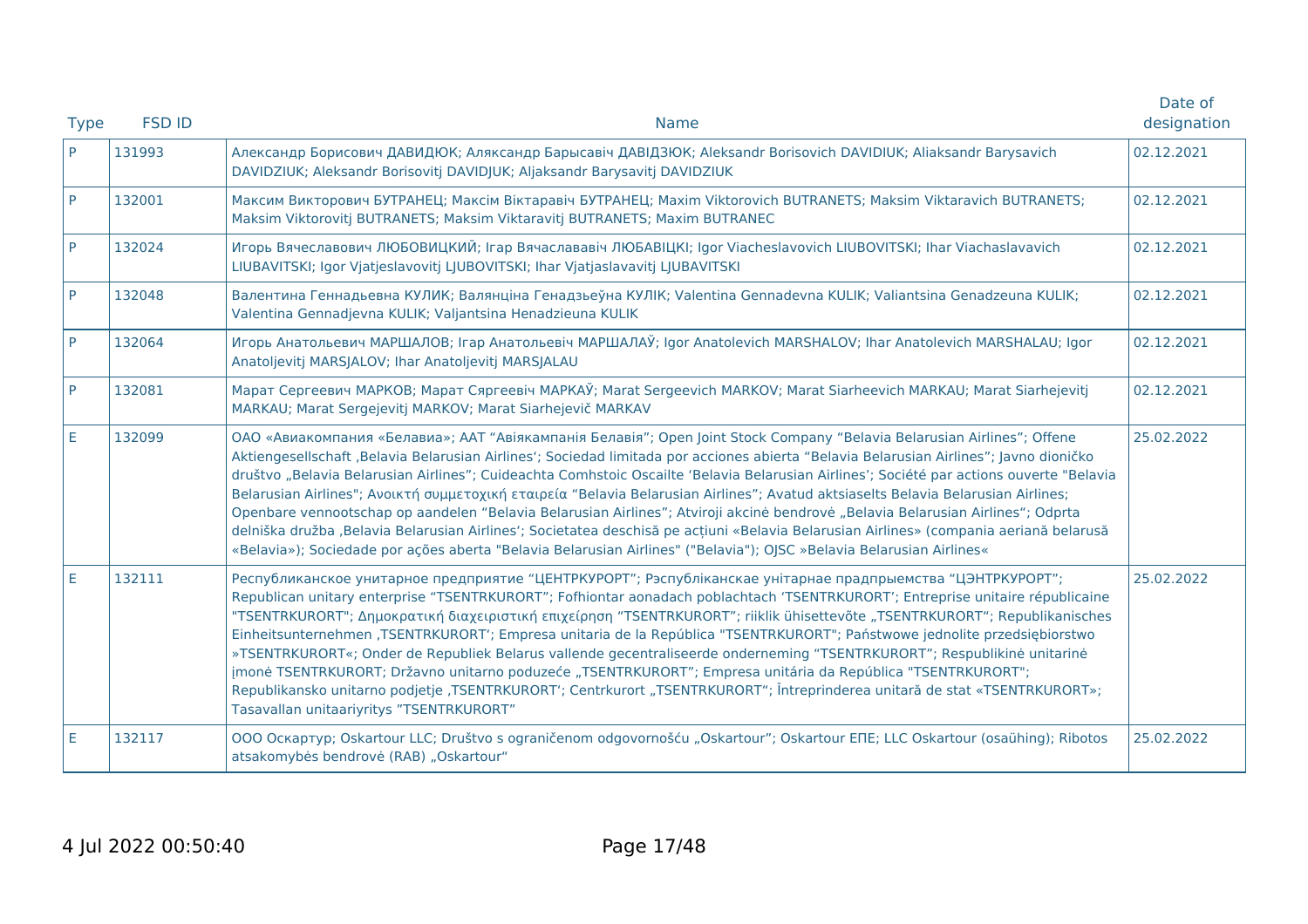| <b>Type</b> | <b>FSD ID</b> | <b>Name</b>                                                                                                                                                                                                                                                                                                                                                                                                                                                                                                                                                                                                                                                                                                                                                                                                                                                                                                                                                                                                                                                                                                                                                      | Date of<br>designation |
|-------------|---------------|------------------------------------------------------------------------------------------------------------------------------------------------------------------------------------------------------------------------------------------------------------------------------------------------------------------------------------------------------------------------------------------------------------------------------------------------------------------------------------------------------------------------------------------------------------------------------------------------------------------------------------------------------------------------------------------------------------------------------------------------------------------------------------------------------------------------------------------------------------------------------------------------------------------------------------------------------------------------------------------------------------------------------------------------------------------------------------------------------------------------------------------------------------------|------------------------|
| F.          | 132122        | Гатэль "Мінск"; Republican subsidiary unitary enterprise "Hotel Minsk"; Республиканское дочернее унитарное предприятие<br>"Отель "Минск"; riiklik ühistütarettevõte "Hotel Minsk"; Republikanisches Einheitstochterunternehmen ,Hotel Minsk'; Empresa unitaria<br>filial de la República "Hotel Minsk"; Fofhiontar aonadach poblachtach 'HoTeil Minsk'; Entreprise unitaire filiale républicaine "Hotel<br>Minsk"; Δημοκρατική θυγατρική διαχειριστική επιχείρηση "Hotel Minsk"; Onder de Republiek Belarus vallende gecentraliseerde<br>dochteronderneming "Hotel Minsk"; Respublikinė patronuojamoji unitarinė įmonė "Hotel Minsk"; Republičko unitarno društvo kći "Hotel<br>Minsk"; Empresa filial unitária da República "Hotel Minsk"; Państwowe zależne jednolite przedsiębiorstwo "Hotel Minsk"; Tasavallan<br>unitaari tytäryritys "Hotel Minsk"; Republikansko hčerinsko unitarno podjetje "Hotel Minsk"; Filiala unitară de stat «Hotel Minsk»;<br>Republikový dceřiný unitářský podnik "Hotel Minsk"; Републиканско субсидиарно унитарно дружество 'Hotel Minsk'                                                                                      | 25.02.2022             |
| E           | 132127        | ААТ «ГАСЦІНІЦА ПЛАНЕТА»; Open Joint Stock Company "HOTEL PLANETA"; ОАО «ГОСТИНИЦА ПЛАНЕТА»; Société par actions ouverte   25.02.2022<br>"HOTEL PLANETA"; Ανοικτή συμμετοχική εταιρεία "HOTEL PLANETA»; Avatud aktsiaselts "HOTEL PLANETA"; Offene Aktiengesellschaft<br>HOTEL PLANETA'; Sociedad limitada por acciones abierta "HOTEL PLANETA"; Atviroji akcinė bendrovė "HOTEL PLANETA"; Javno<br>dioničko društvo "HOTEL PLANETA"; Cuideachta Comhstoic Oscailte 'HOTEL PLANETA'; Sociedade por ações aberta "HOTEL PLANETA";<br>OJSC »HOTEL PLANETA«; Openbare vennootschap op aandelen "HOTEL PLANETA"; Odprta delniška družba ,HOTEL PLANETA';<br>Societatea deschisă pe actiuni «HOTEL PLANETA»                                                                                                                                                                                                                                                                                                                                                                                                                                                            |                        |
| E           | 132132        | Отдельная служба активных мероприятий (ОСАМ); Асобная служба актыўных мерапрыемстваў (АСАМ); OSAM (Otdiel'naya<br>sluzhba aktivnykh mieropriyatiy); ASAM (Asobnaia sluzhba aktyunykh merapryemstvau); Otdelnaja sluzjba aktivnych meroprijatij                                                                                                                                                                                                                                                                                                                                                                                                                                                                                                                                                                                                                                                                                                                                                                                                                                                                                                                   | 25.02.2022             |
| Ε           | 132137        | <b>Cham Wings Airlines</b>                                                                                                                                                                                                                                                                                                                                                                                                                                                                                                                                                                                                                                                                                                                                                                                                                                                                                                                                                                                                                                                                                                                                       | 25.02.2022             |
| E           | 132140        | <b>VIP Grub</b>                                                                                                                                                                                                                                                                                                                                                                                                                                                                                                                                                                                                                                                                                                                                                                                                                                                                                                                                                                                                                                                                                                                                                  | 25.02.2022             |
| E           | 132150        | ОАО "Гродно Азот"; ААТ "Гродна Азот"; Open Joint Stock Company "Grodno Azot"; Филиал «Завод Химволокно» ОАО «Гродно<br>Азот»; Філіял "Завод Хімвалакно" ААТ "Гродна Азот"; «Khimvolokno Plant» JSC «Grodno Azot»; Ανοικτή συμμετοχική εταιρεία<br>"Grodno Azot»; Avatud aktsiaselts "Grodno Azot"; Offene Aktiengesellschaft "Grodno Azot"; Sociedad limitada por acciones abierta<br>"Grodno Azot"; 'Khimvolokno Plant' de Chuideachta Comhstoic 'Grodno Azot'; Cuideachta Comhstoic Oscailte 'Grodno Azot'; Société<br>par actions ouverte "Grodno Azot"; "Khimvolokno Plant" de la société par actions "Grodno Azot"; atvirosios akcinės bendrovės "Grodno<br>Azot" filialą "Khimvolokno Plant"; Atviroji akcinė bendrovė "Grodno Azot"; "Khimvolokno" javnog dioničkog društva "Grodno Azot";<br>Javno dioničko društvo "Grodno Azot"; «Khimvolokno Plant» a societății deschise pe acțiuni «Grodno Azot»; Societatea deschisă pe<br>acțiuni «Grodno Azot»; Sociedade por ações aberta "Grodno Azot"; OJSC »Grodno Azot«; "fabriek Khimvolokno" JSC "Grodno Azot";<br>sivuliike JSC Grodno Azotin Khimvoloknon tehdas; Odprta delniška družba , Grodno Azot' | 25.02.2022             |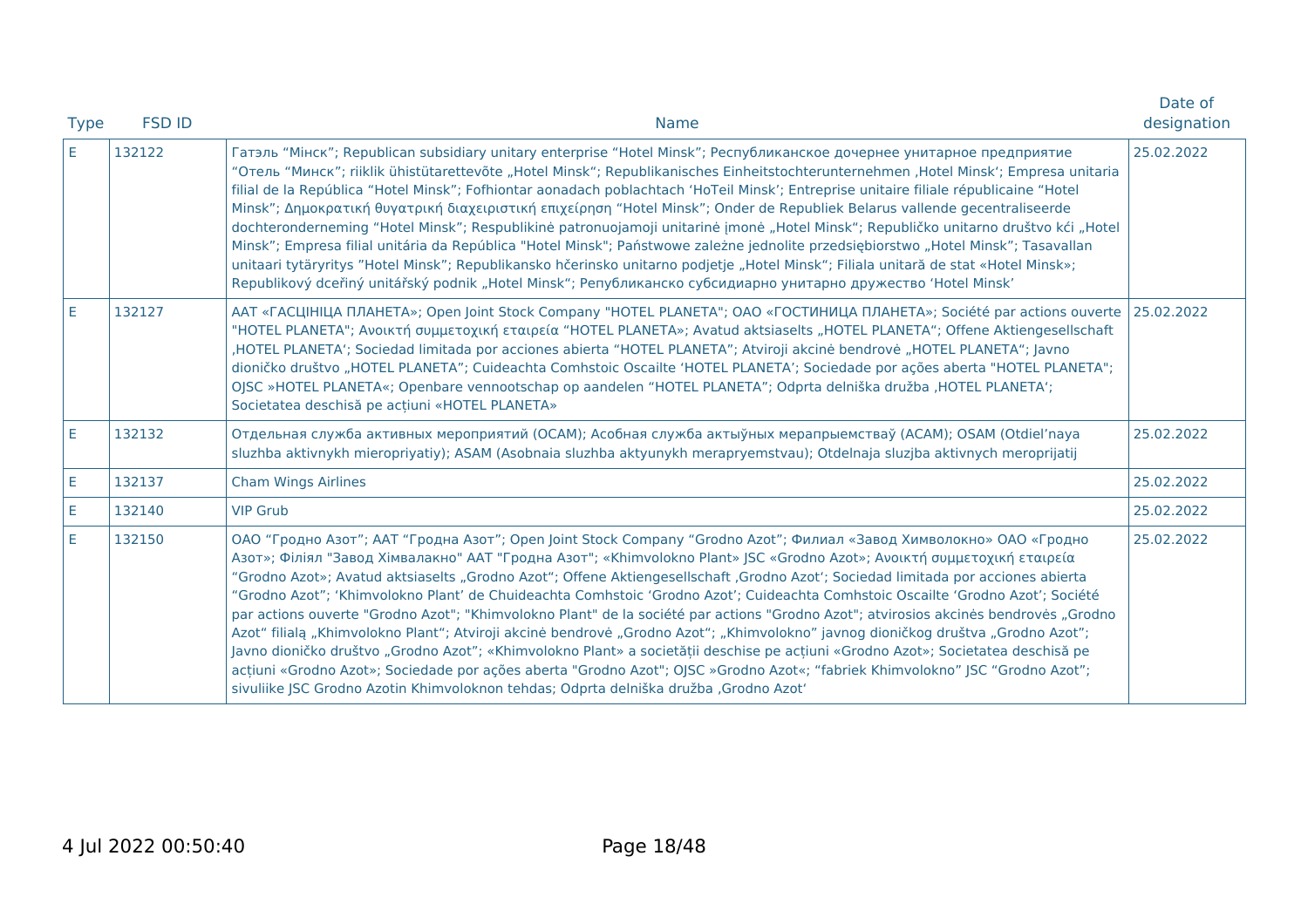| <b>Type</b> | <b>FSD ID</b> | <b>Name</b>                                                                                                                                                                                                                                                                                                                                                                                                                                                                                                                                                                                                                                                                                                                                                                                                           | Date of<br>designation |
|-------------|---------------|-----------------------------------------------------------------------------------------------------------------------------------------------------------------------------------------------------------------------------------------------------------------------------------------------------------------------------------------------------------------------------------------------------------------------------------------------------------------------------------------------------------------------------------------------------------------------------------------------------------------------------------------------------------------------------------------------------------------------------------------------------------------------------------------------------------------------|------------------------|
| E           | 132156        | Дзяржаўнае вытворчае аб'яднанне «Беларуснафта»; State Production Association Belorusneft; Государственное<br>προизводственное объединение «Белоруснефть»; Association de production d'État "Belorusneft"; Κρατική Ομοσπονδία Παραγωγής<br>Belorusneft; Riiklik tootmiskoondis Belorusneft; Staatliche Produktionsvereinigung Belorusneft; Den statslige<br>produktionssammenslutning Belorusneft; Asociación Estatal de Producción "Belorusneft"; Državno združenje proizvajalcev<br>Belorusneft'; Asociația de stat de producție Belorusneft; Associação Estatal de Produção Belorusneft; Państwowe zrzeszenie<br>produkcyjne Belorusneft; Staatsproductieassociatie Belarusneft; Valstybinė gamybos asociacija "Belorusneft"; Državno udruženje za<br>proizvodnju Belorusneft; Valtion tuotantoyhdistys Belorusneft | 25.02.2022             |
| E           | 132167        | ААТ "Белшина"; ОАО "Белшина"; Open Joint Stock Company Belshina; Javno dioničko društvo Belshina; Cuideachta Comhstoic<br>Oscailte Belshina; Société par actions ouverte "Belshina"; Ανοικτή συμμετοχική εταιρεία Belshina; Avatud aktsiaselts Belshina; Offene<br>Aktiengesellschaft ,Belshina'; Sociedad limitada por acciones abierta "Belshina"; Odprta delniška družba ,Belshina'; Otvorená akciová<br>spoločnosť Belshina; Societatea deschisă pe acțiuni Belshina; Sociedade por ações aberta Belshina; OJSC Belshina; Atviroji akcinė<br>bendrovė "Belshina"                                                                                                                                                                                                                                                  | 25.02.2022             |
| P           | 132594        | Anatolij Anatoljevitj GLAZ; Anatol Anatoljevitj HLAZ; Анатолий Анатольевич ГЛАЗ; Анатоль Анатольевіч ГЛАЗ; Anatoliy Anatolyevich<br><b>GLAZ; Anatol Anatolyevich GLAZ</b>                                                                                                                                                                                                                                                                                                                                                                                                                                                                                                                                                                                                                                             | 02.12.2021             |
| P           | 132603        | Sergej Aleksandrovitj JEPICHOV; Siarhej Aljaksandravitj JEPICHAU; Сергей Александрович ЕПИХОВ; Сяргей Аляксандравіч ЕПІХАЎ;<br>Sergei Aleksandrovich EPIKHOV; Siarhei Aliaksandravich EPIKHAU                                                                                                                                                                                                                                                                                                                                                                                                                                                                                                                                                                                                                         | 02.12.2021             |
| P           | 132616        | Sergej Sergejevitj GIRGEL; Siarhej Siarhejevitj HIRHEL; Сергей Сергеевич ГИРГЕЛЬ; Сяргей Сяргеевіч ГІРГЕЛЬ; Sergei Sergeevich<br>GIRGEL; Siarhei Siarheevich GIRGEL                                                                                                                                                                                                                                                                                                                                                                                                                                                                                                                                                                                                                                                   | 02.12.2021             |
| P           | 132627        | Andrej Andrejevitj PROKOPUK; Andrej Andrejevitj PRAKAPUK; Андрей Андреевич ПРОКОПУК; Андрэй Андрэевіч ПРАКАПУК; Andrey<br>Andreevich PROKOPUK; Andrei Andreevich PRAKAPUK                                                                                                                                                                                                                                                                                                                                                                                                                                                                                                                                                                                                                                             | 02.12.2021             |
| P           | 132638        | Anna Michajlovna SOKOLOVSKAJA; Hanna Michajlauna SAKALOUSKAJA; Анна Михайловна СОКОЛОВСКАЯ; Ганна Міхайлаўна<br>CAKAJIOЎCKAЯ; Anna Mikhaylovna SOKOLOVSKAYA; Hanna Mikhailauna SAKALOUSKAYA                                                                                                                                                                                                                                                                                                                                                                                                                                                                                                                                                                                                                           | 02.12.2021             |
| P           | 132649        | Dmitrij Sergejevitj KARSIUK; Dzmitryj Siarhejevitj KARSIUK; Дмитрий Сергеевич КАРСЮК; Дзмітрый Сяргеевіч КАРСЮК; Dmitriy<br>Sergeevich KARSIUK; Dzmitry Siarheevich KARSIUK                                                                                                                                                                                                                                                                                                                                                                                                                                                                                                                                                                                                                                           | 02.12.2021             |
| Е           | 135450        | ООО "Дана Холдингз"; ТАА "Дана Холдынгз"; Dana Holdings                                                                                                                                                                                                                                                                                                                                                                                                                                                                                                                                                                                                                                                                                                                                                               | 25.02.2022             |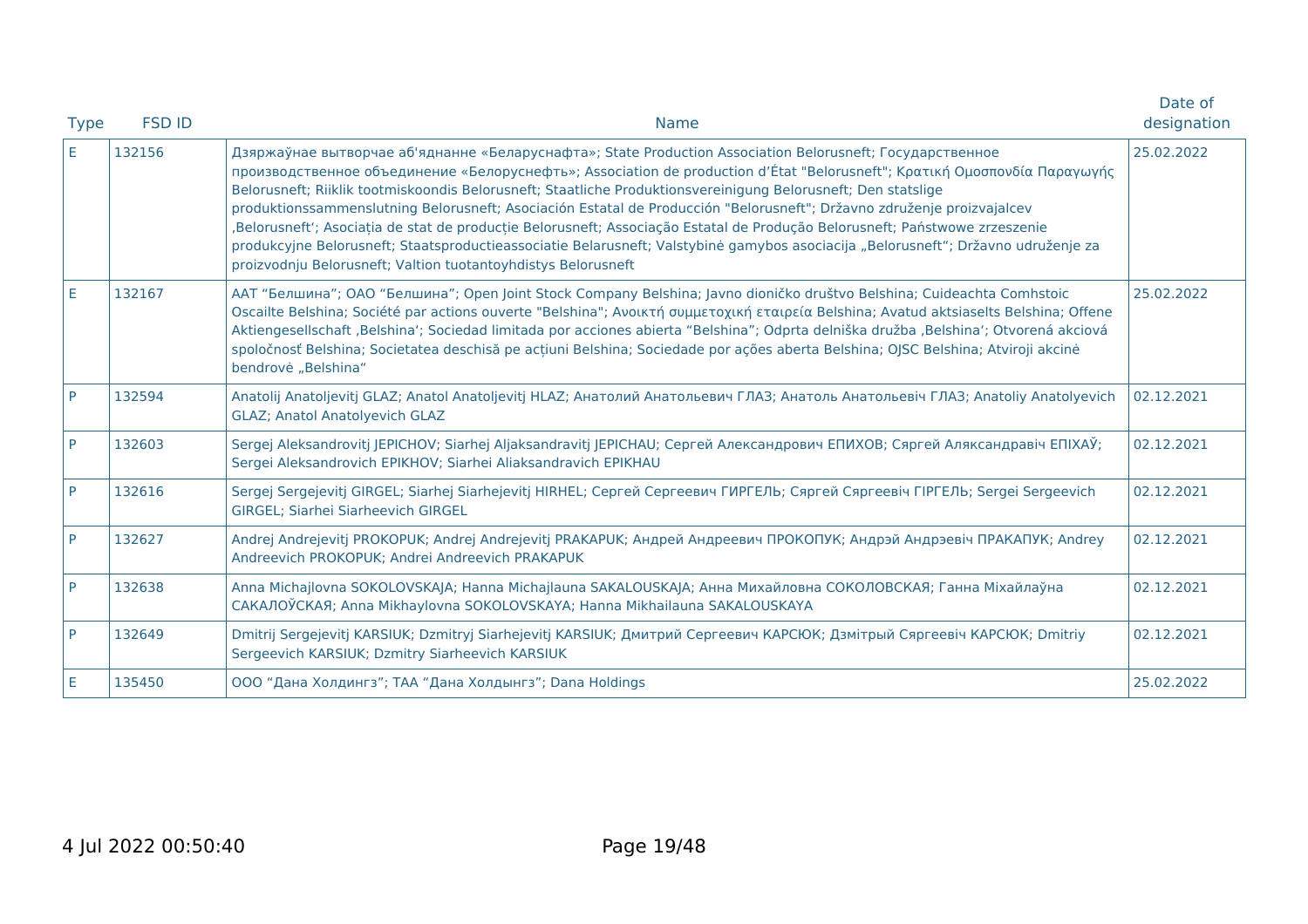| <b>Type</b> | <b>FSD ID</b> | <b>Name</b>                                                                                                                                                                                                                                                                                                                                                                                                                                                                                                                                                                                                                                                                                                                                                                                                                                                                                                                | Date of<br>designation |
|-------------|---------------|----------------------------------------------------------------------------------------------------------------------------------------------------------------------------------------------------------------------------------------------------------------------------------------------------------------------------------------------------------------------------------------------------------------------------------------------------------------------------------------------------------------------------------------------------------------------------------------------------------------------------------------------------------------------------------------------------------------------------------------------------------------------------------------------------------------------------------------------------------------------------------------------------------------------------|------------------------|
| E.          | 140301        | Открытое акционерное общество "Беларуськалий"; Адкрытае акцыянернае таварыства "Беларуськалій"; Open Joint Stock<br>Company "Belaruskali"; Ανοικτή συμμετοχική εταιρία "Belaruskali"; Avatud aktsiaselts "Belaruskali"; Offene Aktiengesellschaft<br>"Belaruskali"; Veřejná akciová společnost "Belaruskali"; Sociedad limitada por acciones abierta "Belaruskali"; Отворено акционерно<br>дружество "Belaruskali"; Javno dioničko društvo "Belaruskali"; Cuideachta Comhstoic Oscailte 'Belaruskali'; Société par actions<br>ouverte "Belaruskali"; Sociedade por ações aberta "Belaruskali"; Openbare vennootschap op aandelen "Belaruskali"; Atviroji akcinė<br>bendrovė "Belaruskali"; Odprta delniška družba "Belaruskali"; Avoin osakeyhtiö "Belaruskali"; Societatea deschisă pe acțiuni<br>«Belaruskali»                                                                                                           | 03.06.2022             |
| E           | 140352        | ОАО "Белорусская калийная компания"; ААТ "Беларуская калійная кампанія"; Joint Stock Company "Belarusian Potash Company";<br>Offene Aktiengesellschaft Belarusian Potash Company; Akciová společnost "Belarusian Potash Company"; Sociedad limitada por<br>acciones "Belarusian Potash Company"; Акционерно дружество "Belarusian Potash Company"; Société par actions "Belarusian<br>Potash Company"; Συμμετοχική εταιρία Belarusian Potash Company; Aktsiaselts Belarusian Potash Company; Akcinė bendrovė<br>"Baltarusijos kalio karbonato bendrovė"; Javno dioničko društvo "Belarusian Potash Company"; An chuideachta chomhstoic Belarusian<br>Potash Company; Societatea pe acțiuni «Belarusian Potash Company»; Sociedade por ações Belarusian Potash Company;<br>Vennootschap op aandelen "Belarusian Potash Company"; Delniška družba Belarusian Potash Company; Avoin osakeyhtiö "Belarusian<br>Potash Company" | 03.06.2022             |
| E.          | 140364        | Общество с ограниченной ответственностью "Интер Тобако"; Таварыства з абмежаванай адказнасцю "Інтэр Табак"; "Inter<br>Tobacco" LLC; Εταιρία περιορισμένης ευθύνης "Inter Tobacco"; "Inter Tobacco", společnost s ručením omezeným; Sociedad de<br>responsabilidad limitada "Inter Tobacco"; Дружество с ограничена отговорност "Inter Tobacco"; LLC "Inter Tobacco"; An<br>chuideachta theoranta 'Inter Tobacco'; Družba z omejeno odgovornostjo "Inter Tobacco"; Societatea cu răspundere limitată «Inter<br>Tobacco»; RAB "Inter Tobacco"                                                                                                                                                                                                                                                                                                                                                                                | 03.06.2022             |
| E           | 140370        | Открытое акционерное общество "Нафтан"; Адкрытае акцыянернае таварыства "Нафтан"; Open Joint Stock Company "Naftan";<br>Отворено акционерно дружество "Naftan"; Offene Aktiengesellschaft ,Naftan"; Veřejná akciová společnost "Naftan"; Sociedad<br>limitada por acciones abierta "Naftan"; An chuideachta comhstoic oscailte 'Naftan'; Société par actions ouverte "Naftan"; Aνοικτή<br>συμμετοχική εταιρία "Naftan"; Avatud aktsiaselts "Naftan"; Openbare vennootschap op aandelen "Naftan"; Atviroji akcinė bendrovė<br>"Naftan"; Javno dioničko društvo "Naftan"; Societatea deschisă pe acțiuni «Naftan»; Sociedade por ações aberta "Naftan"; Odprta<br>delniška družba "Naftan"; Avoin osakeyhtiö "Naftan"                                                                                                                                                                                                        | 03.06.2022             |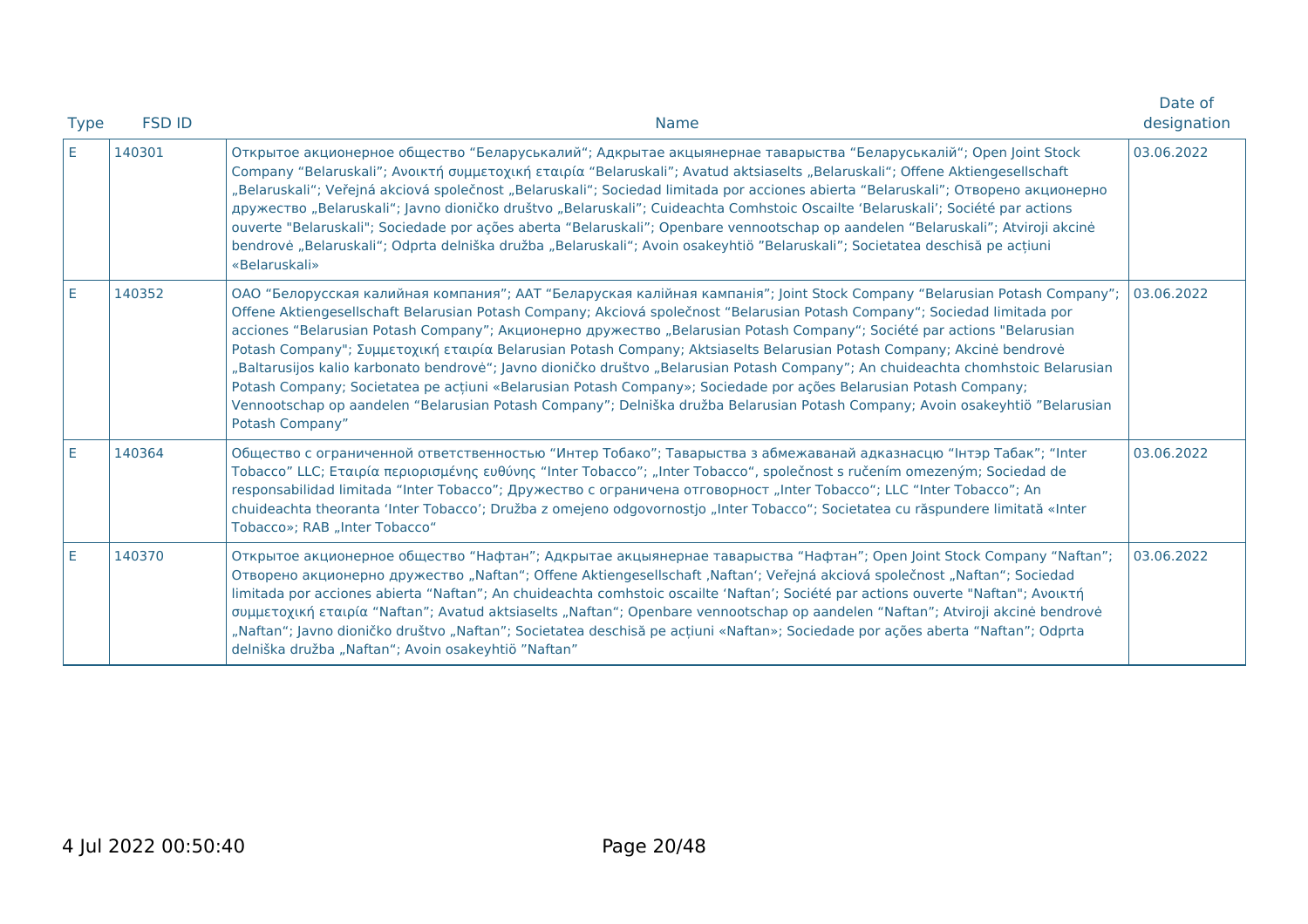| <b>Type</b> | <b>FSD ID</b> | <b>Name</b>                                                                                                                                                                                                                                                                                                                                                                                                                                                                                                                                                                                                                                                                                                                                                                                                                                                                                                                                                                                                                                                                                                                                                                                                                                                                                                                                                                                                                                                    | Date of<br>designation |
|-------------|---------------|----------------------------------------------------------------------------------------------------------------------------------------------------------------------------------------------------------------------------------------------------------------------------------------------------------------------------------------------------------------------------------------------------------------------------------------------------------------------------------------------------------------------------------------------------------------------------------------------------------------------------------------------------------------------------------------------------------------------------------------------------------------------------------------------------------------------------------------------------------------------------------------------------------------------------------------------------------------------------------------------------------------------------------------------------------------------------------------------------------------------------------------------------------------------------------------------------------------------------------------------------------------------------------------------------------------------------------------------------------------------------------------------------------------------------------------------------------------|------------------------|
| E.          | 140376        | Открытое акционерное общество "Гродненская табачная фабрика Неман"; Адкрытае акцыянернае таварыства "Гродзенская<br>тытунёвая фабрыка Нёман"; Open Joint-Stock Company "Grodno Tobacco Factory Neman"; Отворено акционерно дружество<br>"Grodno Tobacco Factory Neman"; Avatud aktsiaselts "Grodno Tobacco Factory Neman"; Offene Aktiengesellschaft ,Grodno Tobacco<br>Factory Neman'; Veřejná akciová společnost "Grodno Tobacco Factory Neman"; Sociedad limitada por acciones abierta "Grodno<br>Tobacco Factory Neman"; Javno dioničko društvo "Grodno Tobacco Factory Neman"; An chuideachta comhstoic oscailte 'Grodno<br>Tobacco Factory Neman'; Société par actions ouverte "Grodno Tobacco Factory Neman"; Ανοικτή συμμετοχική εταιρία "Grodno<br>Tobacco Factory Neman"; Sociedade por ações aberta "Grodno Tobacco Factory Neman"; Openbare vennootschap op aandelen<br>"Grodno Tobacco Factory Neman"; Gardino tabako fabrikas "Neman"; Atviroji akcinė bendrovė "Grodno Tobacco Factory Neman";<br>Odprta delniška družba "Grodno Tobacco Factory Neman"; Avoin osakeyhtiö "Grodno Tobacco Factory Neman"; Societatea deschisă pe<br>acțiuni «Grodno Tobacco Factory Neman»                                                                                                                                                                                                                                                                      | 03.06.2022             |
| E           | 140382        | Республиканское унитарное предприятие "Белтаможсервис"; Рэспубліканскае унітарнае прадпрыемства "Белмытсэрвіс";<br>Beltamozhservice                                                                                                                                                                                                                                                                                                                                                                                                                                                                                                                                                                                                                                                                                                                                                                                                                                                                                                                                                                                                                                                                                                                                                                                                                                                                                                                            | 03.06.2022             |
| E           | 140388        | Открытое акционерное общество "Управляющая компания холдинга 'Белкоммунмаш'"; Адкрытае акцыянернае таварыства<br>"Кіруючая кампанія холдынгу 'Белкамунмаш'"; Open Joint Stock Company "Managing Company of Holding 'Belkommunmash'";<br>Société par actions ouverte "Managing Company of Holding "Belkommunmash""; Ανοικτή συμμετοχική εταιρία 'Managing Company of<br>Holding "Belkommunmash"'; Avatud aktsiaselts "Valdusühingu "Belkommunmash" haldajafirma"; Offene Aktiengesellschaft ,Managing<br>Company of Holding ,Belkommunmash"; Veřejná akciová společnost "Managing Company of Holding ,Belkommunmash"; Sociedad<br>limitada por acciones abierta "Managing Company of Holding Belkommunmash"; Отворено акционерно дружество "Managing<br>Company of Holding "Belkommunmash""; Holdingo "Belkommunmash" valdymo bendrovė; Atviroji akcinė bendrovė "Managing<br>Company of Holding "Belkommunmash""; Javno dioničko društvo "Managing Company of Holding ,Belkommunmash'"; An chuideachta<br>comhstoic oscailte "Managing Company of Holding 'Belkommunmash'"; Odprta delniška družba "Managing Company of Holding<br>,Belkommunmash"; Avoin osakeyhtiö "Managing Company of Holding 'Belkommunmash'"; Societatea deschisă pe acțiuni «Managing<br>Company of Holding "Belkommunmash"»; Sociedade por ações aberta "Managing Company of Holding 'Belkommunmash'"; Open<br>vennootschap op aandelen Beheermaatschappij van "Belkommunmash" Holding | 03.06.2022             |
| E           | 140394        | Нацыянальная дзяржаўная тэлерадыёкампанія Рэспублікі Беларусь / Белтэлерадыёкампанія; Национальная государственная<br>телерадиокомпания Республики Беларусь / Белтелерадиокомпания; Belteleradio Company / National State TV and Radio Company<br>of the Republic of Belarus; nacionalna državna radiotelevizija Republike Belorusije; compañía nacional de radiotelevisión pública de la<br>República de Bielorrusia; Εθνική Κρατική Τηλεόραση και Ραδιοφωνία της Δημοκρατίας της Λευκορωσίας; Valgevene Vabariigi riiklik<br>televisiooni- ja raadioringhäälingu ettevõte; Nationales staatliches Fernseh- und Hörfunkunternehmen der Republik Belarus; Státní<br>televizní a rozhlasová společnost Běloruské republiky; Società Belteleradio / società radiotelevisiva pubblica della Repubblica di<br>Bielorussia; Poduzeće Belteleradio / Nacionalna državna radiotelevizija Republike Bjelarusa; cuideachta stáit náisiúnta teilifíse agus<br>raidió Phoblacht na Bealarúise; compagnie nationale de télévision et de radio d'État de la République de Biélorussie; Empresa<br>Belteleradio/Empresa Nacional de Televisão e Rádio da República da Bielorrússia; nationale staatstelevisie- en -radio-omroep van de<br>Republiek Belarus; "Belteleradio bendrovė" / Baltarusijos Respublikos nacionalinė valstybinė televizijos ir radijo bendrovė; Societatea<br>Națională de Stat de Televiziune și Radio a Republicii Belarus                          | 03.06.2022             |
|             |               |                                                                                                                                                                                                                                                                                                                                                                                                                                                                                                                                                                                                                                                                                                                                                                                                                                                                                                                                                                                                                                                                                                                                                                                                                                                                                                                                                                                                                                                                |                        |

4 Jul 2022 00:50:40 Page 21/48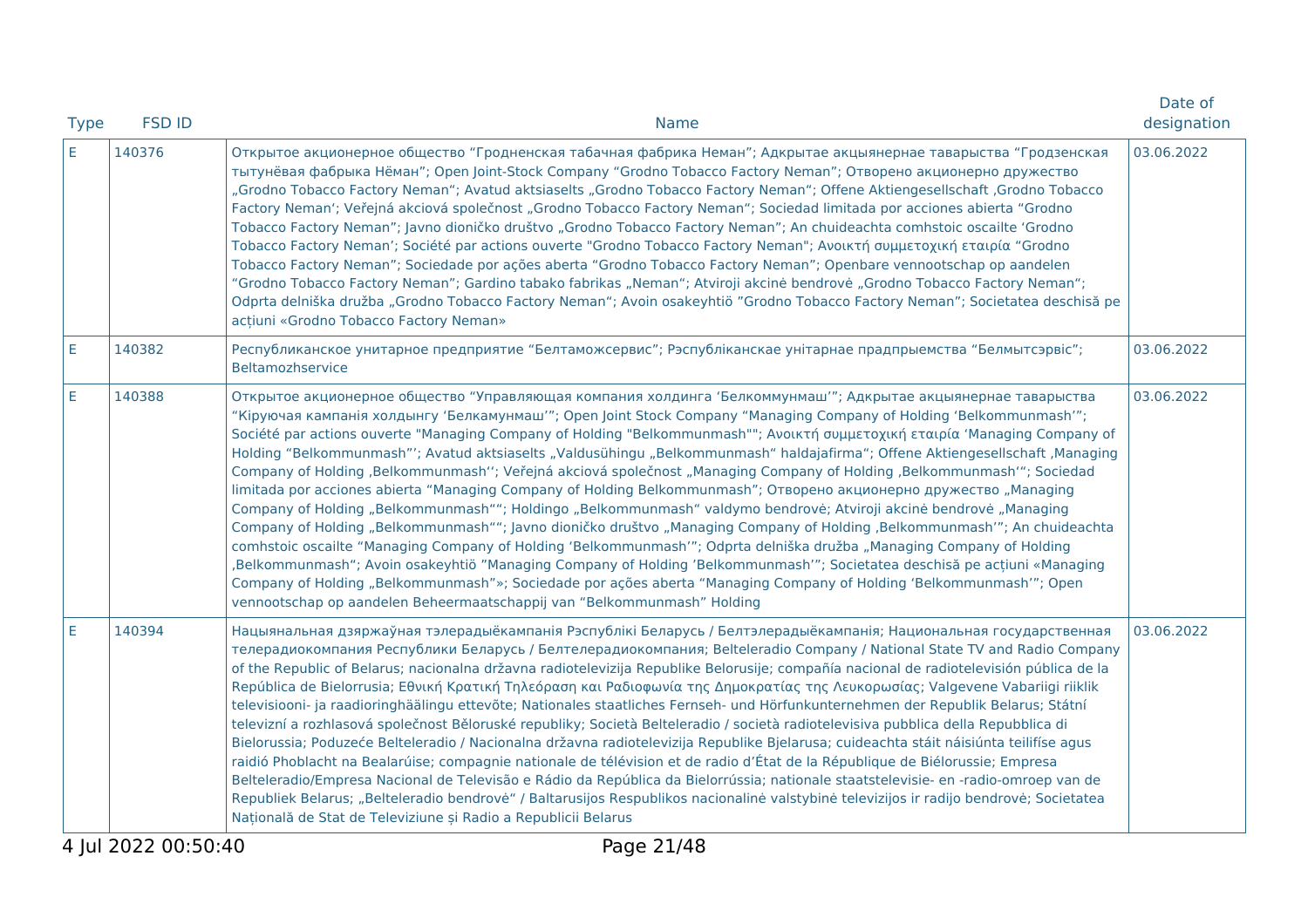|             |               |                                                                                                                                                                                                              | Date of     |
|-------------|---------------|--------------------------------------------------------------------------------------------------------------------------------------------------------------------------------------------------------------|-------------|
| <b>Type</b> | <b>FSD ID</b> | <b>Name</b>                                                                                                                                                                                                  | designation |
| P           | 140599        | Игорь Васильевич КАРПЕНКО; Ігар Васільевіч КАРПЕНКА; Igor Vasilievich KARPENKO; Ihar Vasilievich KARPENKA; Igor Vasiljevitj<br>KARPENKO; Ihar Vasiljevitj KARPENKA; Igor KARPENKO                            | 03.06.2022  |
| P           | 140606        | Дмитрий Алексеевич ОЛЕКСИН; Дзмітрый Аляксеевіч АЛЕКСІН; Dmitry Alexeevich OLEKSIN; Dzmitry Aliakseevich ALEKSIN; Dmitrij<br>ALEKSIN; Dmitrij Aleksejevitj OLEKSIN; Dzmitryj Aljaksejevitj ALEKSIN           | 03.06.2022  |
| P           | 140613        | Виталий Алексеевич ОЛЕКСИН; Віталь Аляксеевіч АЛЯКСІН; Vitaliy Alexeevich OLEKSIN; Vital Aliaksaevich ALEKSIN; Vitalij<br>Aleksejevitj OLEKSIN; Vital Aljaksejevitj ALJAKSIN; Vitalij Aleksin                | 03.06.2022  |
| P           | 140620        | Боголюб КАРИЧ; Богољуб КАРИЋ; Bogoljub KARIĆ                                                                                                                                                                 | 03.06.2022  |
| P           | 140626        | Андрей СЫЧ; Андрій СИЧ; Andrey SYCH; Andrii SICH; Andrej SIČ; Andrej SYTJ; Andrij SITJ                                                                                                                       | 03.06.2022  |
| P           | 140633        | Денис Александрович МИКУШЕВ; Дзяніс Аляксандравіч МІКУШЭЎ; Denis Alexandrovich MIKUSHEV; Dzianis Aliaksandravich<br>MIKUSHEU; Denis Aleksandrovitj MIKUSJEV; Dzianis Aljaksandravitj MIKUSJEU; Denis MIKUŠEV | 03.06.2022  |
| P           | 140664        | Андрей Евгеньевич ПАРШИН; Андрэй Яўгенавіч ПАРШЫН; Andrei Yevgenevich PARSHIN; Andrei Yauhenavich PARSHYN; Andrej<br>Jevgenjevitj PARSJIN; Andrej Jauhenavitj PARSJYN; Andrej PARŠIN                         | 03.06.2022  |
| P           | 140679        | Игорь петрович ТУР; Irap Пятровіч ТУР; Igor Petrovich TUR; Ihar Piatrovich TUR; Igor TUR; Igor Petrovitj TUR; Ihar Pjatrovitj TUR                                                                            | 03.06.2022  |
| P           | 140686        | Людмила Леонидовна ГЛАДКАЯ; Людміла Леанідаўна ГЛАДКАЯ; Lyudmila Leonidovna GLADKAYA; Lyudmila Leanidauna HLADKAYA;<br>Ljudmila Leonidovna GLADKAJA; Ljudmila Leanidauna HLADKAJA; Ljudmila GLADKAJA         | 03.06.2022  |
| P           | 140694        | Рыгор Юр'евіч АЗАРОНАК; Григорий Юрьевич АЗАРЁНОК; Grigoriy Yurevich AZARYONOK; Ryhor Yuryevich AZARONAK; Grigorij<br>AZARONAK; Grigorij Jurjevitj AZARJONOK; Ryhor Jurjevitj AZARONAK                       | 03.06.2022  |
| P           | 140701        | Иван Иванович ГОЛОВАТЫЙ; Іван Іванавіч ГАЛАВАТЫ; Ivan Ivanovich GOLOVATY; Ivan Ivanavich GALAVATYI; Ivan Ivanovitj<br>GOLOVATYJ; Ivan Ivanavitj HALAVATY); Ivan GALAVATIJ                                    | 03.06.2022  |



## **Embargo on dual-use goods**

It is prohibited to sell, supply, transfer or export dual-use goods and technology to Belarus . It is also prohibited to sell, supply, transfer or export goods and technology, which might contribute to Belarus's military and technological enhancement, or to the development of its defence and security sector, as listed in Annex Va of Regulation (EC) 765/2006, to Belarus. Related technical or financial assistance and brokering or other services are also prohibited.



**Financial measures**

4 Jul 2022 00:50:40 Page 22/48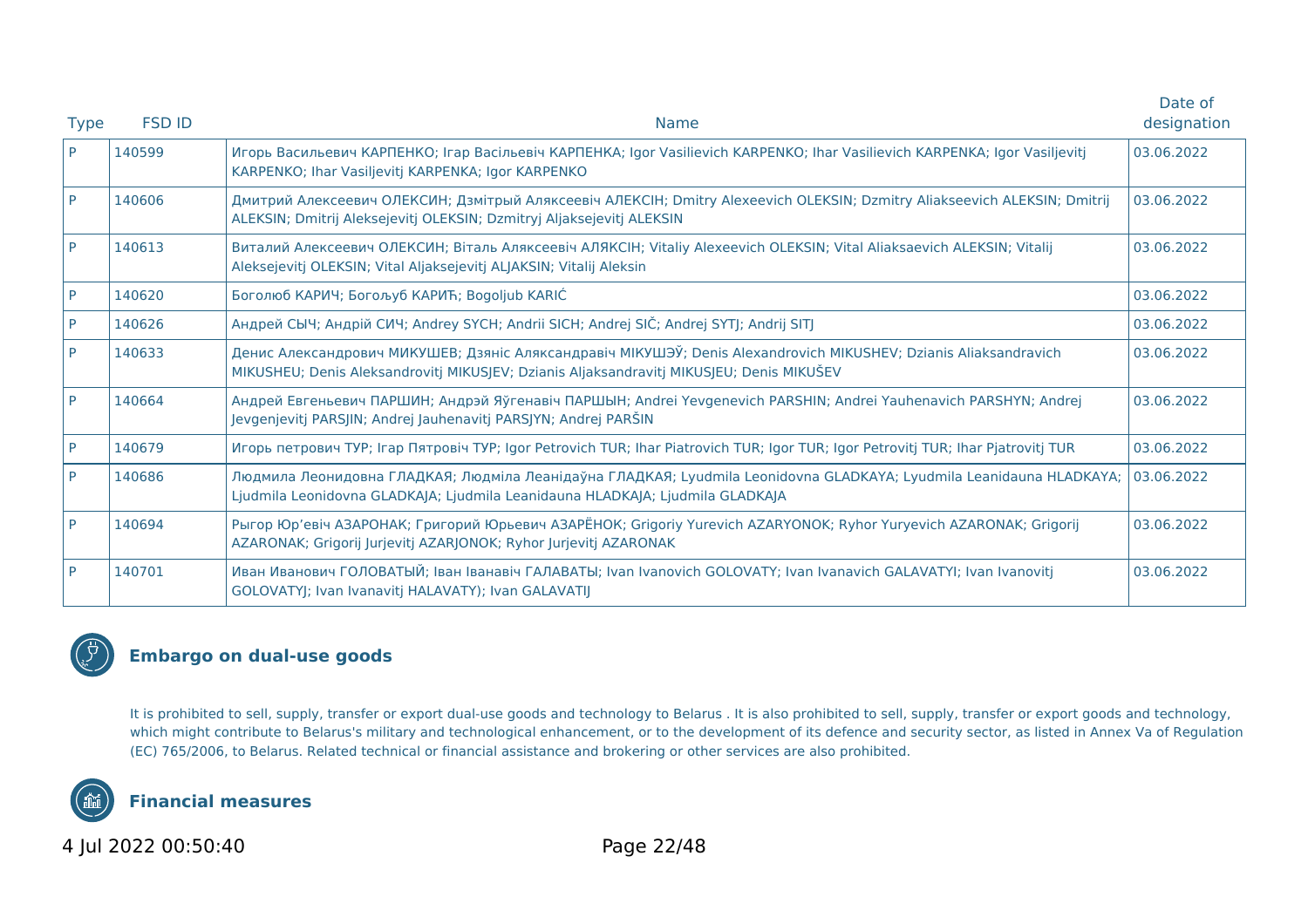Transactions related to the management of reserves as well as of assets of the Central Bank of Belarus are prohibited.

### **Financial measures**

It is prohibited as of 20.03.2022 to provide specialised financial messaging services to the entities listed in Annex XV of Regulation (EC) 765/2006 or to any entity established in Belarus whose proprietary rights are owned for more than 50% by an entity listed in Annex XV.

#### **Institutions, legal persons, entities and bodies related to the financial sanctions**

ANNEX XV of Regulation (EC) 765/2006

| <b>Type</b> | <b>FSD ID</b> | <b>Name</b>                                                        | Date of<br>designation |
|-------------|---------------|--------------------------------------------------------------------|------------------------|
|             |               | Belagroprombank                                                    | .                      |
|             |               | <b>Bank Dabrabyt</b>                                               | .                      |
|             |               | Development Bank of the Republic of Belarus                        | .                      |
|             |               | Belinvestbank (Belarusian Bank for Development and Reconstruction) | .                      |



#### **Financial measures**

It is prohibited to sell, supply, transfer or export banknotes denominated in any official currency of a Member State to Belarus or to any person or entity in Belarus, including the Government and the Central Bank of Belarus, or for use in Belarus.

## **Financial measures**

It is prohibited to sell transferable securities denominated in any official currency of a Member State issued after 12.04.2022 or units in collective investment undertakings providing exposure to such securities, to any Belarusian national or person residing in Belarus or any entity established in Belarus.



#### **Financial measures**

It is prohibited for Union central securities depositories to provide any services as defined in the Annex to Regulation (EU) 909/2014 for transferable securities issued 4 Jul 2022 00:50:40 Page 23/48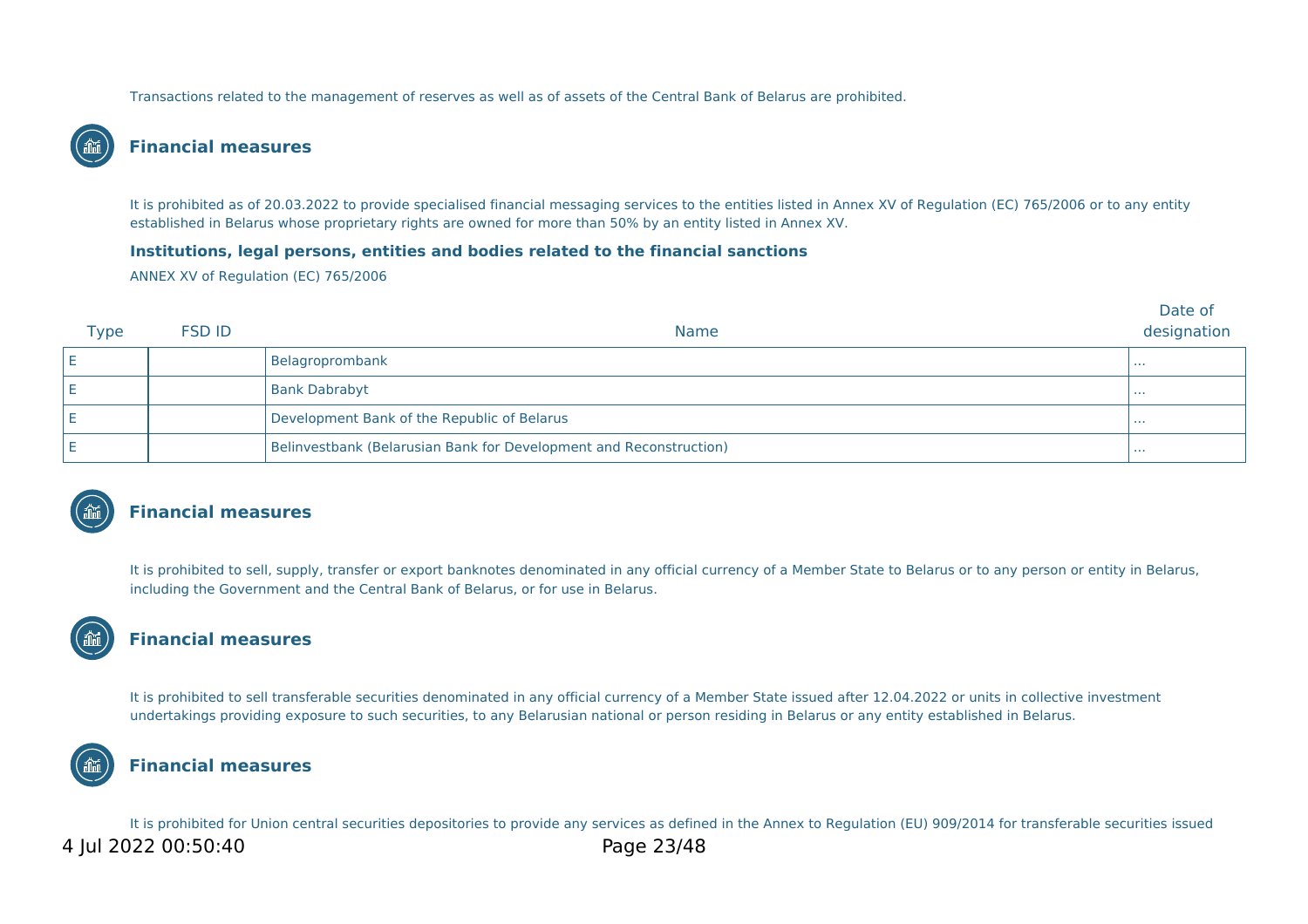after 12.04.2022 to any Belarusian national or person residing in Belarus or any entity established in Belarus.

#### **Financial measures**

It is prohibited to make new loans or credit with a maturity exceeding 90 days; or to purchase, sell, provide investment services for or assistance in the issuance of, or otherwise deal with transferable securities and money-market instruments with a maturity exceeding 90 days to Belarus, its Government, its public bodies, corporations or agencies; or a major credit or other institution established in Belarus with over 50% public ownership, as listed in Annex IX of Regulation (EC) 765/2006; or an entity established outside the EU but owned for more than 50% by an entity mentioned before; or any person or entity acting on behalf or at the direction of such entity.

#### **Institutions, legal persons, entities and bodies related to the financial sanctions**

Annex IX of Council Regulation (EC) No 765/2006

| <b>Type</b> | <b>FSD ID</b> | Name            | Date of<br>designation |
|-------------|---------------|-----------------|------------------------|
|             |               | Belarusbank     | .                      |
|             |               | Belinvestbank   | .                      |
|             |               | Belagroprombank | .                      |



#### **Financial measures**

It is prohibited to provide insurance or re-insurance to Belarus, its Government, its public bodies, corporations or agencies; or any person, entity or body acting on behalf or at the direction of such entity.

## **Financial measures**

European Investment Bank (EIB) is prohibited from making any disbursement or payment under or in connection with any existing agreements entered between Belarus or any public authority thereof and the EIB.



#### **Financial measures**

### 4 Jul 2022 00:50:40 Page 24/48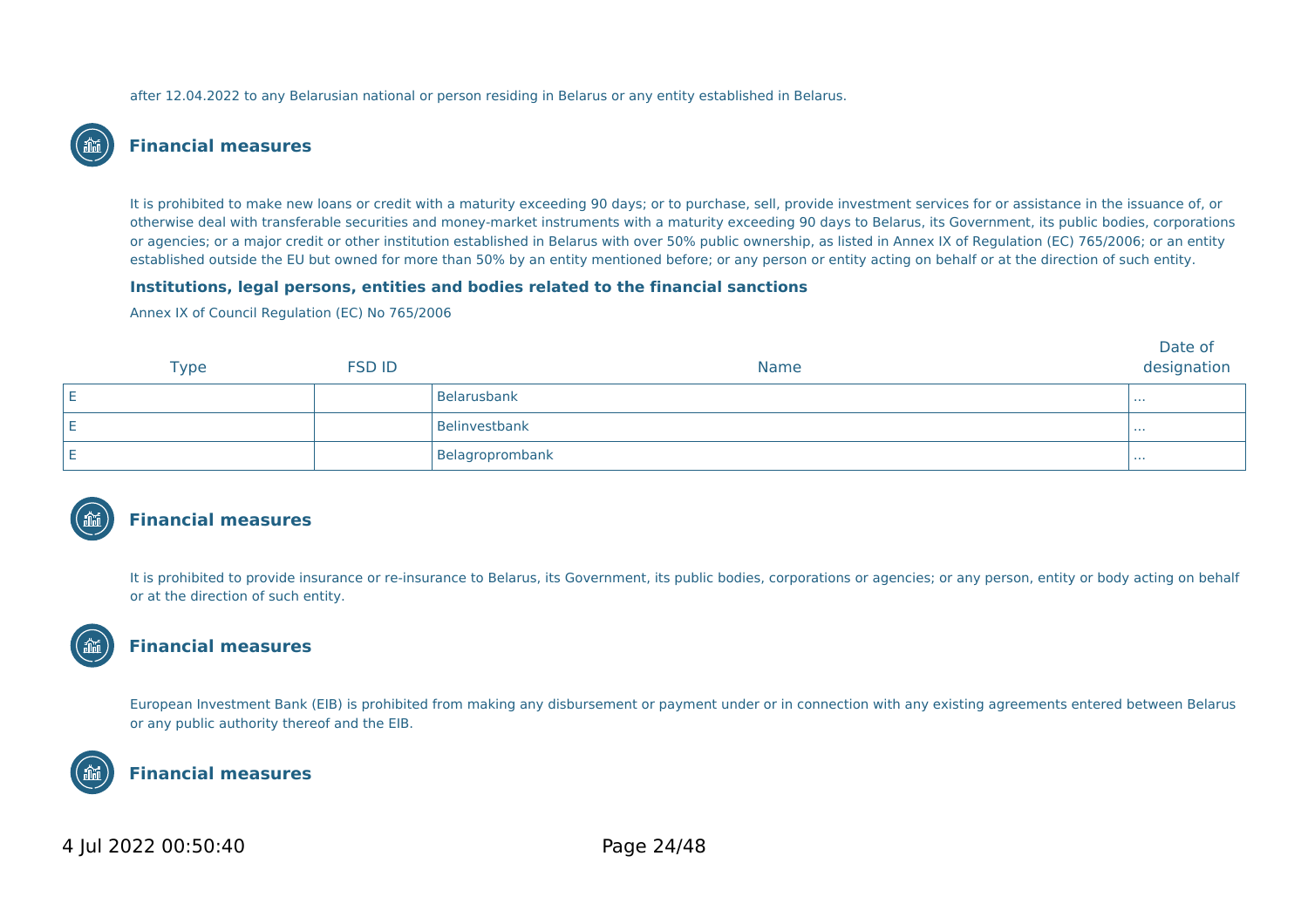It is prohibited to accept any deposits from Belarusian nationals or persons residing in Belarus, or entities established in Belarus, if the total value of deposits of the person or entity per credit institution exceeds 100 000 EUR.

#### **Financial measures**

It is prohibited to provide public financing or financial assistance for trade with, or investment in, Belarus.

#### **Financial measures**

It is prohibited to list and provide services as of 12.04.2022 on trading venues registered or recognised in the Union for the transferable securities of any person or entity established in Belarus and with over 50% public ownership.

## **Flights, airports, aircrafts**

It shall be prohibited for any aircraft operated by Belarusian air carriers to take off from, land in or overfly the territory of the Union.



#### **Road transport**

It is prohibited for any road transport undertaking established in Belarus to transport goods by road within the Union, including in transit.



Member States shall enforce travel restrictions on persons listed in the Annex of Council Decision 2012/642/CFSP.

#### **Restrictions on admission**

Member states shall prevent the entry into, or transit through their territories through, of persons listed in the Annex to Council Decision 2012/642/CFSP.

|             |               |             | 1∽+י<br>Date u |
|-------------|---------------|-------------|----------------|
| <b>Type</b> | <b>FSD ID</b> | <b>Name</b> | designation    |
|             |               |             |                |

4 Jul 2022 00:50:40 Page 25/48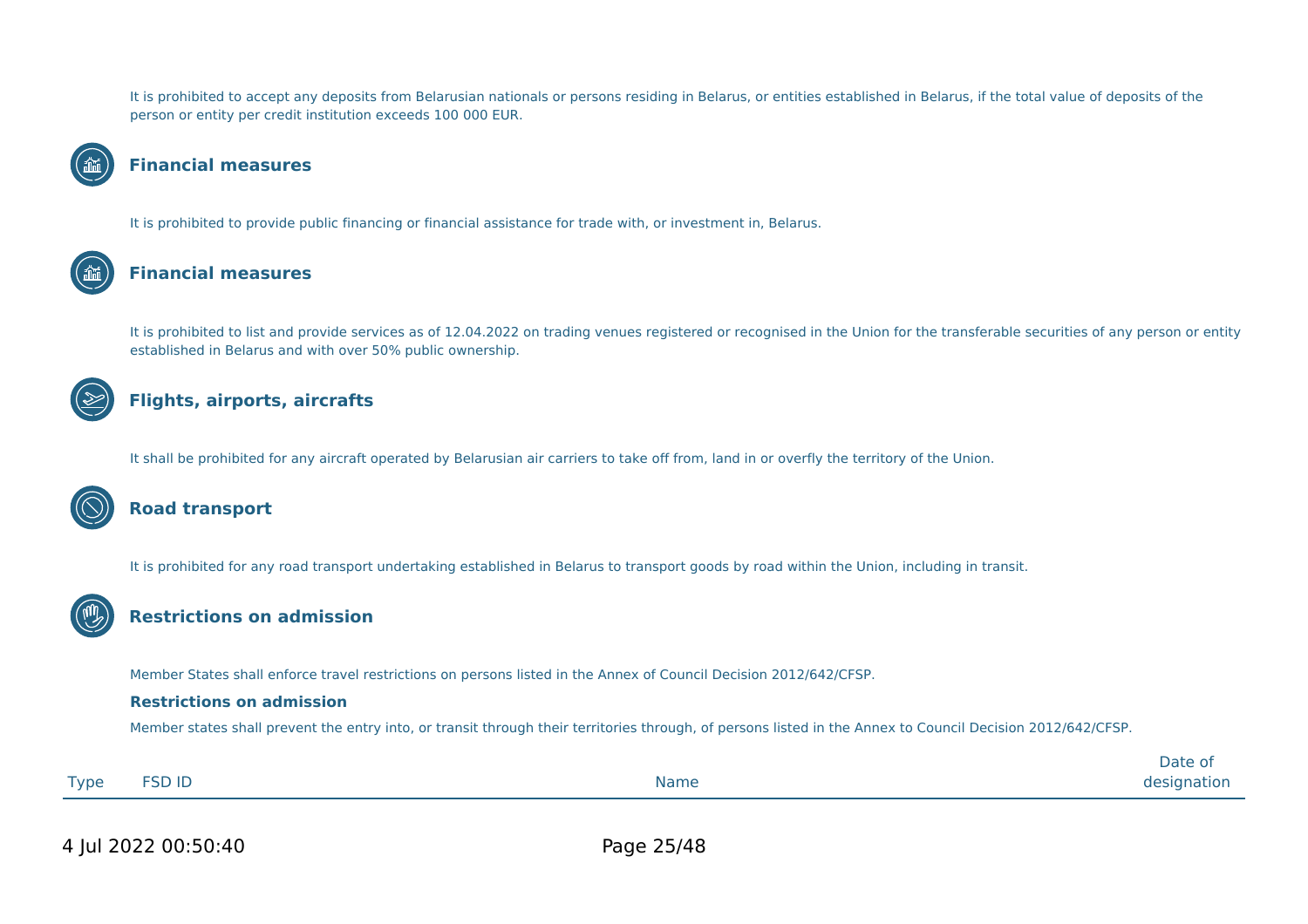| <b>Type</b> | <b>FSD ID</b> | <b>Name</b>                                                                                                                                                                                                                                                                                        | Date of<br>designation |
|-------------|---------------|----------------------------------------------------------------------------------------------------------------------------------------------------------------------------------------------------------------------------------------------------------------------------------------------------|------------------------|
| P           | 3411          | Viktar Uladzimiravich SHEIMAN; Виктор Владимирович ШЕЙМАН; Viktar Uladzimiravitj SJEJMAN; Viktor Vladimirovitj SJEJMAN; Віктар<br>Уладзіміравіч ШЭЙМАН; Viktar Uladzimiravich SHEYMAN; Viktor Vladimirovich SHEIMAN; Viktor Vladimirovich SHEYMAN                                                  | 25.02.2022             |
| P           | 3412          | Dmitri Valerievich PAVLICHENKO; Дмитрий Валериевич ПАВЛИЧЕНКО; Дзмітрый Валер'евіч ПАЎЛІЧЭНКА; Dzmitryj Valerjevitj<br>PAULITJENKA; Dmitrij Valerijevitj PAVLITJENKO; Dmitriy Valeriyevich PAVLICHENKO; Dzmitry Valerievich PAULICHENKA                                                            | 25.02.2022             |
| P           | 3413          | Vladimir Vladimirovich NAUMOV; Владимир Владимирович НАУМОВ; Uladzimir Uladzimiravitj NAVUMAU; Vladimir Vladimirovitj<br>NAUMOV; Уладзімір Уладзіміравіч НАВУМАЎ; Uladzimir Uladzimiravich NAVUMAU                                                                                                 | 26.02.2021             |
| P           | 6165          | lury Leanidavich SIVAKAU; Юрий Леонидович СИВАКОВ; Юрый Леанідавіч СІВАКАЎ; Juryj Leanidavitj SIVAKOU; Juryj Leanidavitj<br>SIVAKAU; lury Leonidovich SIVAKOV; Yuri Leonidovich SIVAKOV; Yuri Leanidavich SIVAKOU; Юрый Леанідавіч СІВАКОЎ; Yuri<br>Leanidavich SIVAKAU; Jurij Leonidovitj SIVAKOV | 26.02.2021             |
| P           | 125263        | Yuri Khadzimuratavich KARAEU; Юрий Хаджимуратович КАРАЕВ; Юрый Хаджымуратавіч КАРАЕЎ; Yuri Khadzimuratovich KARAEV;<br>Jurij Chadzjimuratovitj KARAJEV; Juryj Chadzjymuratavitj KARAJEU                                                                                                            | 26.02.2021             |
| P           | 125269        | Vadim Dmitrievich IPATOV; Вадим Дмитриевич ИПАТОВ; Вадзім Дзмітрыевіч ІПАТАЎ; Vadzim Dzmitryevich IPATAU; Vadim<br>Dmitrijevitj IPATOV; Vadzim Dzmitryjevitj IPATAU                                                                                                                                | 26.02.2021             |
| P           | 125271        | Elena Nikolaevna DMUHAILO; Елена Николаевна ДМУХАЙЛО; Алена Мікалаеўна ДМУХАЙЛА; Alena Mikalaeuna DMUHAILA; Jelena<br>Nikolajevna DMUCHAJLO; Alena Mikalajeuna DMUCHAJLA                                                                                                                           | 26.02.2021             |
| P           | 125273        | Genadz Arkadzievich KAZAKEVICH; Геннадий Аркадьевич КАЗАКЕВИЧ; Генадзь Аркадзьевіч КАЗАКЕВІЧ; Gennadi Arkadievich<br>KAZAKEVICH; Gennadij Arkadjevitj KAZAKEVITJ; Henadz Arkadzevitj KAZAKEVITJ                                                                                                    | 26.02.2021             |
| P           | 125276        | Alexandr Petrovich BARSUKOV; Александр Петрович БАРСУКОВ; Аляксандр Пятровіч БАРСУКОЎ; Aliaksandr Piatrovich BARSUKOU;<br>Alexander Petrovich BARSUKOV; Aleksandr Petrovitj BARSUKOV; Aljaksandr Pjatrovitj BARSUKOU                                                                               | 26.02.2021             |
| P           | 125279        | Sergei Nikolaevich KHOMENKO; Сергей Николаевич ХОМЕНКО; Сяргей Мікалаевіч ХАМЕНКА; Siarhei Mikalaevich КНАМЕNКА; Sergej<br>Nikolajevitj CHOMENKO; Siarhej Mikalajevitj CHAMENKA                                                                                                                    | 25.02.2022             |
| P           | 125282        | Yuri Genadzevich NAZARANKA; Юрий Геннадьевич НАЗАРЕНКО; Юрый Генадзевіч НАЗАРАНКА; Yuri Gennadievich NAZARENKO; Jurij<br>Gennadjevich NAZARENKO; Juryj Henadzevitj NAZARANKA                                                                                                                       | 26.02.2021             |
| P           | 125287        | Dmitry Vladimirovich BALABA; Дмитрий Владимирович БАЛАБА; Дзмітрый Уладзіміравіч БАЛАБА; Dzmitry Uladzimiravich BALABA;<br>Dmitrij Vladimirovitj BALABA; Dzmitryj Uladzimiravitj BALABA                                                                                                            | 26.02.2021             |
| P           | 125289        | Oleg Vladimirovitch MATKIN; Олег Владимирович МАТКИН; Алег Уладзіміравіч МАТКІН; Aleh Uladzimiravich MATKIN; Oleg<br>Vladimirovitj MATKIN; Aleh Uladzimiravitj MATKIN                                                                                                                              | 26.02.2021             |
| P           | 125291        | Valery Pavlovich VAKULCHIK; Валерий Павлович ВАКУЛЬЧИК; Вале́рый Па́ўлавіч ВАКУ́ЛЬЧЫК; Valeri Paulavich VAKULCHYK; Valerij<br>Pavlovitj VAKULTJIK; Valeryj Paulavitj VAKULTJYK                                                                                                                     | 26.02.2021             |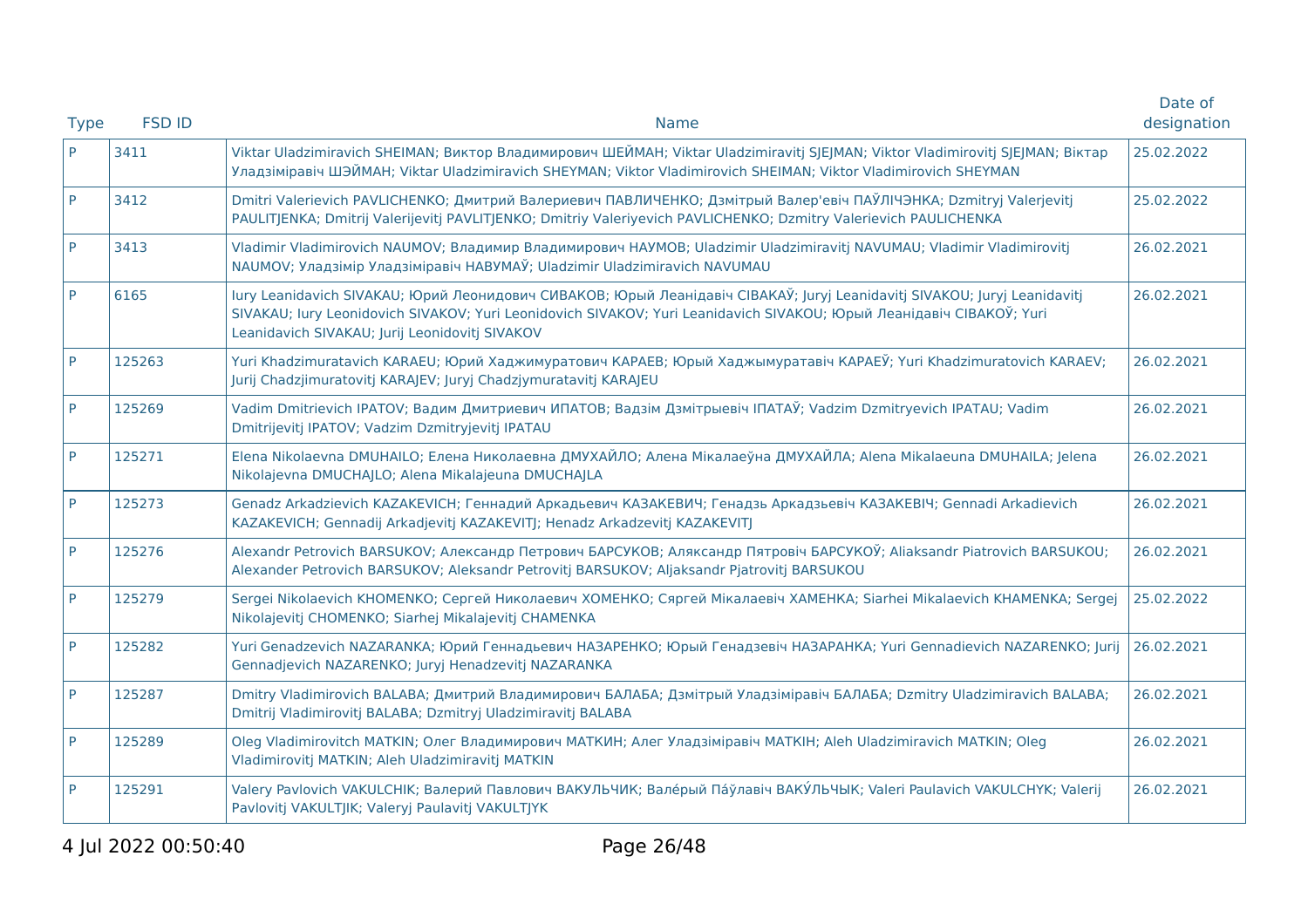|             |               |                                                                                                                                                                                                                                                                   | Date of     |
|-------------|---------------|-------------------------------------------------------------------------------------------------------------------------------------------------------------------------------------------------------------------------------------------------------------------|-------------|
| <b>Type</b> | <b>FSD ID</b> | <b>Name</b>                                                                                                                                                                                                                                                       | designation |
| P           | 125296        | Dmitry Vasilievich REUTSKY; Дмитрий Васильевич РЕУЦКИЙ; Дзмітрый Васільевіч РАВУЦКІ; Dzmitry Vasilievich RAVUTSKI; Dmitrij<br>Vasiljevitj REUTSKIJ; Dzmitryj Vasiljevitj RAVUTSKI                                                                                 | 26.02.2021  |
| P           | 125298        | Vladimir Viktorovich KALACH; Владимир Викторович КАЛАЧ; Уладзімір Віктаравіч КАЛАЧ; Uladzimir Viktaravich KALACH; Vladimir<br>Viktorovitj KALATJ; Uladzimir Viktaravitj KALATJ                                                                                    | 25.02.2022  |
| P           | 125300        | Oleg Anatolievich CHERNYSHEV; Олег Анатольевич ЧЕРНЫШЁВ; Алег Анатольевіч ЧАРНІШОЎ; Alieg Anatolevich CHARNYSHOU; Oleg<br>Anatoljevitj TJERNYSJOV; Aleh Anatoljevitj TJARNYSJOU                                                                                   | 25.02.2022  |
| P           | 125302        | Alexander Vladimirovich KONYUK; Александр Владимирович КОНЮК; Аляксандр Уладзіміравіч КАНЮК; Aliaksandr Uladzimiravich<br>KANYUK; Alexandr Vladimirovitj KONJUK; Aljaksandr Uladzimiravitj KANJUK; Alexandr Vladimirovich KONYUK                                  | 26.02.2021  |
| P           | 125446        | Иван Владимирович КУБРАКОВ; Ivan Vladimirovich KUBRAKOV; Іван Уладзіміравіч КУБРАКОЎ; Ivan Uladzimiravich KUBRAKOU; Ivan<br>Vladimirovitj KUBRAKOV; Ivan Uladzimiravitj KUBRAKOU                                                                                  | 26.02.2021  |
|             | 125450        | Максим Александрович ГАМОЛА; Maxim Aliaksandravich GAMOLA; Максім Аляксандравіч ГАМОЛА; Maxim Alexandrovich GAMOLA;<br>Maksim Aleksandrovitj GAMOLA; Maksim Aljaksandravitj HAMOLA; Maxim Aliaksandravich HAMOLA                                                  | 26.02.2021  |
| P           | 125453        | Александр Михайлович АЛЕШКЕВИЧ; Alexander Mikhailovich ALESHKEVICH; Аляксандр Міхайлавіч АЛЯШКЕВІЧ; Aliaksandr<br>Mikhailavich ALIASHKEVICH; Alexandr Michajlovitj ALESJKEVITJ; Aljaksandr Michajlavitj ALJASJKEVITJ; Alexandr Mikhailovich<br><b>ALESHKEVICH</b> | 25.02.2022  |
| P           | 125456        | Андрей Васильевич ГАЛЕНКА; Andrey Vasilievich GALENKA; Андрэй Васільевіч ГАЛЕНКА; Andrei Vasilievich GALENKA; Andrej<br>Vasiljevitj GALENKA; Andrej Vasiljevitj HALENKA                                                                                           | 26.02.2021  |
| P           | 125459        | Александр Павлович ВАСИЛЬЕВ; Аляксандр Паўлавіч ВАСІЛЬЕЎ; Aliaksandr Paulavich VASILIEU; Alexander Pavlovich VASILIEV;<br>Alexandr Pavlovitj VASILJEV; Aljaksandr Paulavitj VASILJEU; Alexandr Pavlovich VASILIEV                                                 | 25.02.2022  |
| P           | 125464        | Олег Николаевич ШУЛЯКОВСКИЙ; Алег Мікалаевіч ШУЛЯКОЎСКІ; Aleh Mikalaevich SHULIAKOUSKI; Oleg Nikolaevich SHULIAKOVSKI;<br>Oleg Nikolajevitj SJULJAKOVSKIJ; Aleh Mikalajevitj SJULJAKOUSKI                                                                         | 25.02.2022  |
| P           | 125474        | Александр Вячеславович АСТРЕЙКО; Аляксандр Вячаслававіч АСТРЭЙКА; Aliaksandr Viachaslavavich ASTREIKA; Alexander<br>Viacheslavovich ASTREIKO; Alexandr Vjatjeslavovitj ASTREJKO; Aljaksandr Vjatjaslavavitj ASTREJKA; Alexandr Viacheslavovich<br><b>ASTREIKO</b> | 25.02.2022  |
| P           | 125480        | Леонид ЖУРАВСКИЙ; Leanid ZHURAUSKI; Леанід ЖУРАЎСКІ; Leonid ZHURAVSKI; Leonid ZJURAVSKIJ; Leanid ZJURAUSKI                                                                                                                                                        | 26.02.2021  |
| P           | 125483        | Михаил ДОМАРНАЦКИЙ; Mikhail DOMARNATSKY; Mixaiл ДАМАРНАЦКІ; Mikhail DAMARNACKI; Michail DOMARNATSKIJ; Michail<br><b>DAMARNATSKI</b>                                                                                                                               | 26.02.2021  |
|             | 125486        | Максим МИХОВИЧ; Maxim MIKHOVICH; Maxim MIKHOVICH; Максім МІХОВІЧ; Maksim MICHOVITJ; Maksim MICHOVITJ                                                                                                                                                              | 26.02.2021  |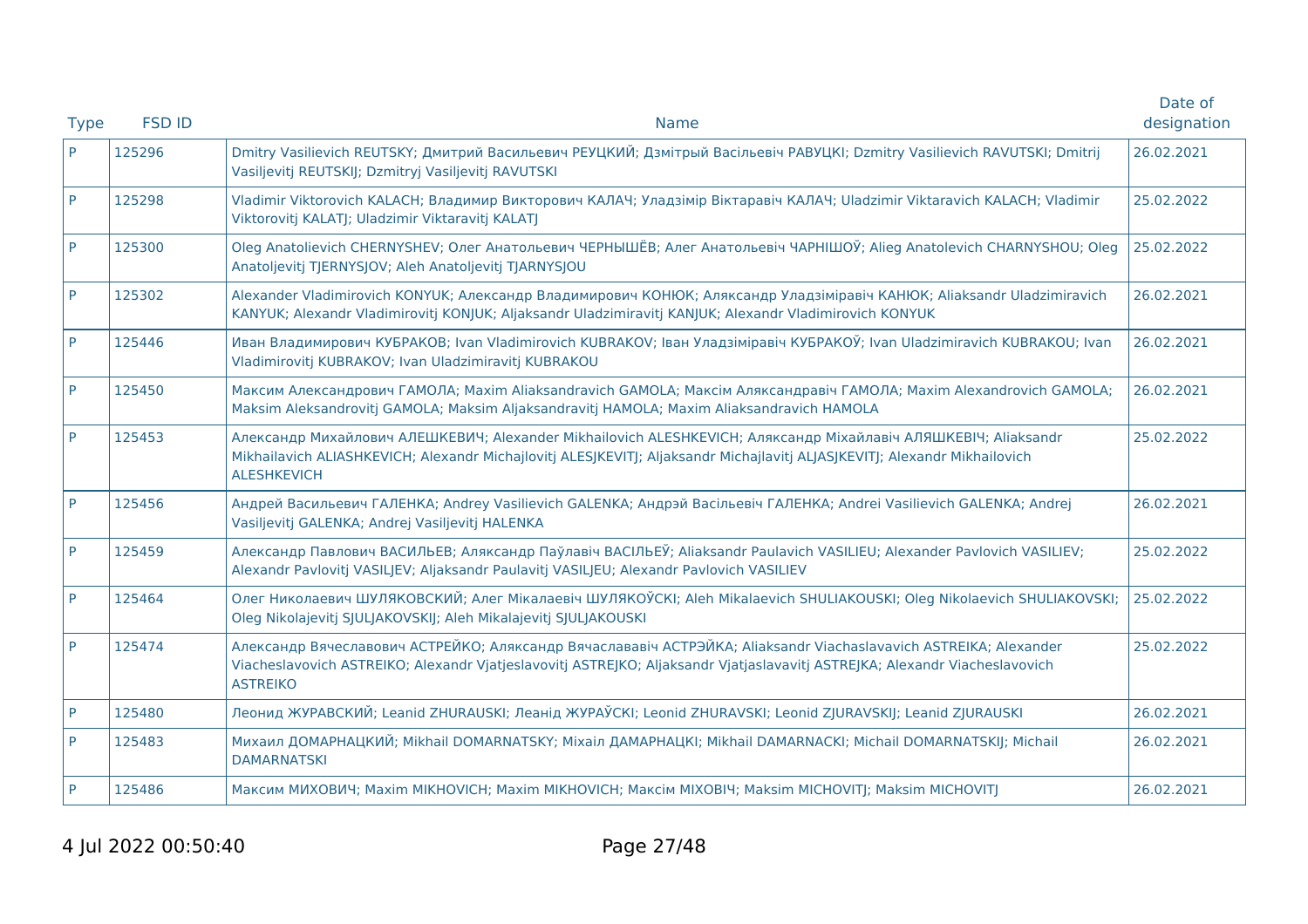|             |               |                                                                                                                                                                                                                                                                   | Date of     |
|-------------|---------------|-------------------------------------------------------------------------------------------------------------------------------------------------------------------------------------------------------------------------------------------------------------------|-------------|
| <b>Type</b> | <b>FSD ID</b> | <b>Name</b>                                                                                                                                                                                                                                                       | designation |
| P.          | 125492        | Иван Юрьевич СОКОЛОВСКИЙ; Ivan Yurievich SOKOLOVSKI; Іван Юр'евіч САКАЛОЎСКІ; Ivan Yurievich SAKALOUSKI; Ivan Jurjevitj<br>SOKOLOVSKIJ; Ivan Jurjevitj SAKALOUSKI                                                                                                 | 26.02.2021  |
| P           | 125526        | Андрей Анатольевич ГУРЖИЙ; Андрэй Анатольевіч ГУРЖЫ; Andrei Anatolievich GURZHY; Andrey Anatolievich GURZHIY; Andrej<br>Anatoljevitj GURZJIJ; Andrej Anatoljevitj HURZJY                                                                                          | 26.02.2021  |
| P           | 125532        | Ольга Леонидовна ДОРОШЕНКО; Вольга Леанідаўна ДАРАШЭНКА; Volga Leanidauna DARASHENKA; Olga Leonidovna<br>DOROSHENKO; Olga Leonidovna DOROSJENKO; Volha Leanidauna DARASJENKA                                                                                      | 26.02.2021  |
| P           | 125538        | Сергей Алексеевич КАЛИНОВСКИЙ; Сяргей Аляксеевіч КАЛІНОЎСКІ; Siarhei Aliakseevich KALINOUSKI; Sergey Alexeyevich<br>KALINOVSKIY; Sergej Alexeyevich KALINOVSKIJ; Siarhej Aljaksejevitj KALINOUSKI                                                                 | 26.02.2021  |
| P           | 125544        | Светлана Петровна КАЦУБО; Святлана Пятроўна КАЦУБА; Sviatlana Piatrouna KATSUBA; Svetlana Petrovna KATSUBO; Svjatlana<br>Pjatrouna KATSUBA                                                                                                                        | 26.02.2021  |
| P           | 125550        | Александр Михайлович ЛОСЯКИН; Аляксандр Міхайлавіч ЛАСЯКІН; Aliaksandr Mikhailavich LASYAKIN; Alexander Mikhailovich<br>LOSYAKIN; Alexandr Michajlovitj LOSIAKIN; Aljaksandr Michajlavitj LASIAKIN; Alexandr Mikhailovich LOSYAKIN                                | 26.02.2021  |
| P           | 125556        | Игорь Анатольевич ПЛЫШЕВСКИЙ; Ігар Анатольевіч ПЛЫШЭЎСКІ; Igar Anatolievich PLYSHEUSKI; Ihor Anatolievich PLYSHEVSKIY;<br>Igor Anatoljevitj PLYSJEVSKIJ; Ihar Anatoljevitj PLYSJEUSKI                                                                             | 26.02.2021  |
| P           | 125562        | Марина Юрьевна РАХМАНОВА; Марына Юр'еўна РАХМАНАВА; Marina Yureuna RAKHMANAVA; Marina Yurievna RAKHMANOVA;<br>Marina Jurjevna RACHMANOVA; Maryna Jurjeuna RACHMANAVA                                                                                              | 26.02.2021  |
| P           | 125568        | Олег Леонидович СЛИЖЕВСКИЙ; Алег Леанідавіч СЛІЖЭЎСКІ; Aleh Leanidavich SLIZHEUSKI; Oleg Leonidovich SLIZHEVSKI; Oleg<br>Leonidovitj SLIZJEVSKIJ; Aleh Leanidavitj SLIZJEUSKI                                                                                     | 26.02.2021  |
| P           | 125574        | Ирина Александровна ЦЕЛИКОВЕЦ; Ірына Аляксандраўна ЦЭЛІКАВЕЦ; Irina Aliaksandrauna TSELIKAVETS; Irina Alexandrovna<br>TSELIKOVEC; Irina Aleksandrovna TSELIKOVETS; Iryna Aljaksandrauna TSELIKAVETS                                                               | 26.02.2021  |
| P           | 125814        | Александр Валерьевич БЫКОВ; Аляксандр Валер'евіч БЫКАЎ; Alexander Valerievich BYKOV; Aliaksandr Valerievich BYKAU; Alexandr<br>Valerjevitj BYKOV; Aljaksandr Valerjevitj BYKAU; Alexandr Valerievich BYKOV                                                        | 26.02.2021  |
| P           | 125819        | Александр Святославович ШЕПЕЛЕВ; Аляксандр Святаслававіч ШЭПЕЛЕЎ; Alexander Svyatoslavovich SHEPELEV; Aliaksandr<br>Sviataslavavich SHEPELEU; Alexandr Svjatoslavovitj SJEPELEV; Aljaksandr Svjataslavavitj SJEPELEU; Alexandr Svyatoslavovich<br><b>SHEPELEV</b> | 26.02.2021  |
| P           | 125825        | Сергей Евгеньевич ТЕРЕБОВ; Сяргей Яўгенавіч ЦЕРАБАЎ; Sergey Evgenievich TEREBOV; Siarhei Yaugenavich TSERABAU; Sergej<br>Evgenjevitj TEREBOV; Siarhej Jauhenavitj TSERABAU                                                                                        | 26.02.2021  |
| P           | 125831        | Хазалбек Бахтибекович АТАБЕКОВ; Хазалбек Бактібекавіч АТАБЕКАЎ; Khazalbek Bakhtibekovich АТАВЕКОV; Khazalbek<br>Baktibekavich ATABEKAU; Chazalbek Bachtibekovitj ATABEKOV; Chazalbek Baktibekavitj ATABEKAU                                                       | 26.02.2021  |

4 Jul 2022 00:50:40 Page 28/48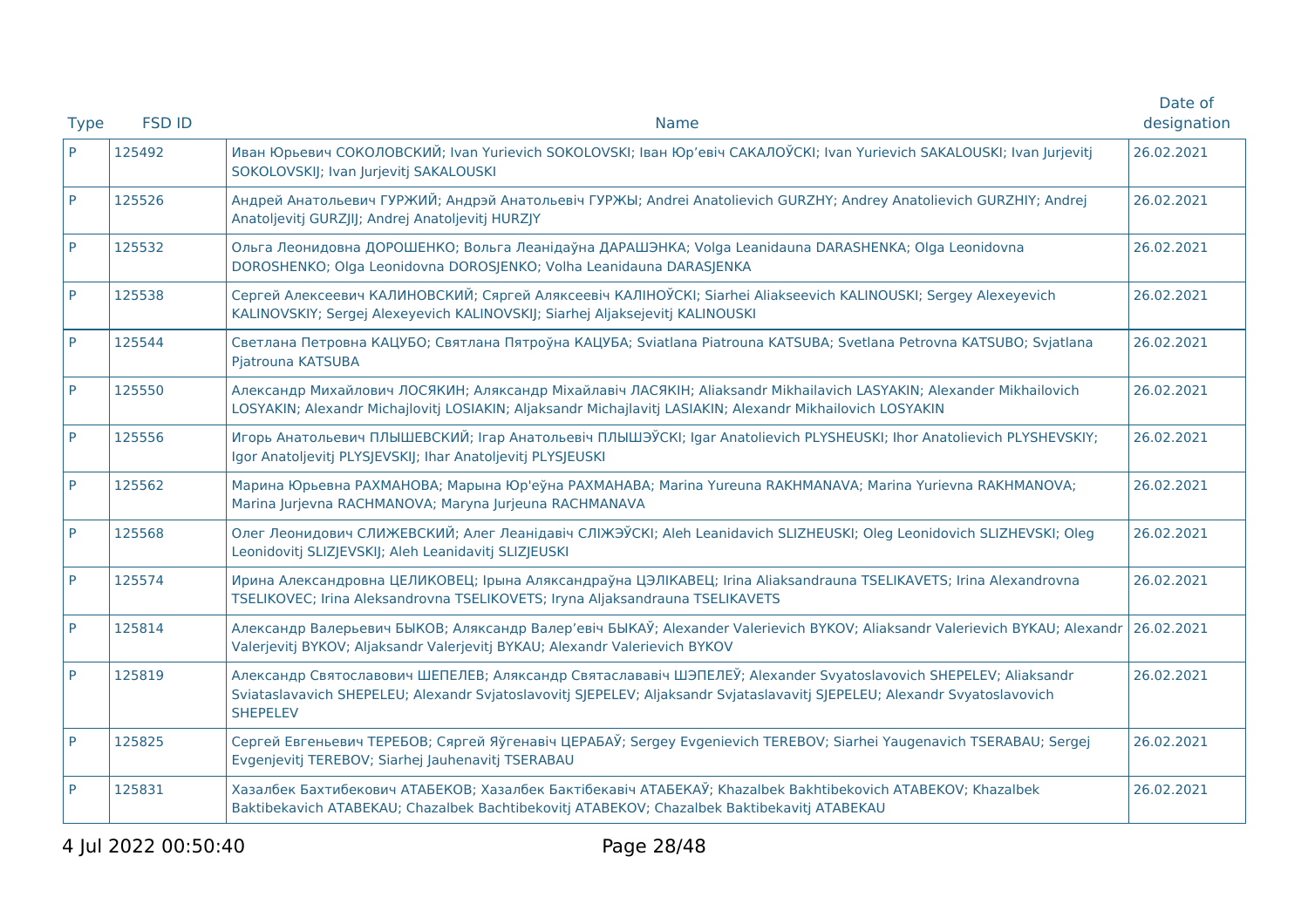|             | <b>FSD ID</b> | <b>Name</b>                                                                                                                                                                                                 | Date of<br>designation |
|-------------|---------------|-------------------------------------------------------------------------------------------------------------------------------------------------------------------------------------------------------------|------------------------|
| <b>Type</b> |               |                                                                                                                                                                                                             |                        |
| P           | 125958        | Лидия Михайловна ЕРМОШИНА; Лідзія Міхайлаўна ЯРМОШЫНА; Lidia Mikhailovna YERMOSHINA; Lidzia Mihailauna YARMOSHINA;<br>Lidija Michajlovna JERMOSJINA; Lidzija Michajlauna JARMOSJYNA                         | 25.02.2022             |
| P           | 125964        | Анатолий Анатольевич ВАСИЛЬЕВ; Анатоль Анатольевіч ВАСІЛЬЕЎ; Anatoli Anatolievich VASILIEV; Anatol Anatolievich VASILIEU;<br>Anatolij Anatoljevitj VASILJEV; Anatol Anatoljevitj VASILJEU                   | 25.02.2022             |
| P           | 126233        | Viktar Aliaksandravich LUKASHENKA; Виктор Александрович ЛУКАШЕНКО; Віктар Аляксандравіч ЛУКАШЭНКА; Viktor<br>Aleksandrovich LUKASHENKO; Viktor Aleksandrovitj LUKASJENKO; Viktar Aljaksandravitj LUKASJENKA | 25.02.2022             |
| P           | 126245        | Иван Станиславович ТЕРТЕЛЬ; Іван Станіслававіч ТЭРТЭЛЬ; Ivan Stanislavovich TERTEL; Ivan Stanislavavich TERTEL; Ivan<br>Stanislavovitj TERTEL; Ivan Stanislavavitj TERTEL                                   | 26.02.2021             |
| P           | 126251        | Роман Иванович МЕЛЬНИК; Раман Іванавіч МЕЛЬНІК; Roman Ivanovich MELNIK; Raman Ivanavich MELNIK; Roman Ivanovitj MELNIK;<br>Raman Ivanavitj MELNIK                                                           | 25.02.2022             |
| P           | 126257        | Иван Данилович НОСКЕВИЧ; Іван Данілавіч НАСКЕВІЧ; Ivan Danilovich NOSKEVICH; Ivan Danilavich NASKEVICH; Ivan Danilovitj<br>NOSKEVITJ; Ivan Danilavitj NASKEVITJ                                             | 25.02.2022             |
| P           | 126263        | Алексей Александрович ВОЛКОВ; Аляксей Аляксандравіч ВОЛКАЎ; Alexei Alexandrovich VOLKOV; Aliaksey Aliaksandravich<br>VOLKAU; Aleksej Aleksandrovitj VOLKOV; Aljaksej Aljaksandravitj VOLKAU                 | 26.02.2021             |
| P           | 126302        | Сергей Яковлевич АЗЕМША; Сяргей Якаўлевіч АЗЕМША; Sergei Yakovlevich AZEMSHA; Siarhei Yakaulevich AZEMSHA; Sergej<br>Jakovlevitj AZEMSJA; Siarhej Jakaulevitj AZEMSJA                                       | 26.02.2021             |
| P           | 126308        | Андрей Федорович СМАЛЬ; Андрэй Фёдаравіч СМАЛЬ; Andrei Fyodorovich SMAL; Andrei Fiodaravich SMAL; Andrei Fedoroviti SMAL;<br>Andrej Fjodaravitj SMAL                                                        | 25.02.2022             |
| P           | 126314        | Андрей Юрьевич ПАВЛЮЧЕНКО; Андрэй Юр'евіч ПАЎЛЮЧНКА; Andrei Yurevich PAVLYUCHENKO; Andrei Yurevich PAULIUCHENKA;<br>Andrej Jurjevitj PAVLJUTJENKO; Andrej Jurjevitj PAULJUTJENKA                            | 26.02.2021             |
| P           | 126320        | Игорь Иванович БУЗОВСКИЙ; Irap Іванавіч БУЗОЎСКІ; Igor Ivanovich BUZOVSKI; Ihar Ivanavich BUZOUSKI; Igor Ivanovitj BUZOVSKIJ;<br>Ihar Ivanavitj BUZOUSKI                                                    | 26.02.2021             |
| P           | 126326        | Наталья Николаевна ЭЙСМОНТ; Наталля Мікалаеўна ЭЙСМАНТ; Natalia Nikolayevna EISMONT; Natallia Mikalaeuna EISMANT;<br>Natalja Nikolajevna EJSMONT; Natalja Mikalajeuna EJSMANT                               | 26.02.2021             |
| P           | 126332        | Сергей Евгеньевич ЗУБКОВ; Сяргей Яўгенавіч ЗУБКОЎ; Sergei Yevgenevich ZUBKOV; Siarhei Yaugenavich ZUBKOU; Sergej<br>Jevgenjevitj ZUBKOV; Siarhej Jauhenavitj ZUBKOU                                         | 26.02.2021             |
| P           | 126338        | Андрей Алексеевич РАВКОВ; Андрэ́й Аляксе́евіч РАЎКО́Ў; Andrei Alexeyevich RAVKOV; Andrei Aliakseevich RAUKOU; Andrej<br>Aleksejevitj RAVKOV; Andrej Aljaksejevitj RAUKOU                                    | 26.02.2021             |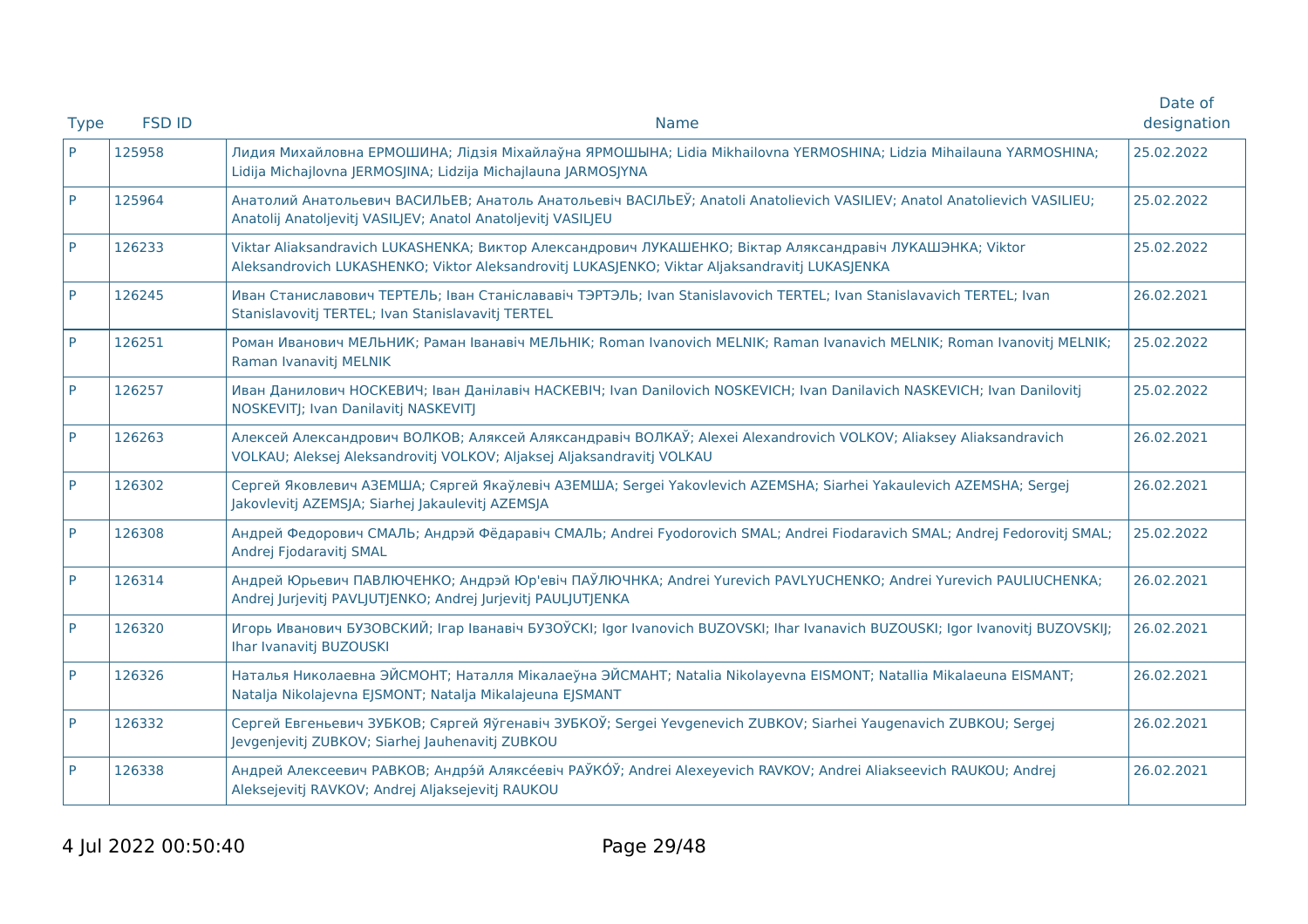|             |               |                                                                                                                                                                                                                                               | Date of     |
|-------------|---------------|-----------------------------------------------------------------------------------------------------------------------------------------------------------------------------------------------------------------------------------------------|-------------|
| <b>Type</b> | <b>FSD ID</b> | <b>Name</b>                                                                                                                                                                                                                                   | designation |
| <b>P</b>    | 126344        | Петр Петрович МИКЛАШЕВИЧ; Пётр Пятровіч МІКЛАШЭВІЧ; Petr Petrovich MIKLASHEVICH; Pyotr Piatrovich MIKLASHEVICH; Petr<br>Petrovitj MIKLASJEVITJ; Pjotr Pjatrovitj MIKLASJEVITJ                                                                 | 26.02.2021  |
| P           | 126350        | Игорь Петрович СЕРГЕЕНКО; Iгар Пятровіч СЕРГЯЕНКА; Igor Petrovich SERGEENKO; Ihar Piatrovich SERGYAENKA; Igor Petrovitj<br>SERGEJENKO; Ihar Pjatrovitj SERHIAJENKA                                                                            | 26.02.2021  |
| P           | 126365        | Александр Григорьевич ЛУКАШЕНКО; Аляксандр Рыгоравіч ЛУКАШЭНКА; Alexandr Grigorievich LUKASHENKO; Aliaksandr<br>Ryhoravich LUKASHENKA; Aleksandr Grigorjevitj LUKASJENKO; Aljaksandr Ryhoravitj LUKASJENKA; Alexander Grigorievich LUKASHENKO | 26.02.2021  |
| P           | 126646        | Анатолий Александрович СИВАК; Анатоль Аляксандравіч СІВАК; Anatoli Alexandrovich SIVAK; Anatol Aliaksandravich SIVAK; Anatolij<br>Aleksandrovitj SIVAK; Anatol Aljaksandravitj SIVAK                                                          | 26.02.2021  |
| P           | 126652        | Ivan Mikhailovich EISMONT; Иван Михайлович ЭЙСМОНТ; Іван Міхайлавіч ЭЙСМАНТ; Ivan Mikhailavich EISMANT; Ivan Michajlovitj<br>EJSMONT; Ivan Michajlavitj EJSMANT                                                                               | 26.02.2021  |
| <b>P</b>    | 126658        | Владимир Степанович КАРАНИК; Уладзімір Сцяпанавіч КАРАНІК; Vladimir Stepanovich KARANIK; Uladzimir Stsiapanavich KARANIK;<br>Vladimir Stepanovitj KARANIK; Uladzimir Stsiapanavitj KARANIK                                                    | 26.02.2021  |
| P           | 126663        | Наталья Ивановна КОЧАНОВА; Наталля Іванаўна КАЧАНАВА; Natalia Ivanovna KOCHANOVA; Natallia Ivanauna KACHANAVA; Natalja<br>Ivanovna KOTJANOVA; Natalija Ivanauna KATJANAVA                                                                     | 26.02.2021  |
| P           | 126669        | Павел Николаевич ЛЁГКИЙ; Павел Мікалаевіч ЛЁГКІ; Pavel Nikolaevich LIOHKI; Pavel Mikalaevich LIOHKI; Pavel Nikolajevitj LJOGKIJ;<br>Pavel Mikalajevitj LJOHKI                                                                                 | 26.02.2021  |
| P           | 126675        | Игорь Владимирович ЛУЦКИЙ; Irap Уладзіміравіч ЛУЦКІ; Igor Vladimirovich LUTSKY; Ihar Uladzimiravich LUTSKY; Igor Vladimirovitj<br>LUTSKIJ; Ihar Uladzimiravitj LUTSKI                                                                         | 26.02.2021  |
| P           | 126681        | Андрей Иванович ШВЕД; Андрэй Іванавіч ШВЕД; Andrei Ivanovich SHVED; Andrei Ivanavich SHVED; Andrej Ivanovitj SJVED; Andrej<br>Ivanavitj SJVED                                                                                                 | 26.02.2021  |
| P           | 126687        | Геннадий Андреевич БОГДАН; Генадзь Андрэевіч БОГДАН; Gennady Andreievich BOGDAN; Genadz Andreevich BOGDAN; Gennadij<br>Andrejevitj BOGDAN; Henadz Andrejevitj BOHDAN                                                                          | 26.02.2021  |
| P           | 126692        | Игорь Павлович БУРМИСТРОВ; Ігар Паўлавіч БУРМІСТРАЎ; Igor Pavlovich BURMISTROV; Ihar Paulavich BURMISTRAU; Igor Pavlovitj<br><b>BURMISTROV; Ihar Paulavitj BURMISTRAU</b>                                                                     | 26.02.2021  |
| P           | 126698        | Артем Константинович ДУНЬКО; Арцём Канстанцінавіч ДУНЬКА; Artem Konstantinovich DUNKO; Arciom Kanstantinavich DUNKA;<br>Artem Konstantinovitj DUNKO; Artsiom Kanstantsinavitj DUNKA                                                           | 26.02.2021  |
| P           | 126703        | Олег Георгиевич КАРАЗЕЙ; Алег Георгіевіч КАРАЗЕЙ; Oleg Georgievich KARAZEI; Aleh Heorhievich KARAZIEI; Oleg Georgijevitj<br>KARAZEJ; Aleh Heorhievitj KARAZEJ                                                                                 | 25.02.2022  |
|             |               |                                                                                                                                                                                                                                               |             |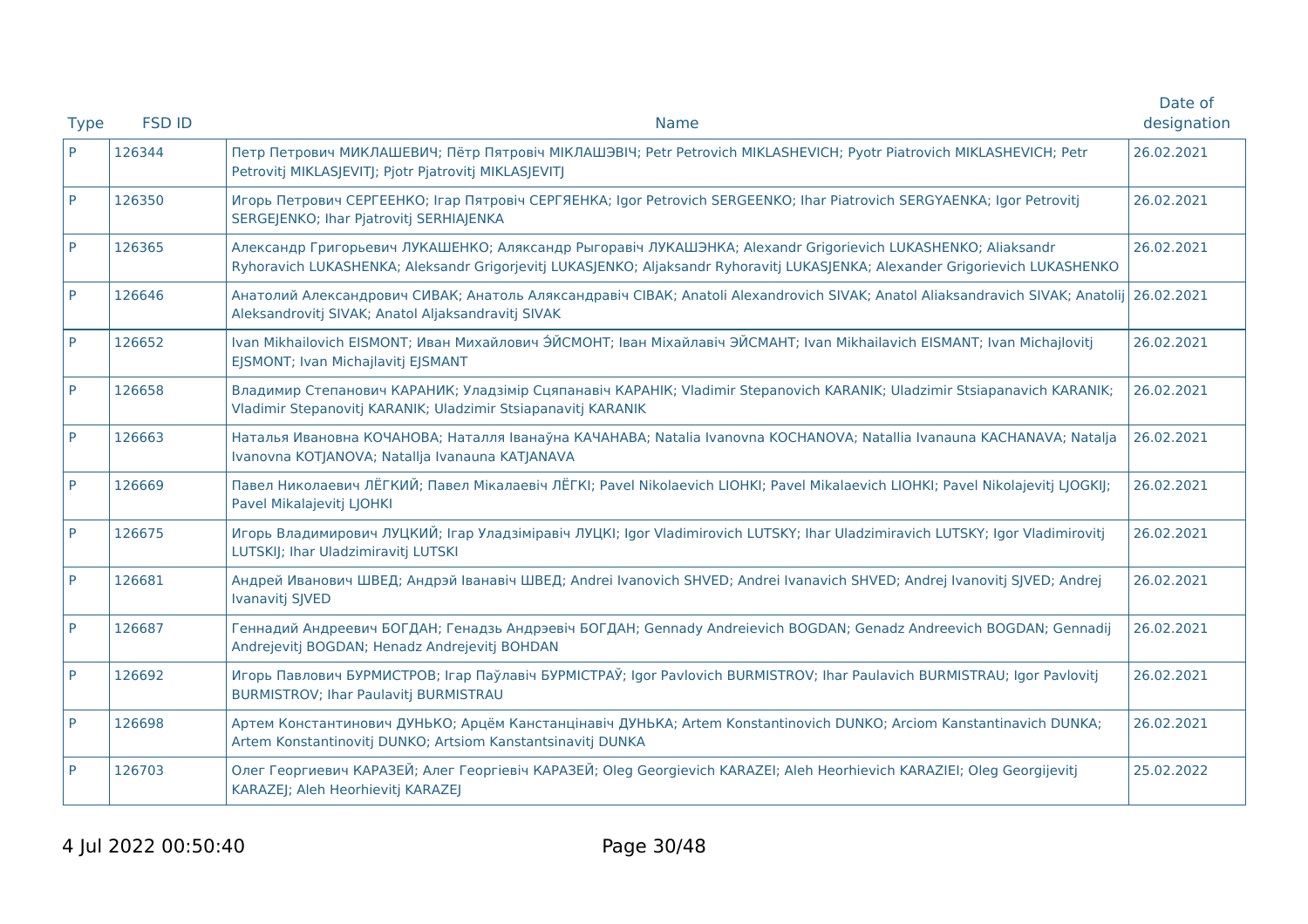| <b>Type</b> | <b>FSD ID</b> | <b>Name</b>                                                                                                                                                                                                                                                    | Date of<br>designation |
|-------------|---------------|----------------------------------------------------------------------------------------------------------------------------------------------------------------------------------------------------------------------------------------------------------------|------------------------|
| P           | 126709        | Дмитрий Александрович КУРЬЯН; Дзмітрый Аляксандравіч КУРЬЯН; Dmitry Alexandrovich KURYAN; Dzmitry Aliaksandravich<br>KURYAN; Dmitrij Aleksandrovitj KURJAN; Dzmitryj Aljaksandravitj KURJAN                                                                    | 26.02.2021             |
| P           | 126714        | Алекса́ндр Ге́нрихович ТУРЧИ́Н; Алякса́ндр Ге́нрыхавіч ТУРЧЫ́Н; Alexandr Henrihovich TURCHIN; Aliaksandr Henrykavich TURCHIN;<br>Alexander Henrihovich TURCHIN; Aleksandr Genrichovitj TURTJIN; Aljaksandr Henrychavitj TURTJYN; Aleksandr Henrihovich TURCHIN | 26.02.2021             |
| P           | 126720        | Дмитрий Николаевич ШУМИЛИН; Дзмітрый Мікалаевіч ШУМІЛІН; Dmitry Nikolayevich SHUMILIN; Dzmitry Mikalaevich SHUMILIN;<br>Dmitrij Nikolajeviti SJUMILIN; Dzmitryj Mikalajeviti SJUMILIN                                                                          | 26.02.2021             |
| P           | 126725        | Виталий Иванович СТАСЮКЕВИЧ; Віталь Іванавіч СТАСЮКЕВІЧ; Vitalyi Ivanovich STASIUKEVICH; Vital Ivanavich STASIUKEVICH;<br>Vitalij Ivanovitj STASIUKEVITJ; Vital Ivanavitj STASIUKEVITJ                                                                         | 26.02.2021             |
| P           | 126735        | Сергей Леонидович КАЛИННИК; Сяргей Леанідавіч КАЛИННИК; Siarhei Leanidavich KALINNIK; Sergei Leonidovich KALINNIK; Sergej<br>Leonidovitj KALINNIK; Siarhej Leanidavitj KALINNIK                                                                                | 26.02.2021             |
| P           | 126740        | Вадим Сергеевич ПРИГАРА; Вадзім Сяргеевіч ПРЫГАРА; Vadzim Siarhaevich PRYGARA; Vadim Sergeyevich PRIGARA; Vadim<br>Sergejevitj PRIGARA; Vadzim Siarhejevitj PRYHARA                                                                                            | 26.02.2021             |
| P           | 126806        | Александр Александрович ПЕТРАШ; Аляксандр Аляксандравіч ПЕТРАШ; Alexandr Alexandrovich PETRASH; Aliaksandr<br>Aliaksandravich PIETRASH; Aleksandr Aleksandrovitj PETRASJ; Aljaksandr Aljaksandravitj PETRASJ; Alexander Alexandrovich PETRASH                  | 26.02.2021             |
| P           | 126812        | Андрей Александрович ЛАГУНОВИЧ; Андрэй Аляксандравіч ЛАГУНОВІЧ; Andrei Alexandrovich LAHUNOVICH; Andrei Aliaksandravich<br>LAHUNOVICH; Andrej Aleksandrovitj LAGUNOVITJ; Andrej Aljaksandravitj LAHUNOVITJ                                                     | 26.02.2021             |
| P           | 126817        | Елена Васильевна ЛИТВИНА; Алена Васільеўна ЛІТВІНА; Elena Vasilevna LITVINA; Alena Vasileuna LITVINA; Jelena Vasiljevna<br>LITVINA; Alena Vasiljeuna LITVINA                                                                                                   | 26.02.2021             |
| P           | 126822        | Виктория Валерьевна ШАБУНЯ; Вікторыя Валер'еўна ШАБУНЯ; Victoria Valerevna SHABUNYA; Victoria Valeryeuna SHABUNYA;<br>Viktorija Valerjevna SJABUNJA; Viktoryja Valerjeuna SJABUNJA                                                                             | 26.02.2021             |
| P           | 126827        | Елена Александровна ЖИВИЦА; Алена Аляксандравна ЖЫВІЦА; Elena Alexandrovna ZHYVITSA; Alena Aliaksandravna ZHYVITSA;<br>Jelena Aleksandrovna ZJIVITSA; Alena Aljaksandravna ZJYVITSA                                                                            | 26.02.2021             |
| P           | 126832        | Наталья Анатольевна ДЕДКОВА; Наталля Анатольеўна ДЗЯДКОВА; Natalia Anatolievna DEDKOVA; Natallia Anatolievna<br>DZIADKOVA; Natalja Anatoljevna DEDKOVA; Natallja Anatoljeuna DZIADKOVA                                                                         | 26.02.2021             |
| P           | 126837        | Марина Аркадьевна ФЕДОРОВА; Марына Аркадзьеўна ФЁДАРАВА; Marina Arkadievna FEDOROVA; Maryna Arkadzeuna FIODARAVA;<br>Marina Arkadjevna FEDOROVA; Maryna Arkadzjeuna FJODARAVA                                                                                  | 26.02.2021             |
| P           | 126843        | Юлия Чеславовна ГУСТЫР; Юлія Чаславаўна ГУСТЫР; Yulia Cheslavovna HUSTYR; Yulia Chaslavauna HUSTYR; Julija Tjeslavovna<br>GUSTYR; Julija Tjaslavauna HUSTYR                                                                                                    | 26.02.2021             |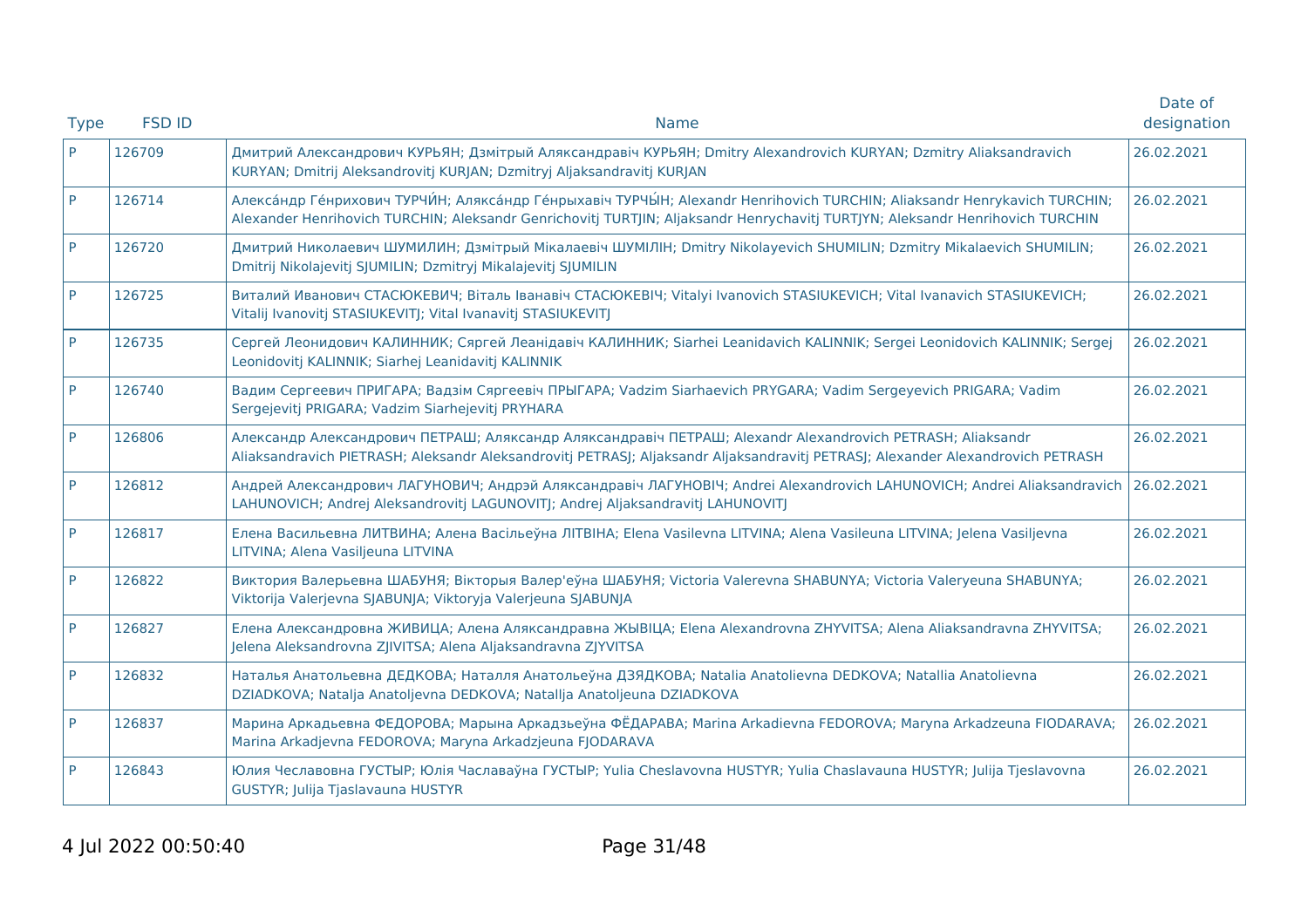| <b>Type</b> | <b>FSD ID</b> | <b>Name</b>                                                                                                                                                                                                                              | Date of<br>designation |
|-------------|---------------|------------------------------------------------------------------------------------------------------------------------------------------------------------------------------------------------------------------------------------------|------------------------|
| P           | 126848        | Елена Тимофеевна НЕКРАСОВА; Алена Цімафееўна НЯКРАСАВА; Elena Timofeyevna NEKRASOVA; Alena Tsimafeeuna NYAKRASAVA;<br>Jelena Timofejevna NEKRASOVA; Alena Tsimafejeuna NJAKRASAVA                                                        | 26.02.2021             |
| P           | 126859        | Александр Васильевич ШАКУТИН; Аляксандр Васільевіч ШАКУЦІН; Alexander Vasilevich SHAKUTIN; Aliaksandr Vasilevich<br>SHAKUTSIN; Aleksandr Vasiljevitj SJAKUTIN; Aljaksandr Vasiljevitj SJAKUTSIN; Alexandr Vasilevich SHAKUTIN            | 25.02.2022             |
| P           | 126865        | Николай Николаевич ВОРОБЕЙ; Мікалай Мікалаевіч ВЕРАБЕЙ; Мікалай Мікалаевіч ВАРАБЕЙ; Nikolay Nikolaevich VOROBEY; Mikalai<br>Mikalaevich VERABEI; Mikalai Mikalaevich VARABEI; Nikolaj Nikolajevitj VOROBEJ; Mikalaj Mikalajevitj VERABEJ | 25.02.2022             |
| P           | 127093        | Виктор Иванович СТАНИСЛАВЧИК; Віктар Іванавіч СТАНІСЛАЎЧЫК; Viktor Ivanovich STANISLAVCHIK; Viktar Ivanavich<br>STANISLAUCHYK; Viktor Ivanovitj STANISLAVTJIK; Viktar Ivanavitj STANISLAUTJYK                                            | 25.02.2022             |
| P           | 129766        | Наталья Михайловна БУГУК; Наталля Міхайлаўна БУГУК; Natalia Mikhailovna BUGUK; Natallia Mikhailauna BUHUK; Natalja<br>Michajlovna BUGUK; Natallja Michajlauna BUHUK                                                                      | 21.06.2021             |
| P           | 129773        | Алина Сергеевна КАСЬЯНЧИК; Аліна Сяргееўна КАСЬЯНЧЫК; Alina Siarhieeuna KASIANCHYK; Alina Sergeevna KASYANCHYK; Alina<br>Sergejevna KASIANTJIK; Alina Siarhejeuna KASIANTJYK                                                             | 21.06.2021             |
| P           | 129780        | Игорь Викторович КУРИЛОВИЧ; Ігар Віктаравіч КУРЫЛОВІЧ; Igor Viktorovich KURILOVICH; Ihar Viktaravich KURYLOVICH; Igor<br>Viktorovitj KURILOVITJ; Ihar Viktaravitj KURYLOVITJ                                                             | 21.06.2021             |
| <b>P</b>    | 129787        | Сергей Викторович ШАТИЛО; Сяргей Віктаравіч ШАЦІЛА; Sergei Viktorovich SHATILO; Siarhei Viktaravich SHATSILA; Sergej<br>Viktorovitj SJATILO; Siarhej Viktaravitj SJATSILA                                                                | 21.06.2021             |
| P           | 129794        | Анастасия Васильевна АЧАЛОВА; Анастасія Васільеўна АЧАЛАВА; Anastasia Vasilievna ACHALOVA; Anastasia Vasileuna ACHALAVA;<br>Anastasija Vasiljevna ATJALOVA; Anastasija Vasiljeuna ATJALAVA                                               | 21.06.2021             |
| P           | 129801        | Мария Вячеславовна ЕРОХИНА; Марыя Вячаславаўна ЯРОХІНА; Maria Viacheslavovna YEROKHINA; Mariya Viachaslavauna<br>YAROKHINA; Marija Vjatjeslavovna JEROCHINA; Maryja Vjatjaslavauna JAROCHINA                                             | 21.06.2021             |
| P           | 129808        | Юлия Александровна БЛИЗНЮК; Юлія Аляксандраўна БЛІЗНЮК; Yuliya Aleksandrovna BLIZNIUK; Yuliya Aliaksandrauna BLIZNIUK;<br>Julija Aleksandrovna BLIZNJUK; Julija Aljaksandrauna BLIZNJUK                                                  | 21.06.2021             |
| P           | 129815        | Анастасия Дмитриевна КУЛИК; Анастасія Дзмітрыеўна КУЛІК; Anastasia Dmitrievna KULIK; Anastasia Dzmitreuna KULIK; Anastasija<br>Dmitrijevna KULIK; Anastasija Dzmitryjeuna KULIK                                                          | 21.06.2021             |
| P           | 129822        | Максим Леонидович ТРУСЕВИЧ; Максім Леанідавіч ТРУСЕВІЧ; Maksim Leonidovich TRUSEVICH; Maksim Leanidavich TRUSEVICH;<br>Maksim Leonidovitj TRUSEVITJ; Maksim Leanidavitj TRUSEVITJ                                                        | 21.06.2021             |
| P           | 129829        | Татьяна Ярославовна МОТЫЛЬ; Тацяна Яраславаўна МАТЫЛЬ; Tatiana Yaroslavovna MOTYL; Tatsiana Yaraslavauna MATYL; Tatiana<br>Jaroslavovna MOTYL; Tatsiana Jaraslavauna MATYL                                                               | 21.06.2021             |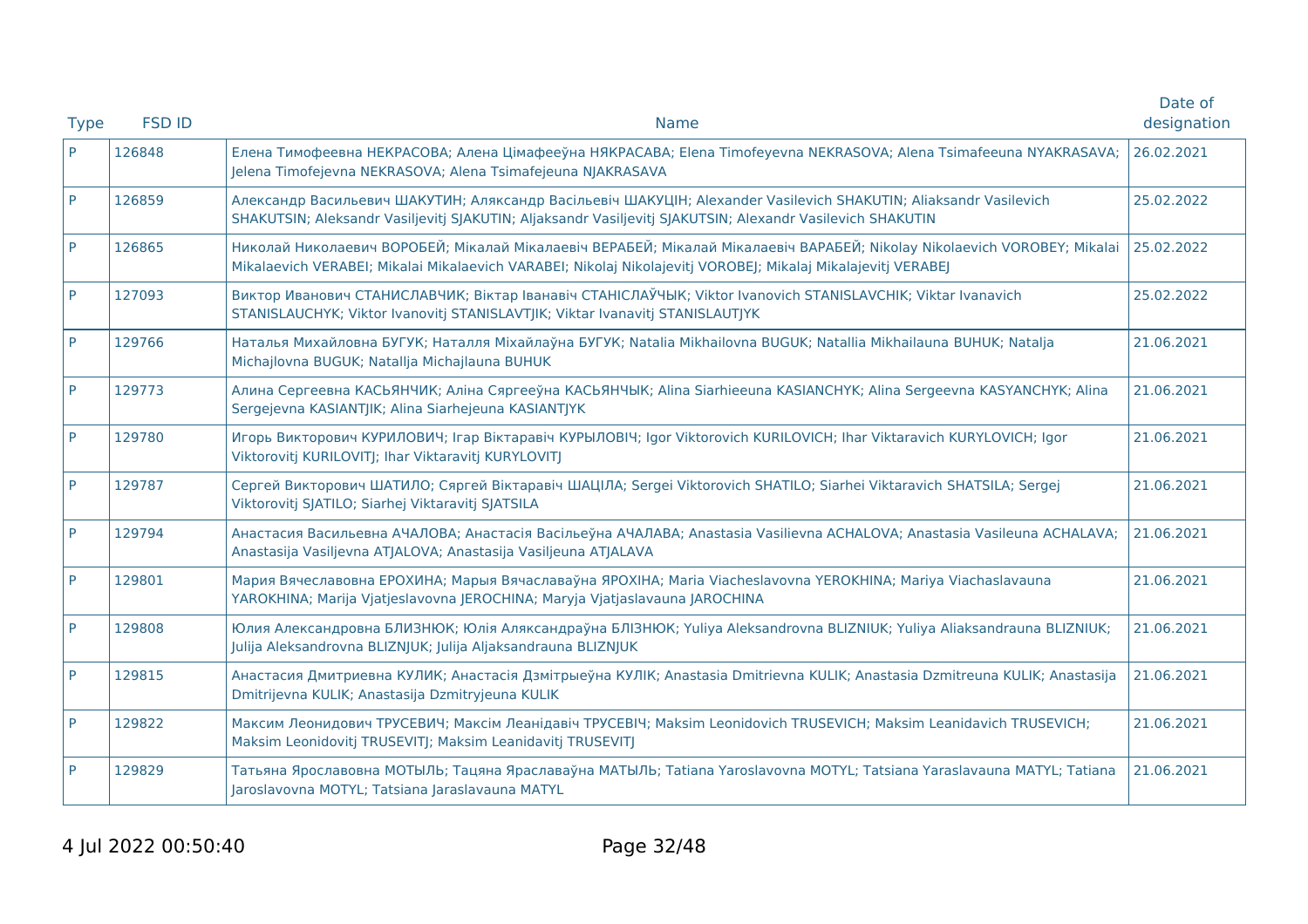|             |               |                                                                                                                                                                                                              | Date of     |
|-------------|---------------|--------------------------------------------------------------------------------------------------------------------------------------------------------------------------------------------------------------|-------------|
| <b>Type</b> | <b>FSD ID</b> | <b>Name</b>                                                                                                                                                                                                  | designation |
| P           | 129836        | Александр Анатольевич РУДЕНКО; Аляксандр Анатольевіч РУДЗЕНКА; Aleksandr Anatolevich RUDENKO; Aliaksandr Anatolevich<br>RUDZENKA; Aleksandr Anatoljevitj RUDENKO; Aljaksandr Anatoljevitj RUDZENKA           | 21.06.2021  |
| P           | 129843        | Александр Александрович ВОЛК; Аляксандр Аляксандравіч ВОЎК; Aleksandr Aleksandrovich VOLK; Aliaksandr Aliaksandravich<br>VOUK; Aleksandr Aleksandrovitj VOLK; Aljaksandr Aljaksandravitj VOUK                | 21.06.2021  |
| P           | 129850        | Ольга Сергеевна НЕБОРСКАЯ; Вольга Сяргееўна НЯБОРСКАЯ; Olga Sergeevna NEBORSKAIA; Volha Siarheeuna NIABORSKAIA; Olga<br>Sergejevna NEBORSKAJA; Volha Siarhejeuna NJABORSKAJA                                 | 21.06.2021  |
| P           | 129857        | Марина Святославовна ЗАПАСНИК; Марына Святаславаўна ЗАПАСНІК; Marina Sviatoslavovna ZAPASNIK; Marina Sviataslavauna<br>ZAPASNIK; Marina Svjatoslavovna ZAPASNIK; Maryna Svjataslavauna ZAPASNIK              | 21.06.2021  |
| P           | 129864        | Максим Юрьевич ФИЛАТОВ; Максім Юр'евіч Філатаў; Maksim Yurevich FILATOV; Maksim Yurevich FILATAU; Maksim Jurjevitj FILATOV;<br>Maksim Jurjevitj FILATAU                                                      | 21.06.2021  |
| P           | 129870        | Андрей Вацлавович ГРУШКО; Андрэй Вацлававіч ГРУШКО; Andrei Vatslavovich GRUSHKO; Andrei Vaclavavich HRUSHKO; Andrei<br>Vatslavovitj GRUSJKO; Andrej Vatslavavitj HRUSJKO                                     | 21.06.2021  |
| P           | 129877        | Дмитрий Юрьевич ГОРА; Дзмітрый Юр'евіч ГАРА; Dmitry Iurevich GORA; Dzmitry Iurevich HARA; Dmitrij Jurjevitj GORA; Dzmitryj<br>Jurjevitj HARA                                                                 | 21.06.2021  |
| P           | 129884        | Аляксей Канстанцінавіч СТУК; Алексей Константинович СТУК; Alexey Konstantinovich STUK; Aliaksei Kanstantsinavich STUK;<br>Aleksej Konstantinovitj STUK; Aljaksej Kanstantsinavitj STUK                       | 21.06.2021  |
| P           | 129891        | Геннадий Иосифович ДЫСКО; Генадзь Іосіфавіч ДЫСКО; Gennadi Iosifovich DYSKO; Genadz Iosifavich DYSKO; Gennadij Iosifovitj<br>DYSKO; Henadz losifavitj DYSKO                                                  | 21.06.2021  |
| P           | 129905        | Алексей Владимирович ЕГОРОВ; Аляксей Уладзіміравіч ЯГОРАЎ; Alexei Vladimirovich YEGOROV; Aliaksei Uladzimiravich IAHORAU;<br>Aleksej Vladimirovitj JEGOROV; Aljaksej Uladzimiravitj JAHORAU                  | 21.06.2021  |
| P           | 129912        | Александр Павлович ОМЕЛЬЯНЮК; Аляксандр Паўлавіч АМЕЛЬЯНЮК; Aleksandr Pavlovich OMELYANYUK; Aliaksandr Paulavich<br>AMELIANIUK; Aleksandr Pavlovitj OMELJANJUK; Aljaksandr Paulavitj AMELJANJUK              | 21.06.2021  |
| P           | 129919        | Андрэй Мікалаевіч МУКАВОЗЧЫК; Андрей Николаевич МУКОВОЗЧИК; Andrei Nikolaevich MUKAVOZCHYK; Andrei Mikalaevich<br>MUKAVOZCHYK; Andrej Nikolajevitj MUKOVOZTJIK; Andrej Mikalajevitj MUKAVOZTJYK              | 21.06.2021  |
| P           | 129928        | Сергей Александрович ГУСАЧЕНКО; Сяргей Аляксандравіч ГУСАЧЭНКА; Sergey Alexandrovich GUSACHENKO; Siarhei<br>Aliaksandravich GUSACHENKA; Sergej Aleksandrovitj GUSATJENKO; Siarhej Aljaksandravitj HUSATJENKA | 25.02.2022  |
| P           | 129936        | Геннадий Брониславович ДАВЫДЬКО; Генадзь Браніслававіч ДАВЫДЗЬКА; Gennadi Bronislavovich DAVYDKO; Genadz<br>Branislavavich DAVYDZKA; Gennadij Bronislavovitj DAVYDKO; Henadz Branislavavitj DAVYDZKA         | 21.06.2021  |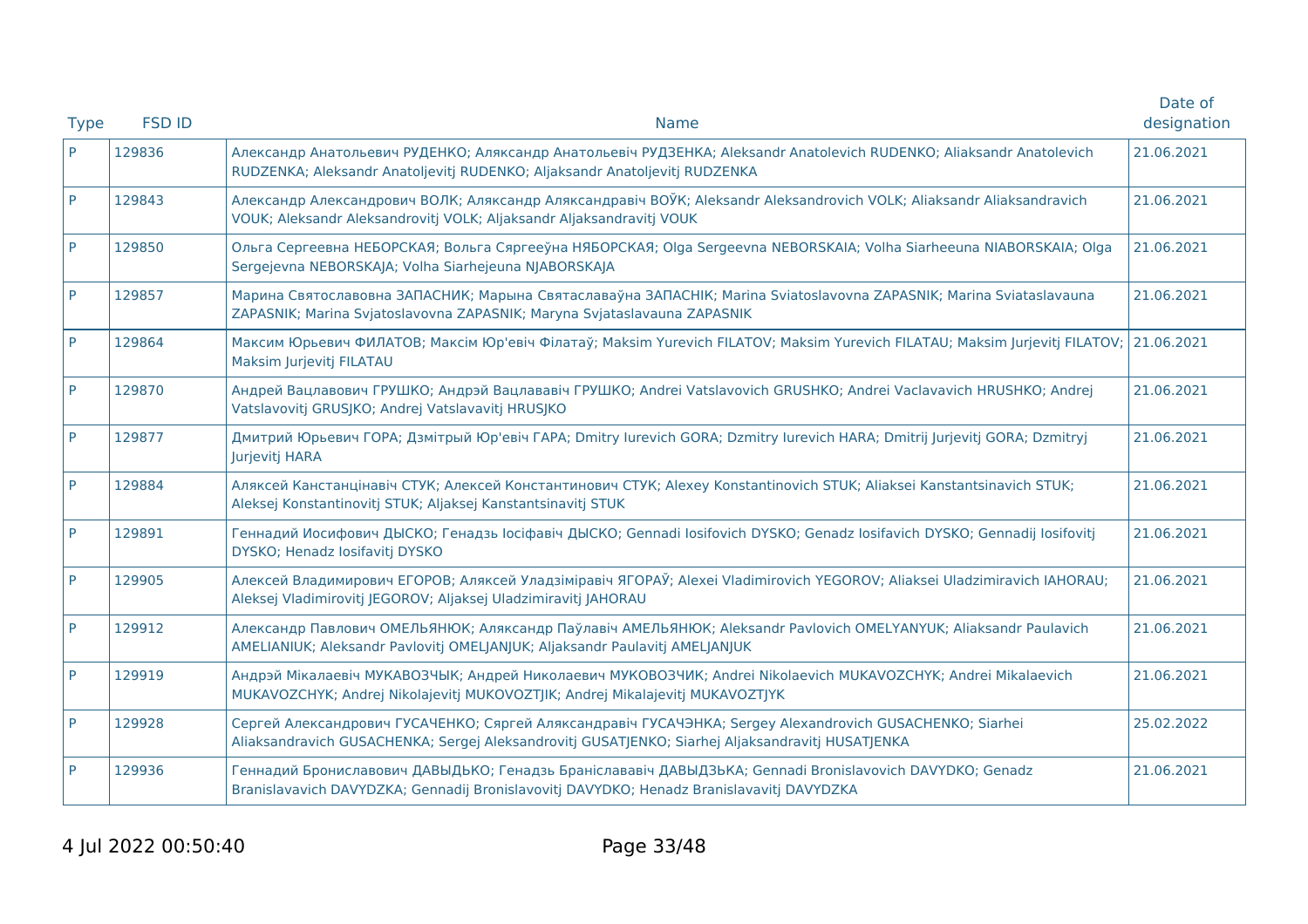| <b>Type</b> | <b>FSD ID</b> | <b>Name</b>                                                                                                                                                                                                                                                                                                                                            | Date of<br>designation |
|-------------|---------------|--------------------------------------------------------------------------------------------------------------------------------------------------------------------------------------------------------------------------------------------------------------------------------------------------------------------------------------------------------|------------------------|
| P           | 129944        | Ольга Николаевна ЧЕМОДАНОВА; Вольга Мікалаеўна ЧАМАДАНАВА; Olga Nikolaevna CHEMODANOVA; Volha Mikalaeuna<br>CHAMADANAVA; Olga Nikolajevna TJEMODANOVA; Volha Mikalajeuna TJAMADANAVA                                                                                                                                                                   | 25.02.2022             |
| P           | 130005        | Михаил Вячеславович ГРИБ; Mixaiл Вячаслававіч ГРЫБ; Mikhail Viacheslavovich GRIB; Mikhail Viachaslavavich HRYB; Michail<br>Vjatjeslavovitj GRIB; Michail Vjatjaslavavitj HRYB                                                                                                                                                                          | 21.06.2021             |
| P           | 130012        | Николай Николаевич КАРПЕНКОВ; Мікалай Мікалаевіч КАРПЯНКОЎ; Nikolai Nikolaevich KARPENKOV; Mikalai Mikalaevich<br>KARPIANKAU; Nikolaj Nikolajevitj KARPENKOV; Mikalaj Mikalajevitj KARPJANKOU                                                                                                                                                          | 21.06.2021             |
| P           | 130019        | Евгений Алексеевич ВРУБЛЕВСКИЙ; Яўген Аляксеевіч УРУБЛЕЎСКІ; Evgenii Alekseevich VRUBLEVSKII; Yauhen Aliakseevich<br>URUBLEUSKI; Jevgenij Aleksejevitj VRUBLEVSKIJ; Jauhen Aljaksejevitj URUBLEUSKI                                                                                                                                                    | 21.06.2021             |
| P           | 130061        | Виталий Михайлович МАКРИЦКИЙ; Віталь Міхайлавіч МАКРЫЦКІ; Vitalii Mikhailavich MAKRITSKII; Vital Mikhailavich MAKRYTSKI;<br>Vitalij Michajlovitj MAKRITSKIJ; Vital Michajlavitj MAKRYTSKI                                                                                                                                                              | 21.06.2021             |
| P           | 130075        | Александр Мечиславович АНДРИЕВСКИЙ; Аляксандр Мечыслававіч АНДРЫЕЎСКІ; Alexander Mechislavovich ANDRIEVSKII;<br>Aliaksandr Mechyslavavich ANDRYEUSKI; Alexandr Mechislavovich ANDRIEVSKII; Aleksandr Metjislavovitj ANDRIJEVSKIJ; Aljaksandr<br>Metjyslavavitj ANDRYJEUSKI                                                                             | 21.06.2021             |
| P           | 130082        | Сяргей Феліксавіч ДУБАВІК; Сергей Феликсович ДУБОВИК; Sergey Feliksovich DUBOVIK; Siarhei Feliksavich DUBAVIK; Sergej<br>Feliksovitj DUBOVIK; Siarhej Feliksavitj DUBAVIK                                                                                                                                                                              | 21.06.2021             |
| P           | 130089        | Сяргей Аляксандравіч ВАРЭЙКА; Сяргей Аляксандравіч ВАРЭЙКА; Sergey Aleksandrovich VAREIKO; Siarhei Aliaksandravich<br>VAREIKA; Sergej Aleksandrovitj VAREJKO; Siarhej Aljaksandravitj VAREJKA                                                                                                                                                          | 21.06.2021             |
| P           | 130096        | Максим Владимирович РЫЖЕНКОВ; Максім Уладзіміравіч РЫЖАНКОЎ; Maksim Vladimirovich RYZHENKOV; Maksim Uladzimiravich<br>RYZHANKOU; Maksim Vladimirovitj RYZJENKOV; Maksim Uladzimiravitj RYZJANKOU                                                                                                                                                       | 21.06.2021             |
| P           | 130103        | Дмитрий Александрович ЛУКАШЕНКО; Дзмітрый Аляксандравіч ЛУКАШЭНКА; Dmitry Aleksandrovich LUKASHENKO; Dzmitry<br>Aliaksandravich LUKASHENKA; Dmitrij Aleksandrovitj LUKASJENKO; Dzmitryj Aljaksandravitj LUKASJENKA                                                                                                                                     | 21.06.2021             |
| P           | 130110        | Лилия Валерьевна ЛУКАШЕНКО; Лілія Валер'еўна ЛУКАШЭНКА; Liliya Valerevna LUKASHENKO; Liliya Valereuna LUKASHENKA;<br>Лилия Валерьевна СЕМАШКО; Лілія Валер'еўна СЯМАШКА; Liliya Valerevna SEMASHKO; Liliya Valereuna SIAMASHKA; Lilija<br>Valerjevna SEMASJKO; Lilija Valerjeuna SIAMASJKA; Lilija Valerjevna LUKASJENKO; Lilija Valerjeuna LUKASJENKA | 25.02.2022             |
| P           | 130117        | Валерий Валерьевич ИВАНКОВИЧ; Валерый Валер'евіч ІВАНКОВІЧ; Valery Valerevich IVANKOVICH; Valeri Valerevich IVANKOVICH;<br>Valerij Valerjevitj IVANKOVITJ; Valeryj Valerjevitj IVANKOVITJ                                                                                                                                                              | 21.06.2021             |
| P           | 130124        | Александр Евгеньевич ШАТРОВ; Аляксандр Яўгенавіч ШАТРОЎ; Alexander Evgenevich SHATROV; Aliaksandr Yauhenavich<br>SHATROU; Alexandr Evgenevich SHATROV; Aleksandr Jevgenjevitj SJATROV; Aljaksandr Jauhenavitj SJATROU                                                                                                                                  | 25.02.2022             |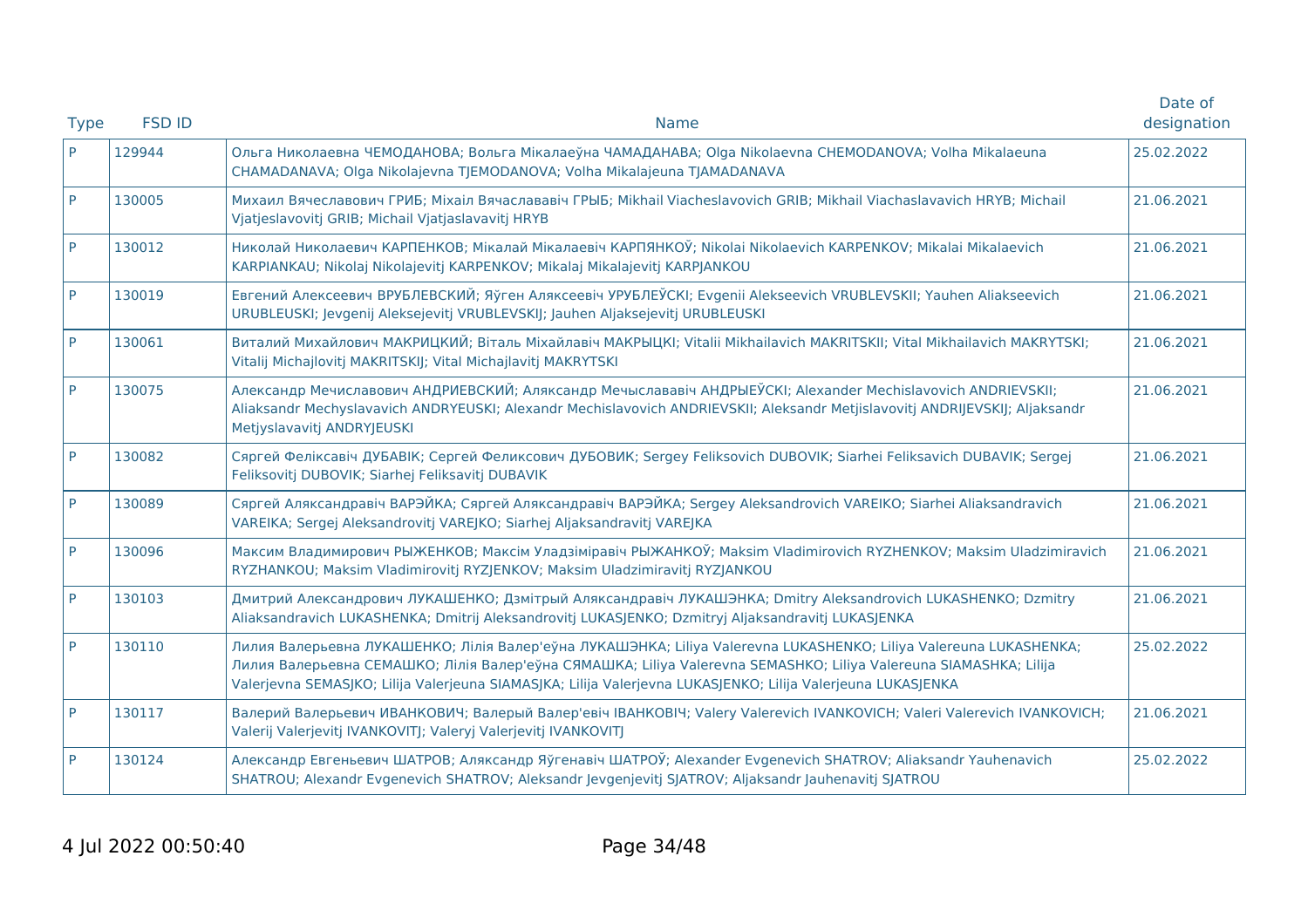|             |               |                                                                                                                                                                                                                                               | Date of     |
|-------------|---------------|-----------------------------------------------------------------------------------------------------------------------------------------------------------------------------------------------------------------------------------------------|-------------|
| <b>Type</b> | <b>FSD ID</b> | <b>Name</b>                                                                                                                                                                                                                                   | designation |
| P           | 130132        | Сергей Семёнович ТЕТЕРИН; Сяргей Сямёнавіч ЦЯЦЕРЫН; Sergei Semionovich TETERIN; Siarhei Siamionavich TSIATSERYN; Sergej<br>Semjonovitj TETERIN; Siarhej Siamjonavitj TSIATSERYN                                                               | 25.02.2022  |
| P           | 130139        | Микаи́л Сафарбе́кович ГУЦЕРИ́ЕВ; Mikhail Safarbekovich GUTSERIEV; Михаил Сафарбе́кович ГУЦЕРИ́ЕВ; Michail Safarbekovitj<br>GUTSERIJEV; Mikail Safarbekovitj GUTSERIJEV                                                                        | 25.02.2022  |
| P           | 130144        | Алексей Иванович ОЛЕКСИН; Аляксей Іванавіч АЛЕКСІН; Alexei Ivanovich OLEKSIN; Aliaksey Ivanavich ALEKSIN; Aleksej Ivanovitj<br>OLEKSIN; Aljaksej Ivanavitj ALEKSIN                                                                            | 21.06.2021  |
| P           | 130150        | Александр Николаевич ЗАЙЦЕВ; Аляксандр Мікалаевіч ЗАЙЦАЎ; Alexander Nikolaevich ZAITSEV; Aliaksandr Mikalaevich ZAITSAU;<br>Alexandr Nikolaevich ZAITSEV; Aleksandr Nikolajevitj ZAJTSEV; Aljaksandr Mikalajevitj ZAJTSAU                     | 25.02.2022  |
| <b>P</b>    | 130157        | Иван Брониславович МЫСЛИЦКИЙ; Іван Браніслававіч МЫСЛІЦКІ; Ivan Bronislavovich MYSLITSKIY; Ivan Branislavavich MYSLITSKI;<br>Ivan Bronislavovitj MYSLITSKIJ; Ivan Branislavavitj MYSLITSKI                                                    | 21.06.2021  |
| P           | 130188        | Владислав Алексеевич МАНДРИК; Уладзіслаў Аляксеевіч МАНДРЫК; Vladislav Alekseevich MANDRIK; Uladzislau Aliakseevich<br>MANDRYK; Vladislav Aleksejevitj MANDRIK; Uladzislau Aljaksejevitj MANDRYK                                              | 21.06.2021  |
| P           | 130197        | Александр Геннадьевич БАХАНОВИЧ; Аляксандр Генадзевіч БАХАНОВІЧ; Aleksandr Gennadevich BAKHANOVICH; Aliaksandr<br>Henadzevich BAKHANOVICH; Aleksandr Gennadjevitj BACHANOVITJ; Aljaksandr Henadzevitj BACHANOVITJ                             | 21.06.2021  |
| P           | 130204        | Кирилл Станиславович КИСЛОВ; Кірыл Станіслававіч КІСЛОЎ; Kirill Stanislavovich KISLOV; Kiryl Stanislavavich KISLOU; Kirill<br>Stanislavovitj KISLOV; Kiryl Stanislavavitj KISLOU                                                              | 21.06.2021  |
| P           | 130211        | Виталий Витальевич КАПИЛЕВИЧ; Віталь Вітальевіч КАПІЛЕВІЧ; Vitaliy Vitalevich KAPILEVICH; Vital Vitalevich KAPILEVICH; Vitalij<br>Vitaljevitj KAPILEVITJ; Vital Vitaljevitj KAPILEVITJ                                                        | 21.06.2021  |
| P           | 130218        | Дмитрий Евгеньевич БУРДЮК; Дзмітрый Яўгеньевіч БУРДЗЮК; Dmitry Evgenevich BURDIUK; Dzmitry lauhenevich BURDZIUK;<br>Dmitrij Jevgenjevitj BURDIUK; Dzmitryj Jauhenjevitj BURDZIUK                                                              | 21.06.2021  |
| P           | 130225        | Александр Михайлович РИДЕЦКИЙ; Аляксандр Міхайлавіч РЫДЗЕЦКІ; Aleksandr Mikhailovich RIDETSKIY; Aliaksandr Mikhailavich<br>RYDZETSKI; Aleksandr Michajlovitj RIDETSKIJ; Aljaksandr Michajlavitj RYDZETSKI                                     | 21.06.2021  |
| P           | 130232        | Сергей Петрович АРТЁМЕНКО; Сяргей Пятровіч АРЦЁМЕНКА; Sergei Petrovich ARTEMENKO; Siarhei Piatrovich ARTSIOMENKA; Sergei<br>Petrovich ARTIOMENKO; Sergej Petrovitj ARTIOMENKO; Siarhej Pjatrovitj ARTSIOMENKA                                 | 21.06.2021  |
| P           | 130239        | Сергей Владимирович УШАКОВ; Сяргей Уладзіміравіч УШАКОЎ; Sergei Vladimirovich USHAKOV; Siarhei Uladzimiravich USHAKOU;<br>Sergej Vladimirovitj USJAKOV; Siarhej Uladzimiravitj USJAKOU                                                        | 21.06.2021  |
| P           | 130246        | Александр Александрович ЗАХВИЦЕВИЧ; Аляксандр Аляксандравіч ЗАХВІЦЭВІЧ; Aleksandr Aleksandrovich ZAKHVITSEVICH;<br>Aliaksandr Aliaksandravich ZAKHVITSEVICH; Aleksandr Aleksandrovitj ZACHVITSEVITJ; Aljaksandr Aljaksandravitj ZACHVITSEVITJ | 21.06.2021  |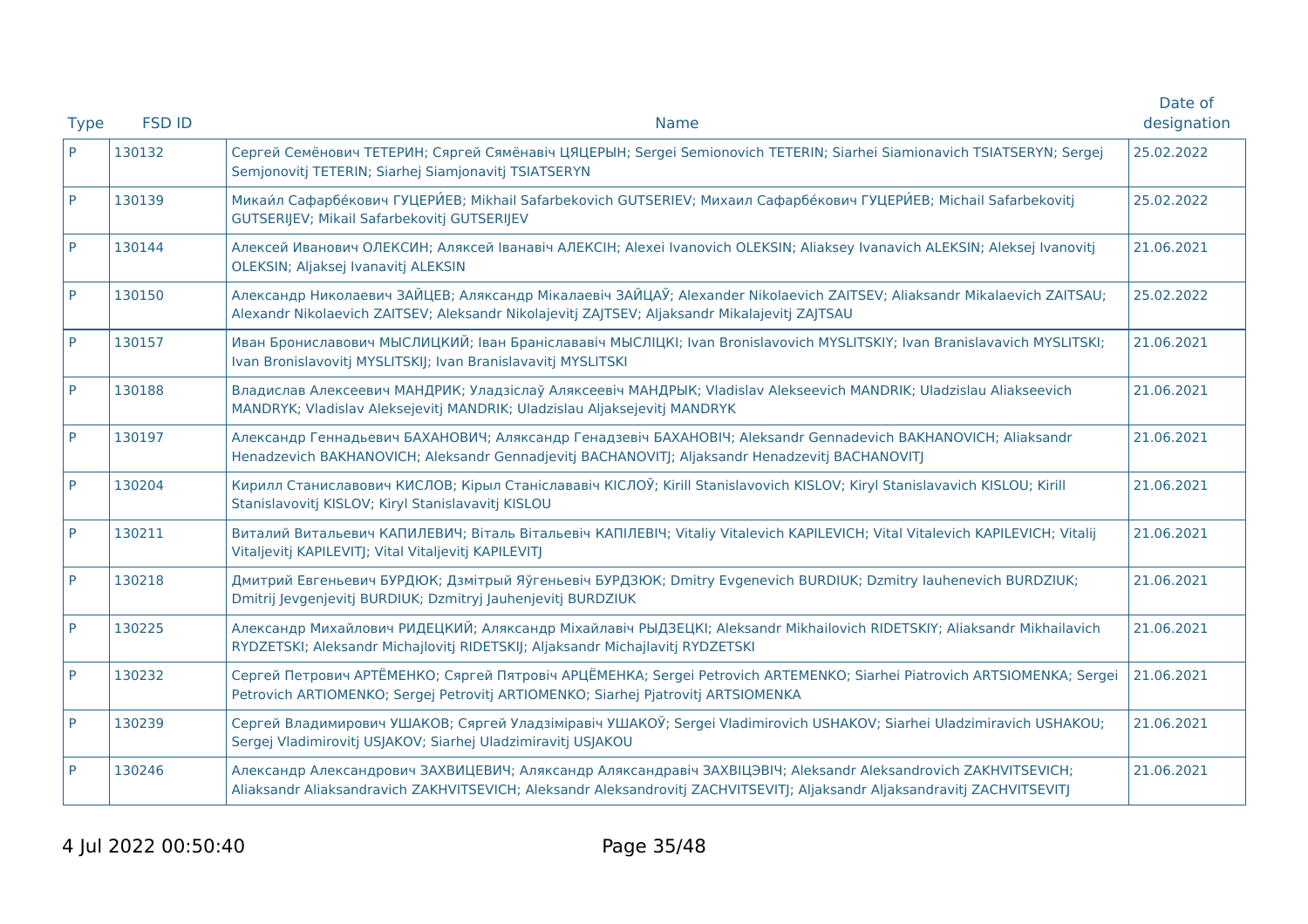|             |               |                                                                                                                                                                                                                                                  | Date of     |
|-------------|---------------|--------------------------------------------------------------------------------------------------------------------------------------------------------------------------------------------------------------------------------------------------|-------------|
| <b>Type</b> | <b>FSD ID</b> | <b>Name</b>                                                                                                                                                                                                                                      | designation |
| P           | 130262        | Андрей Сергеевич БАКАЧ; Андрэй Сяргеевіч БАКАЧ; Andrei Sergeevich BAKACH; Andrei Siarheevich BAKACH; Andrej Sergejevitj<br>BAKATJ; Andrej Siarhejevitj BAKATJ                                                                                    | 25.02.2022  |
| P           | 130269        | Константин Фёдорович БЫЧЕК; Канстанцін Фёдаравіч БЫЧАК; Konstantin Fedorovich BYCHEK; Kanstantsin Fiodaravich BYCHAK;<br>Konstantin Fjodorovitj BYTJEK; Kanstantsin Fjodaravitj BYTJAK                                                           | 21.06.2021  |
| P           | 130284        | Андрей Николаевич ДАЙЛИДА; Андрэй Мікалаевіч ДАЙЛІДА; Andrei Nikolaevich DAILIDA; Andrei Mikalaevich DAILIDA; Andrej<br>Nikolajevitj DAJLIDA; Andrej Mikalajevitj DAJLIDA                                                                        | 21.06.2021  |
| P           | 130292        | Олег Николаевич ЛАЩИНОВСКИЙ; Алег Мікалаевіч ЛАШЧЫНОЎСКІ; Oleg Nikolaevich LASHCHINOVSKI; Aleh Mikalaevich<br>LASHCHYNOUSKI; Oleg Nikolajevitj LASJTJINOVSKIJ; Aleh Mikalajevitj LASJTJYNOUSKI                                                   | 21.06.2021  |
| <b>P</b>    | 130299        | Жанна Владимировна БАТУРИЦКАЯ; Жана Уладзіміраўна БАТУРЫЦКАЯ; Zhanna Vladimirovna BATURITSKAYA; Zhana Uladzimirauna<br>BATURYTSKAIA; Zjanna Vladimirovna BATURITSKAJA; Zjana Uladzimirauna BATURYTSKAJA                                          | 21.06.2021  |
| P           | 130306        | Дмитрий Николаевич СТРЕБКОВ; Дзмітрый Мікалаевіч СТРЭБКОЎ; Dmitry Nikolaevich STREBKOV; Dzmitry Mikalaevich STREBKOU;<br>Dmitrij Nikolajevitj STREBKOV; Dzmitryj Mikalajevitj STREBKOU                                                           | 21.06.2021  |
| P           | 130313        | Yauhen Andreevich SHAPETSKA; Evgeniy Andreevich SHAPETKO; Яўген Андрэевіч ШАПЕЦЬКА; Евгений Андреевич ШАПЕТЬКО;<br>Jevgenij Andrejevitj SJAPETKO; Jauhen Andrejevitj SJAPETSKA                                                                   | 21.06.2021  |
| P           | 130320        | Игорь Григорьевич КЕНЮХ; Irap Рыгоравіч КЕНЮХ; Igor Grigorevich KENIUKH; Ihar Ryhoravich KENIUKH; Igor Grigorjevitj KENJUCH;<br>Ihar Ryhoravitj KENJUCH                                                                                          | 21.06.2021  |
| P           | 130327        | Глеб Владимирович ДРИЛЬ; Глеб Уладзіміравіч ДРЫЛЬ; Gleb Vladimirovich DRIL; Hleb Uladzimiravich DRYL; Gleb Vladimirovitj DRIL;<br>Hleb Uladzimiravitj DRYL                                                                                       | 21.06.2021  |
| P           | 130334        | Владимир Иосифович ЛАПЫРЬ; Уладзімір Іосіфавіч ЛАПЫР; Vladimir Yosifovich LAPYR; Uladzimir Iosifavich LAPYR; Vladimir Iosifovitj<br>LAPYR; Uladzimir Iosifavitj LAPYR                                                                            | 21.06.2021  |
| P           | 130341        | Александр Владимирович ВАСИЛЮК; Аляксандр Уладзіміравіч ВАСІЛЮК; Alexander Vladimirovich VASILIUK; Aliaksandr<br>Uladzimiravich VASILIUK; Alexandr Vladimirovich VASILIUK; Aleksandr Vladimirovitj VASILJUK; Aljaksandr Uladzimiravitj VASILJUK  | 21.06.2021  |
| P           | 130348        | Евгений Анатольевич АРХИРЕЕВ; Яўген Анатольевіч АРХІРЭЕЎ; Evgeniy Anatolevich ARKHIREEV; Yauhen Anatolevich ARKHIREEU;<br>Jevgenij Anatoljevitj ARCHIREJEV; Jauhen Anatoljevitj ARCHIREJEU                                                       | 21.06.2021  |
| P           | 130355        | Алексей Игоревич КОВРИЖКИН; Аляксей Ігаравіч КАЎРЫЖКІН; Alexey Igorovich KOVRYZHKIN; Aliaksei Iharavich KAURYZHKIN;<br>Aleksej Igorevitj KOVRIZJKIN; Aljaksej Iharavitj KAURYZJKIN                                                               | 21.06.2021  |
| P           | 130362        | Александр Дмитриевич АГАФОНОВ; Аляксандр Дзмітрыевіч АГАФОНАЎ; Alexander Dmitrievich AGAFONOV; Aliaksandr Dzmitryevich 21.06.2021<br>AHAFONAU; Alexandr Dmitrievich AGAFONOV; Aleksandr Dmitrijevitj AGAFONOV; Aljaksandr Dzmitryjevitj AHAFONAU |             |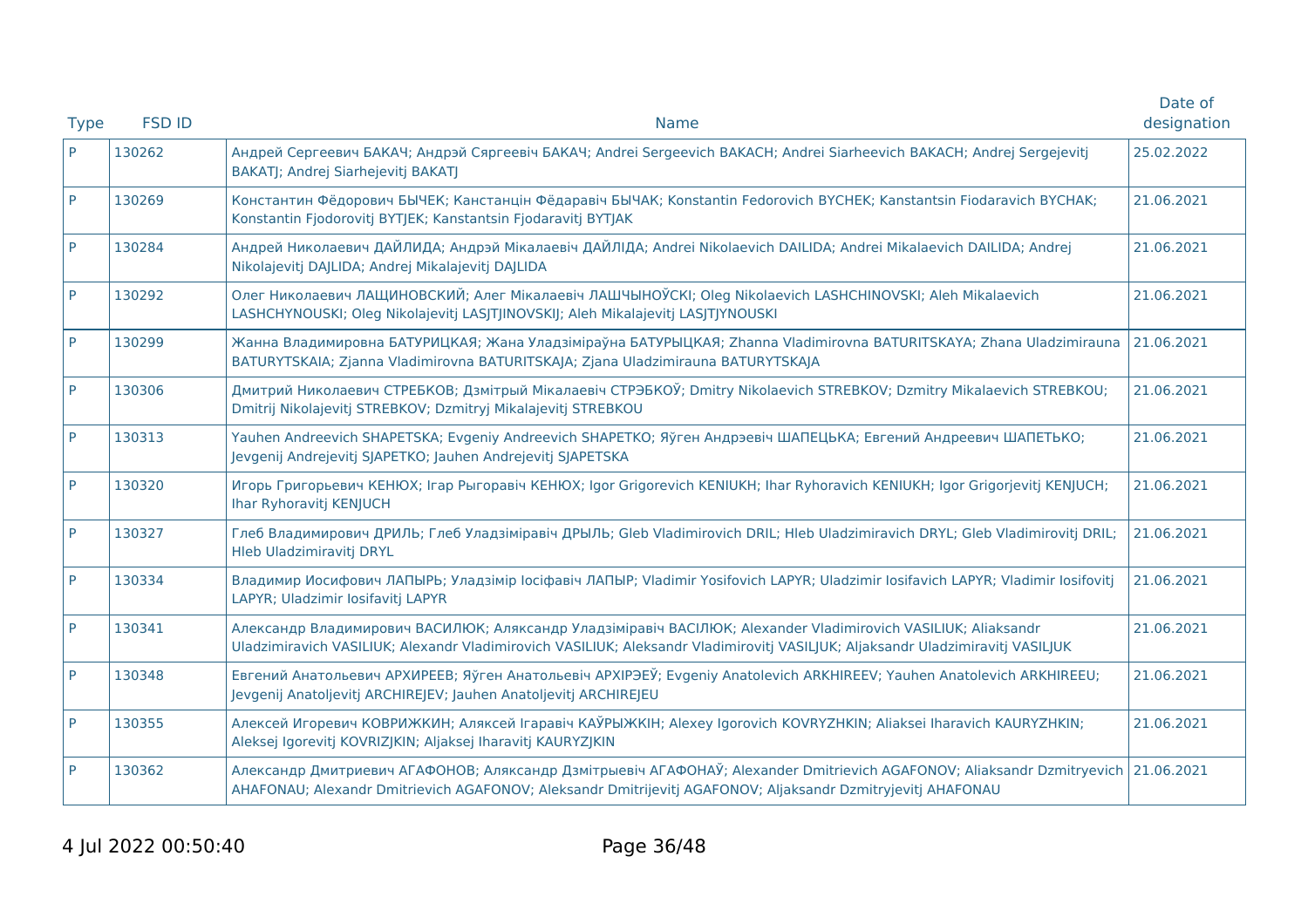|             |               |                                                                                                                                                                                                                                                       | Date of     |
|-------------|---------------|-------------------------------------------------------------------------------------------------------------------------------------------------------------------------------------------------------------------------------------------------------|-------------|
| <b>Type</b> | <b>FSD ID</b> | <b>Name</b>                                                                                                                                                                                                                                           | designation |
| P           | 130369        | Сергей Иванович СКРИБА; Сяргей Іванавіч СКРЫБА; Sergei Ivanovich SKRIBA; Siarhei Ivanavich SKRYBA; Sergej Ivanovitj SKRIBA;<br>Siarhej Ivanavitj SKRYBA                                                                                               | 21.06.2021  |
| P           | 130480        | Виктор Геннадиевич ХРЕНИН; Віктар Генадзевіч ХРЭНІН; Viktor Gennadievich KHRENIN; Viktar Genadzevich KHRENIN; Viktor<br>Gennadijevitj CHRENIN; Viktar Henadzevitj CHRENIN                                                                             | 21.06.2021  |
| P           | 130488        | Игорь Владимирович ГОЛУБ; Irap Уладзіміравіч ГОЛУБ; Igor Vladimirovich GOLUB; Ihar Uladzimiravich HOLUB; Igor Vladimirovitj<br><b>GOLUB</b> ; Ihar Uladzimiravitj HOLUB                                                                               | 21.06.2021  |
| P           | 130495        | Андрей Николаевич ГУРЦЕВИЧ; Андрэй Мікалаевіч ГУРЦЕВИЧ; Andrei Nikolaevich GURTSEVICH; Andrei Mikalaevich GURTSEVICH;<br>Andrej Nikolajevitj GURTSEVITJ; Andrej Mikalajevitj HURTSEVITJ                                                               | 21.06.2021  |
| <b>P</b>    | 130502        | Леонид Николаевич ЧУРО; Леанід Мікалаевіч ЧУРО; Leonid Nikolaevich CHURO; Leanid Mikalaevich CHURO; Leonid Nikolajevitj<br>TJURO; Leanid Mikalajevitj TJURO                                                                                           | 21.06.2021  |
| P           | 130511        | Алексей Николаевич АВРАМЕНКО; Аляксей Мікалаевіч АЎРАМЕНКА; Alexey Nikolaevich AVRAMENKO; Aliaksei Mikalaevich<br>AURAMENKA; Aleksej Nikolajevitj AVRAMENKO; Aljaksej Mikalajevitj AURAMENKA                                                          | 21.06.2021  |
| P           | 130531        | Артем Игоревич СИКОРСКИЙ; Арцём Ігаравіч СІКОРСКІ; Artem Igorevich SIKORSKIY; Artsiom Igaravich SIKORSKI; Artiom Igorevitj<br>SIKORSKIJ; Artsiom Iharavitj SIKORSKI                                                                                   | 21.06.2021  |
| P           | 130549        | Олег Сергеевич ГАЙДУКЕВИЧ; Алег Сяргеевіч ГАЙДУКЕВІЧ; Oleg Sergeevich GAIDUKEVICH; Aleh Siarheevich HAIDUKEVICH; Oleg<br>Sergejevitj GAJDUKEVITJ; Aleh Siarhejevitj HAJDUKEVITJ                                                                       | 21.06.2021  |
| P           | 130928        | Міхаіл Рыгоравіч БАРАЗНА; Михаил Григорьевич БОРОЗНА; Michail Grigorjevitj BOROZNA; Michail Ryhoravitj BARAZNA; Mikhail<br>Grigorevich BOROZNA; Mikhail Ryhoravich BARAZNA                                                                            | 21.06.2021  |
| P           | 130974        | Svjatlana Anatoljeuna LJUBETSKAJA; Svetlana Anatoljevna LJUBETSKAJA; Святлана Анатольеўна ЛЮБЕЦКАЯ; Светлана Анатольевна<br>ЛЮБЕЦКАЯ; Svetlana Anatolevna LYUBETSKAYA; Sviatlana Anatoleuna LYUBETSKAYA                                               | 21.06.2021  |
| P           | 130983        | Aleh Mikalajevitj BELJAKOU; Oleg Nikolajevitj BELJAKOV; Алег Мікалаевіч БЕЛЯКОЎ; Олег Николаевич БЕЛЯКОВ; Oleg Nikolaevich<br>BELIAKOV; Aleh Mikalaevich BELIAKOU                                                                                     | 21.06.2021  |
| P           | 130991        | Aljaksandr Uladzimiravitj PALULECH; Aleksandr Vladimirovitj POLULECH; Аляксандр Уладзіміравіч ПАЛУЛЕХ; Александр<br>Владимирович ПОЛУЛЕХ; Aleksandr Vladimirovich POLULEKH; Aliaksandr Uladzimiravich PALULEKH                                        | 21.06.2021  |
| <b>P</b>    | 131000        | Siarhej Pjatrovitj RUBNIKOVITJ; Sergej Petrovitj RUBNIKOVITJ; Сяргей Пятровіч РУБНІКОВІЧ; Сергей Петрович РУБНИКОВИЧ; Sergei<br>Petrovich RUBNIKOVICH; Siarhei Piatrovich RUBNIKOVICH                                                                 | 21.06.2021  |
| P           | 131957        | Игорь Анатольевич КРЮЧКОВ; Ігар Анатольевіч КРУЧКОЎ; Igor Anatolevich KRIUCHKOV; Ihar Anatolevich KRUCHKOU; Igor<br>Anatolevich KRICHKOV; Igor Anatolevich KRUCHKOV; Igor Anatoljevitj KRJUTJKOV; Ihar Anatoljevitj KRUTJKOU; Ihar Anatolevič KRUČKOV | 02.12.2021  |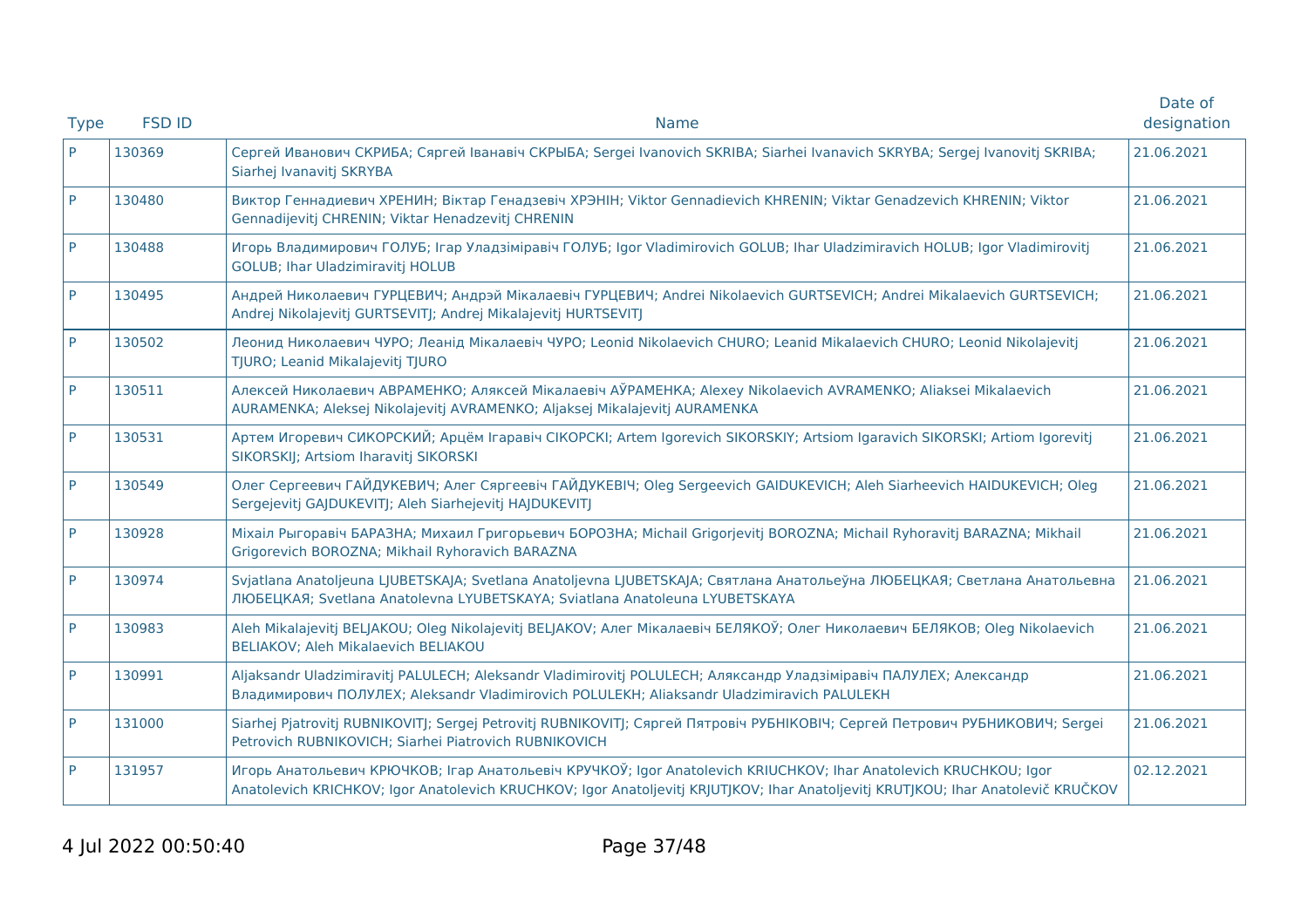| <b>Type</b> | <b>FSD ID</b><br><b>Name</b> |                                                                                                                                                                                                            | Date of<br>designation |
|-------------|------------------------------|------------------------------------------------------------------------------------------------------------------------------------------------------------------------------------------------------------|------------------------|
| P           | 131964                       | Анатолии Петрович ЛАППО; Анатоль Пятровіч ЛАППО; Анатоль Пятровіч ЛАПО; Anatoliy Petrovich LAPPO; Anatol Piatrovich LAPO;<br>Anatolij Petrovitj LAPPO; Anatol Pjatrovitj LAPPO; Anatol Pjatrovitj LAPO     |                        |
| P           | 131973                       | Константин Геннадьевич МОЛОСТОВ; Канстанцін Генадзьевіч МОЛАСТАЎ; Konstantin Gennadevich MOLOSTOV; Kanstantsin<br>Henadzevich MOLASTAU; Konstantin Gennadjevitj MOLOSTOV; Kanstantsin Henadzevitj MOLASTAU | 02.12.2021             |
| P           | 131981                       | Павел Николаевич ХАРЧЕНКО; Павел Мікалаевіч Харчанка; Pavel Nikolaevich KHARCHENKO; Pavel Mikalaevich KHARCHANKA; Pavel<br>Nikolajevitj CHARTJENKO; Pavel Mikalajevitj CHARTJANKA                          | 02.12.2021             |
| P           | 131986                       | Игорь Николаевич ГУТНИК; Iгар Мікалаевіч ГУТНІК; Igor Nikolaevich GUTNIK; Ihar Mikalaevich GUTNIK; Igor Nikolajevitj GUTNIK; Ihar<br>Mikalajevitj HUTNIK                                                   | 02.12.2021             |
| P           | 131993                       | Александр Борисович ДАВИДЮК; Аляксандр Барысавіч ДАВІДЗЮК; Aleksandr Borisovich DAVIDIUK; Aliaksandr Barysavich<br>DAVIDZIUK; Aleksandr Borisovitj DAVIDJUK; Aljaksandr Barysavitj DAVIDZIUK               | 02.12.2021             |
| P           | 132001                       | Максим Викторович БУТРАНЕЦ; Максім Віктаравіч БУТРАНЕЦ; Maxim Viktorovich BUTRANETS; Maksim Viktaravich BUTRANETS;<br>Maksim Viktorovitj BUTRANETS; Maksim Viktaravitj BUTRANETS; Maxim BUTRANEC           |                        |
| P           | 132024                       | Игорь Вячеславович ЛЮБОВИЦКИЙ; Ігар Вячаслававіч ЛЮБАВІЦКІ; Igor Viacheslavovich LIUBOVITSKI; Ihar Viachaslavavich<br>LIUBAVITSKI; Igor Vjatjeslavovitj LJUBOVITSKI; Ihar Vjatjaslavavitj LJUBAVITSKI      |                        |
| P           | 132048                       | Валентина Геннадьевна КУЛИК; Валянціна Генадзьеўна КУЛІК; Valentina Gennadevna KULIK; Valiantsina Genadzeuna KULIK;<br>Valentina Gennadjevna KULIK; Valjantsina Henadzieuna KULIK                          |                        |
| P           | 132064                       | Игорь Анатольевич МАРШАЛОВ; Ігар Анатольевіч МАРШАЛАЎ; Igor Anatolevich MARSHALOV; Ihar Anatolevich MARSHALAU; Igor<br>Anatoljevitj MARSJALOV; Ihar Anatoljevitj MARSJALAU                                 | 02.12.2021             |
| P           | 132081                       | Марат Сергеевич МАРКОВ; Марат Сяргеевіч МАРКАЎ; Marat Sergeevich MARKOV; Marat Siarheevich MARKAU; Marat Siarhejevitj<br>MARKAU; Marat Sergejevitj MARKOV; Marat Siarhejevič MARKAV                        | 02.12.2021             |
| P           | 132594                       | Anatolij Anatoljevitj GLAZ; Anatol Anatoljevitj HLAZ; Анатолий Анатольевич ГЛАЗ; Анатоль Анатольевіч ГЛАЗ; Anatoliy Anatolyevich<br><b>GLAZ</b> ; Anatol Anatolyevich GLAZ                                 |                        |
| P           | 132603                       | Sergej Aleksandrovitj JEPICHOV; Siarhej Aljaksandravitj JEPICHAU; Сергей Александрович ЕПИХОВ; Сяргей Аляксандравіч ЕПІХАЎ;<br>Sergei Aleksandrovich EPIKHOV; Siarhei Aliaksandravich EPIKHAU              | 02.12.2021             |
| P           | 132616                       | Sergej Sergejevitj GIRGEL; Siarhej Siarhejevitj HIRHEL; Сергей Сергеевич ГИРГЕЛЬ; Сяргей Сяргеевіч ГІРГЕЛЬ; Sergei Sergeevich<br><b>GIRGEL; Siarhei Siarheevich GIRGEL</b>                                 | 02.12.2021             |
| P           | 132627                       | Andrej Andrejevitj PROKOPUK; Andrej Andrejevitj PRAKAPUK; Андрей Андреевич ПРОКОПУК; Андрэй Андрэевіч ПРАКАПУК; Andrey<br>Andreevich PROKOPUK; Andrei Andreevich PRAKAPUK                                  |                        |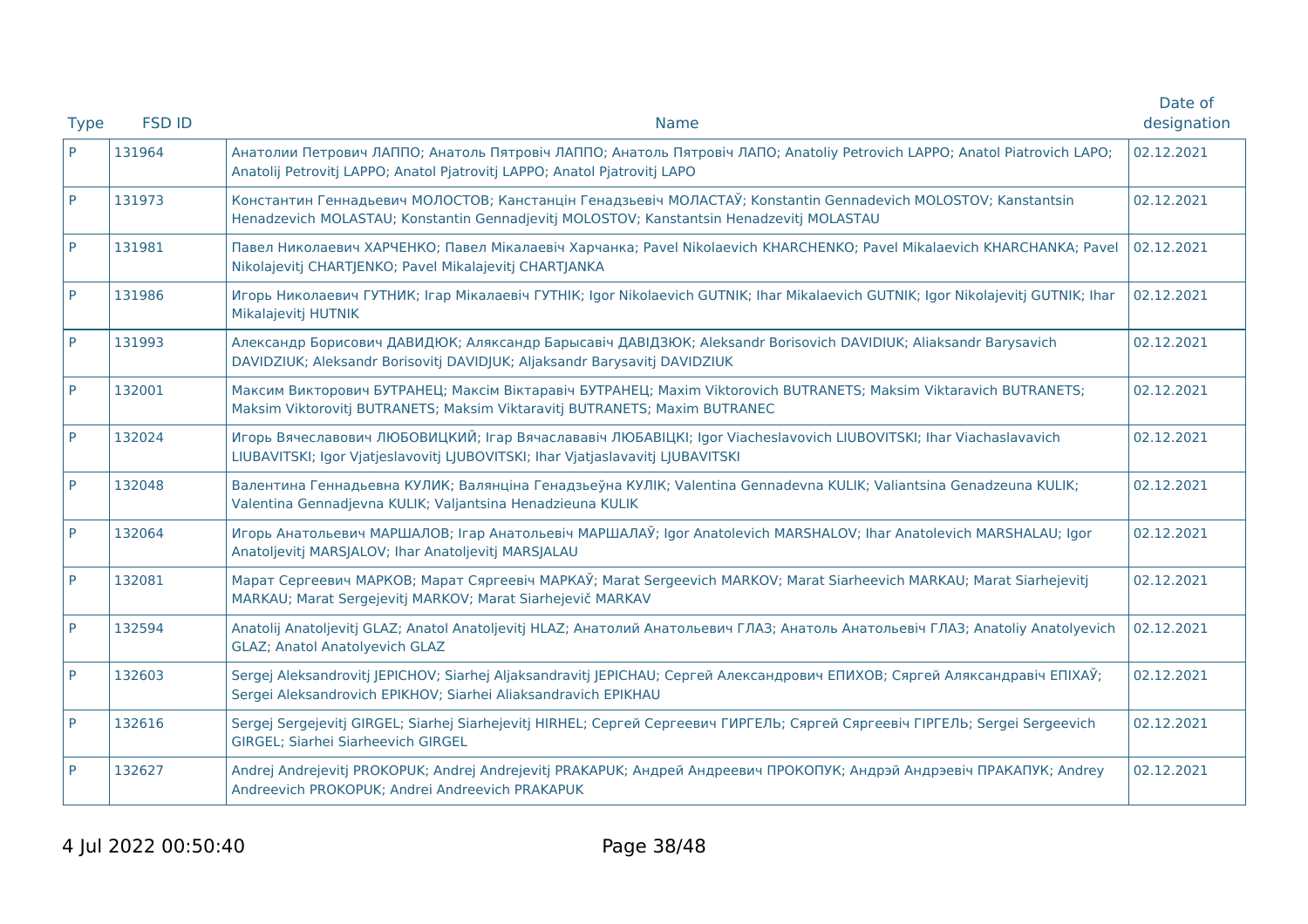| <b>Type</b> | <b>FSD ID</b><br><b>Name</b> |                                                                                                                                                                                                              | Date of<br>designation |
|-------------|------------------------------|--------------------------------------------------------------------------------------------------------------------------------------------------------------------------------------------------------------|------------------------|
| P           | 132638                       | Anna Michajlovna SOKOLOVSKAJA; Hanna Michajlauna SAKALOUSKAJA; Анна Михайловна СОКОЛОВСКАЯ; Ганна Міхайлаўна<br>CAKAJIOЎCKAЯ; Anna Mikhaylovna SOKOLOVSKAYA; Hanna Mikhailauna SAKALOUSKAYA                  |                        |
| P           | 132649                       | Dmitrij Sergejevitj KARSIUK; Dzmitryj Siarhejevitj KARSIUK; Дмитрий Сергеевич КАРСЮК; Дзмітрый Сяргеевіч КАРСЮК; Dmitriy<br>Sergeevich KARSIUK; Dzmitry Siarheevich KARSIUK                                  |                        |
| P           | 140599                       | Игорь Васильевич КАРПЕНКО; Ігар Васільевіч КАРПЕНКА; Igor Vasilievich KARPENKO; Ihar Vasilievich KARPENKA; Igor Vasiljevitj<br>KARPENKO; Ihar Vasiljevitj KARPENKA; Igor KARPENKO                            | 03.06.2022             |
| P           | 140606                       | Дмитрий Алексеевич ОЛЕКСИН; Дзмітрый Аляксеевіч АЛЕКСІН; Dmitry Alexeevich OLEKSIN; Dzmitry Aliakseevich ALEKSIN; Dmitrij<br>ALEKSIN; Dmitrij Aleksejevitj OLEKSIN; Dzmitryj Aljaksejevitj ALEKSIN           | 03.06.2022             |
| P           | 140613                       | Виталий Алексеевич ОЛЕКСИН; Віталь Аляксеевіч АЛЯКСІН; Vitaliy Alexeevich OLEKSIN; Vital Aliaksaevich ALEKSIN; Vitalij<br>Aleksejevitj OLEKSIN; Vital Aljaksejevitj ALJAKSIN; Vitalij Aleksin                |                        |
| P           | 140620                       | Боголюб КАРИЧ; Богољуб КАРИЋ; Bogoljub KARIĆ                                                                                                                                                                 | 03.06.2022             |
| P           | 140626                       | Андрей СЫЧ; Андрій СИЧ; Andrey SYCH; Andrii SICH; Andrej SIČ; Andrej SYTJ; Andrij SITJ                                                                                                                       |                        |
| P           | 140633                       | Денис Александрович МИКУШЕВ; Дзяніс Аляксандравіч МІКУШЭЎ; Denis Alexandrovich MIKUSHEV; Dzianis Aliaksandravich<br>MIKUSHEU; Denis Aleksandrovitį MIKUSĮEV; Dzianis Aljaksandravitį MIKUSĮEU; Denis MIKUŠEV |                        |
| P           | 140664                       | Андрей Евгеньевич ПАРШИН; Андрэй Яўгенавіч ПАРШЫН; Andrei Yevgenevich PARSHIN; Andrei Yauhenavich PARSHYN; Andrej<br>Jevgenjevitj PARSJIN; Andrej Jauhenavitj PARSJYN; Andrej PARŠIN                         | 03.06.2022             |
| P           | 140679                       | Игорь петрович ТУР; Irap Пятровіч ТУР; Igor Petrovich TUR; Ihar Piatrovich TUR; Igor TUR; Igor Petrovitj TUR; Ihar Pjatrovitj TUR                                                                            | 03.06.2022             |
| P           | 140686                       | Людмила Леонидовна ГЛАДКАЯ; Людміла Леанідаўна ГЛАДКАЯ; Lyudmila Leonidovna GLADKAYA; Lyudmila Leanidauna HLADKAYA;<br>Ljudmila Leonidovna GLADKAJA; Ljudmila Leanidauna HLADKAJA; Ljudmila GLADKAJA         |                        |
| P           | 140694                       | Рыгор Юр'евіч АЗАРОНАК; Григорий Юрьевич АЗАРЁНОК; Grigoriy Yurevich AZARYONOK; Ryhor Yuryevich AZARONAK; Grigorij<br>AZARONAK; Grigorij Jurjevitj AZARJONOK; Ryhor Jurjevitj AZARONAK                       |                        |
| P           | 140701                       | Иван Иванович ГОЛОВАТЫЙ; Іван Іванавіч ГАЛАВАТЫ; Ivan Ivanovich GOLOVATY; Ivan Ivanavich GALAVATYI; Ivan Ivanovitj<br>GOLOVATYJ; Ivan Ivanavitj HALAVATY); Ivan GALAVATIJ                                    | 03.06.2022             |
| Е           | 126873                       | Белтехэкспорт; Beltechexport; Beltecheksport                                                                                                                                                                 | 25.02.2022             |
| E           | 126877                       | ЗТАА "Дана Астра"; ИООО "Дана Астра"; Dana Astra; Dana Holdings                                                                                                                                              | 25.02.2022             |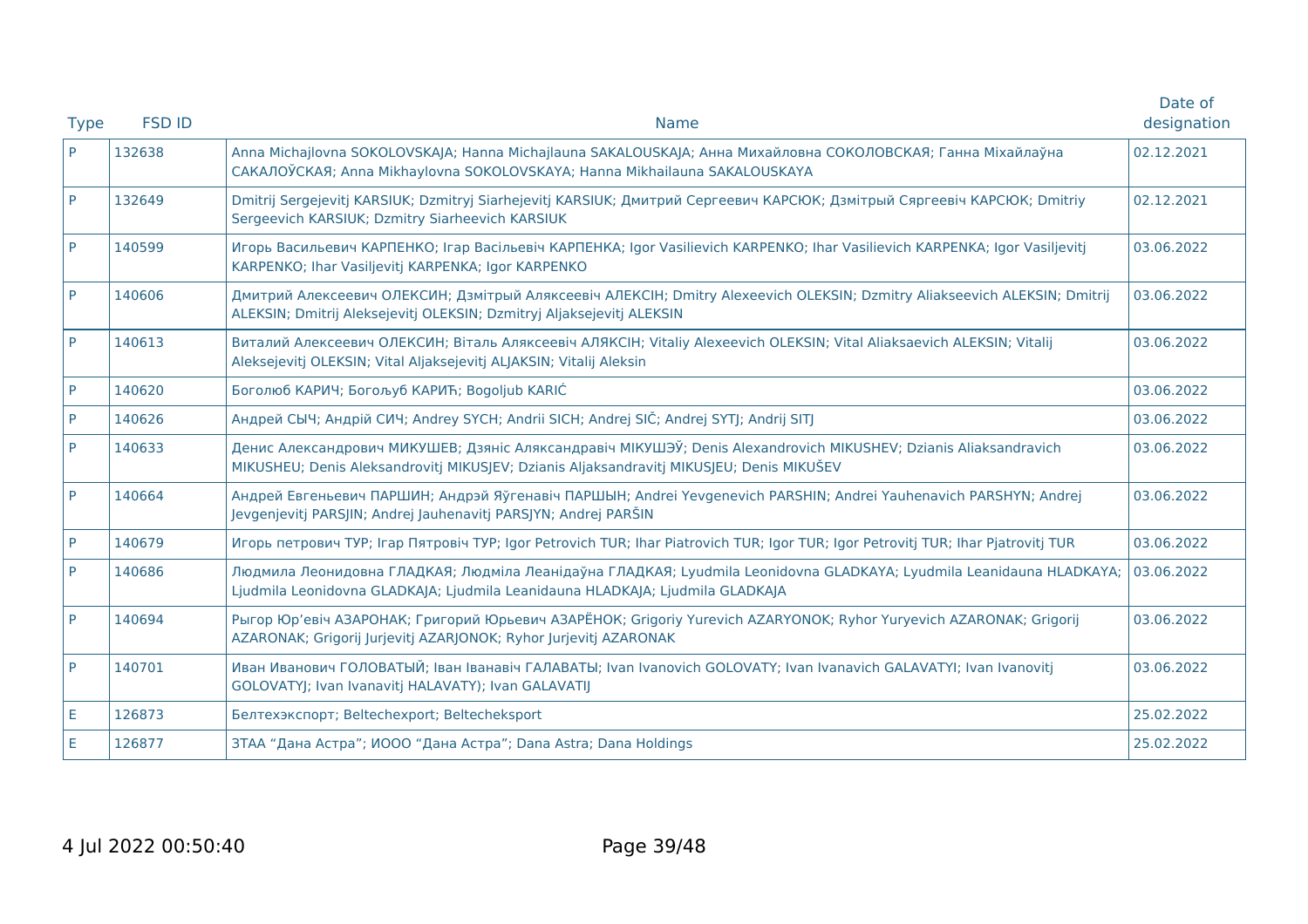| <b>Type</b> | <b>FSD ID</b><br><b>Name</b>                                                                                                                                                                                                                                                                                                                                                                                                                                                                                                                                                                                                                                                                                                                                                                                                                                                                                                                                                                                                                                                                                                                                                                                                                                                                                                                                                                                                                                                                                                                                                                                                                               |                                                                                                                                                                                                                                                                          | Date of<br>designation |  |
|-------------|------------------------------------------------------------------------------------------------------------------------------------------------------------------------------------------------------------------------------------------------------------------------------------------------------------------------------------------------------------------------------------------------------------------------------------------------------------------------------------------------------------------------------------------------------------------------------------------------------------------------------------------------------------------------------------------------------------------------------------------------------------------------------------------------------------------------------------------------------------------------------------------------------------------------------------------------------------------------------------------------------------------------------------------------------------------------------------------------------------------------------------------------------------------------------------------------------------------------------------------------------------------------------------------------------------------------------------------------------------------------------------------------------------------------------------------------------------------------------------------------------------------------------------------------------------------------------------------------------------------------------------------------------------|--------------------------------------------------------------------------------------------------------------------------------------------------------------------------------------------------------------------------------------------------------------------------|------------------------|--|
| E           | Главное хозяйственное управление; GHU - Main Economic Department of the Presidential Administration; GHU - den centrale<br>126883<br>økonomiske afdeling for præsidentens administration; GHU - Hauptwirtschaftsabteilung der Präsidialverwaltung; GHU - Valgevene<br>presidendi varahaldusdirektoraadi juhtiv majandusosakond (Main Economic Department of the Belarus President Property Management<br>Directorate); GHU - Departamento Económico Principal de la Administración Presidencial; GHU - Κεντρική Υπηρεσία Οικονομικών του<br>Προεδρικού Γραφείου; GHU - Office central économique de l'administration présidentielle; GHU - glavni odjel za gospodarstvo<br>predsjedničke administracije; GHU - prezidento administracijos Vyriausioji ūkio valdyba; GHU - Prezidenta administrācijas galvenais<br>ekonomikas departaments; GHU - Az elnöki igazgatás gazdasági főosztálya; GHU - Id-Dipartiment Ekonomiku Ewlieni tal-<br>Amministrazzjoni Presidenzjali; GHU - Dipartimento economico principale dell'amministrazione presidenziale; GHU - Główny Urząd<br>Gospodarczy administracji prezydenta; GHU - Departamento Económico Principal da Administração Presidencial; Departamentul<br>economic general al Administrației Prezidențiale; GHU - glavni gospodarski oddelek urada predsednika; GHU - Hlavné ekonomické<br>oddelenie prezidentskej kancelárie; huvudavdelningen för ekonomi vid presidentens kansli; GHU - Hoofdbureau economie van het<br>presidentieel kabinet; GHU - presidentin hallinnon päätalousosasto; GHU - Hlavní hospodářská správa prezidentské kanceláře; GHU -<br>presidendi kantselei juhtiv majandusosakond |                                                                                                                                                                                                                                                                          | 25.02.2022             |  |
| E           | 126887                                                                                                                                                                                                                                                                                                                                                                                                                                                                                                                                                                                                                                                                                                                                                                                                                                                                                                                                                                                                                                                                                                                                                                                                                                                                                                                                                                                                                                                                                                                                                                                                                                                     | ООО "Синезис"; SYNESIS LLC                                                                                                                                                                                                                                               |                        |  |
| E.          | 126892                                                                                                                                                                                                                                                                                                                                                                                                                                                                                                                                                                                                                                                                                                                                                                                                                                                                                                                                                                                                                                                                                                                                                                                                                                                                                                                                                                                                                                                                                                                                                                                                                                                     | Агат-электромеханический завод; AGAT electromechanical Plant OJSC; Elektromehanski zavod OJSC; Elektromehaanikatehas AGAT<br>OJSC; zakłady elektromechaniczne AGAT OJSC; Fábrica eletromecânica AGAT OJSC; Open vennootschap op aandelen AGAT<br>electromechanical Plant |                        |  |
| E           | 126904                                                                                                                                                                                                                                                                                                                                                                                                                                                                                                                                                                                                                                                                                                                                                                                                                                                                                                                                                                                                                                                                                                                                                                                                                                                                                                                                                                                                                                                                                                                                                                                                                                                     | 140 ремонтный завод; 140 Repair Plant; Remontni zavod; Zakłady naprawcze 140                                                                                                                                                                                             | 25.02.2022             |  |
| E           | 126908                                                                                                                                                                                                                                                                                                                                                                                                                                                                                                                                                                                                                                                                                                                                                                                                                                                                                                                                                                                                                                                                                                                                                                                                                                                                                                                                                                                                                                                                                                                                                                                                                                                     | МЗКТ - Минский завод колёсных тягачей; VOLAT; MZKT                                                                                                                                                                                                                       | 25.02.2022             |  |
| E.          | 129952                                                                                                                                                                                                                                                                                                                                                                                                                                                                                                                                                                                                                                                                                                                                                                                                                                                                                                                                                                                                                                                                                                                                                                                                                                                                                                                                                                                                                                                                                                                                                                                                                                                     | New Oil Company; Novaia naftavaia kampania; Nouvelle compagnie pétrolière; Новая нефтяная компания; ЗАО "ННК"; Новая<br>нафтавая кампанія; ЗАТ "ННК"; JSC "NNK"                                                                                                          | 25.02.2022             |  |
| E           | 129957                                                                                                                                                                                                                                                                                                                                                                                                                                                                                                                                                                                                                                                                                                                                                                                                                                                                                                                                                                                                                                                                                                                                                                                                                                                                                                                                                                                                                                                                                                                                                                                                                                                     | ООО "Логекс"; Logex; LogEx; ТАА "Лагекс"                                                                                                                                                                                                                                 | 25.02.2022             |  |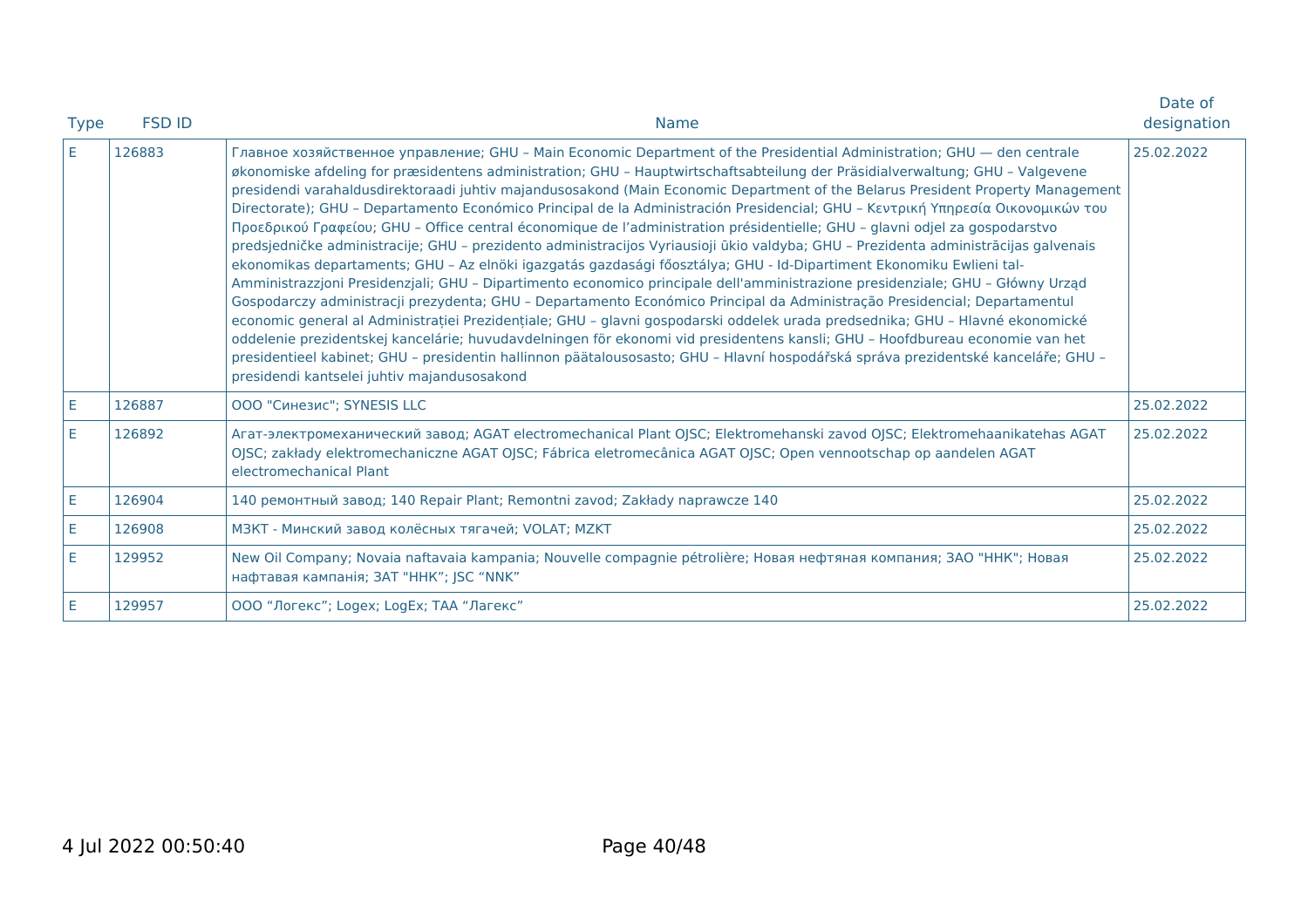| <b>Type</b> | <b>FSD ID</b><br><b>Name</b> |                                                                                                                                                                                                                                                                                                                                                                                                                                                                                                                                                                                                                                                                                                                                                                                                                                                                                                                                                                                                                                                                                                                                                                                                                                                                                                                                                                                                                                                                                                                                                                                                                                                                                           |            |
|-------------|------------------------------|-------------------------------------------------------------------------------------------------------------------------------------------------------------------------------------------------------------------------------------------------------------------------------------------------------------------------------------------------------------------------------------------------------------------------------------------------------------------------------------------------------------------------------------------------------------------------------------------------------------------------------------------------------------------------------------------------------------------------------------------------------------------------------------------------------------------------------------------------------------------------------------------------------------------------------------------------------------------------------------------------------------------------------------------------------------------------------------------------------------------------------------------------------------------------------------------------------------------------------------------------------------------------------------------------------------------------------------------------------------------------------------------------------------------------------------------------------------------------------------------------------------------------------------------------------------------------------------------------------------------------------------------------------------------------------------------|------------|
| E.          | 129962                       | ОАО "Минский автомобильный завод"; ААТ «Мінскі аўтамабільны завод»; ОЈЅС "MAZ"; Minskii Avtomobilnyi Zavod (MAZ); Usine<br>automobile de Minsk; De open vennootschap op aandelen "MAZ"; Minskii Avtomobilni Zavod (MAZ); Offene Aktiengesellschaft , Minsk<br>Automobile Works' Verwaltungsgesellschaft der Holding ,BELAVTOMAZ'; Veřejná akciová společnost "Minsk Automobile Works" -<br>správcovská společnost holdingu "BELAVTOMAZ"; Sociedad limitada por acciones abierta "Minsk Automobile Works" - Sociedad<br>gestora de participación de "BELAVTOMAZ"; Отворено акционерно дружество " Minsk Automobile Works " - управително<br>дружество на холдинга "BELAVTOMAZ"; Open Joint Stock Company "Minsk Automobile Works" - Management Company of<br>"BELAVTOMAZ" Holding; Otvoreno dioničko društvo "Minsk Automobile Works" - upravljačko društvo holdinga "BELAVTOMAZ"; Société<br>par actions ouverte "Minsk Automobile Works" - Société de gestion du holding "BELAVTOMAZ"; Avatud aktsiaselts "Minsk Automobile<br>Works" - valdusühingu "BELAVTOMAZ" haldajafirma; Atviroji akcinė bendrovė "Minsk Automobile Works" - holdingo "BELAVTOMAZ"<br>valdymo bendrovė; Avoin osakeyhtiö "Minsk Automobile Works" - holdingyhtiön "BELAVTOMAZ" hallintoyhtiö; Odprta delniška družba "<br>Minsk Automobile Works" - družba za upravljanje "BELAVTOMAZ"; Societatea deschisă pe acțiuni «Minsk Automobile Works» - Societate<br>de administrare a holdingului «BELAVTOMAZ»; Open Joint Stock Company "Minsk Automobile Works" - spółka zarządzająca holdingu<br>"BELAVTOMAZ"; Open vennootschap op aandelen "Minsk Automobile Works" - Beheermaatschappij van "BELAVTOMAZ" Holding | 25.02.2022 |
| E.          | 129976                       | ОАО " БЕЛАЗ"; ААТ «БЕЛАЗ»; OJSC "BELAZ"; Belarusski Avtomobilnyi Zavod (BelAZ); Open vennootschap op aandelen "BELAZ";<br>Belarusski Avtomobilni Zavod (BelAZ); Open Joint Stock Company "BELAZ" - Management Company of Holding "BELAZ-HOLDING";<br>Offene Aktiengesellschaft ,BELAZ' - Verwaltungsgesellschaft der Holding ,BELAZ-HOLDING'; Veřejná akciová společnost "BELAZ"-<br>správcovská společnost holdingu "BELAZ-HOLDING"; Sociedad limitada por acciones abierta "BELAZ" - Sociedad gestora de<br>participación "BELAZ HOLDING"; Отворено акционерно дружество "BELAZ" управително дружество на холдинга "BELAZ-<br>ХОЛДИНГ"; Atviroji akcinė bendrovė "BELAZ" - holdingo "BELAZ-HOLDING" valdymo bendrovė; Otvoreno dioničko društvo "BELAZ" -<br>upravljačko društvo holdinga "BELAZ-HOLDING"; Société par actions ouverte "BELAZ" - Société de gestion du holding "BELAZ-<br>HOLDING"; Avatud aktsiaselts "BELAZ" - valdusühingu "BELAZ HOLDING" haldajafirma; Societatea deschisă pe acțiuni «BELAZ» -<br>Societate de administrare a holdingului «BELAZ-HOLDING»; Open Joint Stock Company "BELAZ" - spółka zarządzająca holdingu<br>"BELAZ-HOLDING"; Open vennootschap op aandelen "BELAZ" - Beheermaatschappij van "BELAZ-HOLDING" Holding; Avoin osakeyhtiö<br>"BELAZ" - holdingyhtiön "BELAZ-HOLDING" hallintoyhtiö; Odprta delniška družba "BELAZ" - družba za upravljanje "BELAZ-HOLDING"                                                                                                                                                                                                                                                                          | 25.02.2022 |
| E.          | 129982                       | ООО "Глобалкастом- менеджмент"; Globalcustom Management LLC; Globalkastom-menedžment                                                                                                                                                                                                                                                                                                                                                                                                                                                                                                                                                                                                                                                                                                                                                                                                                                                                                                                                                                                                                                                                                                                                                                                                                                                                                                                                                                                                                                                                                                                                                                                                      | 25.02.2022 |
| E.          | 129992                       | OOO Coxpa; Sohra LLC; Sohra Group; Όμιλος Sohra; Sohra Groep                                                                                                                                                                                                                                                                                                                                                                                                                                                                                                                                                                                                                                                                                                                                                                                                                                                                                                                                                                                                                                                                                                                                                                                                                                                                                                                                                                                                                                                                                                                                                                                                                              | 25.02.2022 |
| E.          | 130836                       | Белаэронавигация Государственное предприятие; Белаэронавігация Дзяржаўнае прадпрыемства; Belaeronavigatsia State-<br>owned enterprise; Belaeronavigatsia statsejet virksomhed; Belaeronavigatsia státní podnik; Belaeronavigatsia Empresa estatal;<br>Държавно предприятие Belaeronavigatsia; Belaeronavigatsia Κρατική επιχείρηση; Belaeronavigatsia riigile kuuluv ettevõte;<br>Belaeronavigatsia staatseigenes Unternehmen; Belaeronavigatsia Poduzeće u državnom vlasništvu; Belaeronavigatsia Fiontar faoi<br>úinéireacht stáit; Belaeronavigatsia Entreprise d'État; Belaeronavigatsia, valstybės valdoma įmonė; Belaeronavigatsia Impresa di<br>proprietà dello Stato; Belaeronavigatsia Empresa pública; Belaeronavigatsia przedsiębiorstwo państwowe; Belaeronavigatsia<br>Staatsbedrijf; Belaeronavigatsia Intrapriża tal-istat; Belaeronavigatsia Valtion omistama yritys; Belaeronavigatsia podjetje v državni<br>lasti; Belaeronavigatsia štátny podnik; Belaeronavigatsia Întreprindere de stat                                                                                                                                                                                                                                                                                                                                                                                                                                                                                                                                                                                                                                                                             | 25.02.2022 |

4 Jul 2022 00:50:40 Page 41/48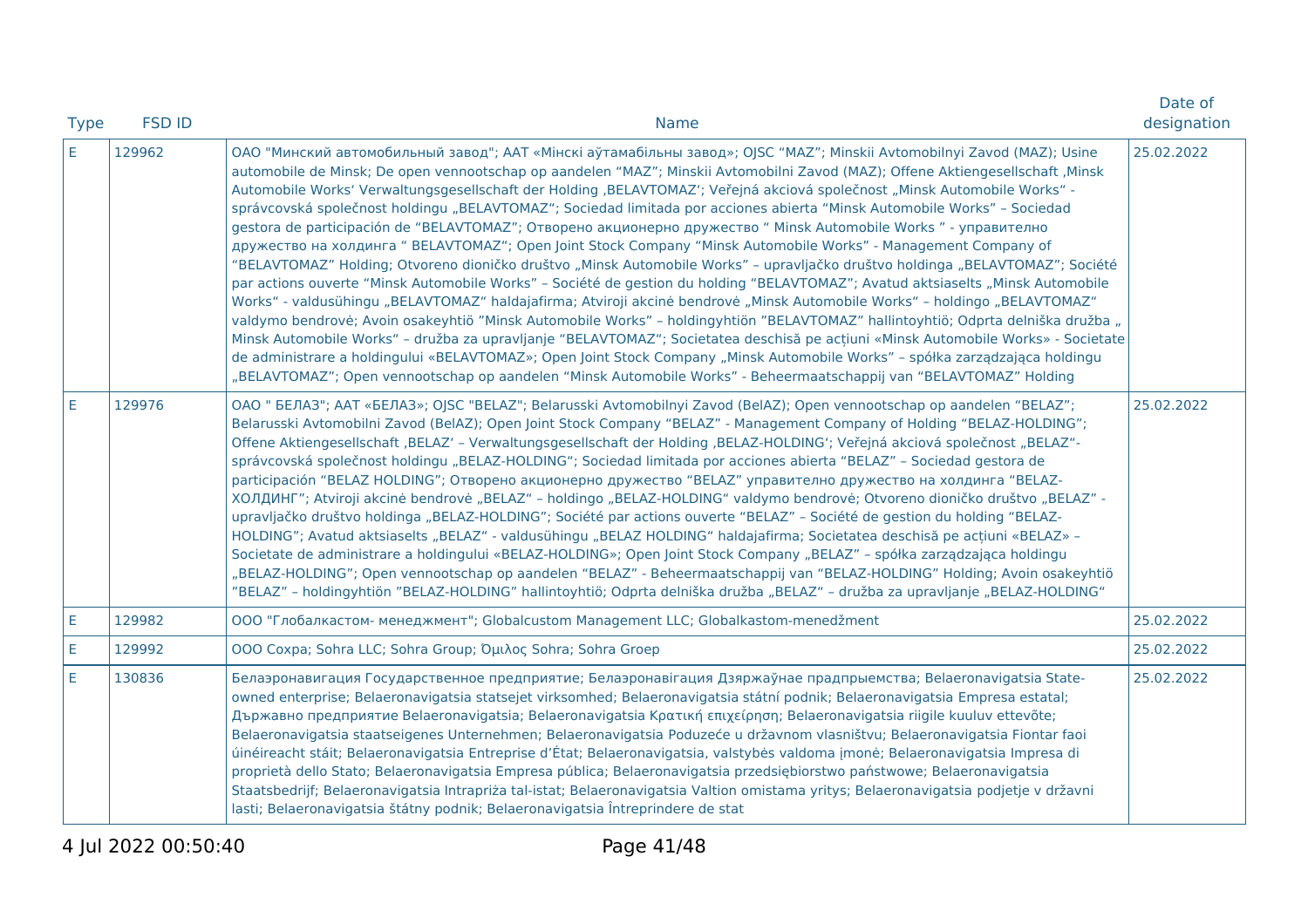| <b>Type</b> | <b>FSD ID</b><br><b>Name</b> |                                                                                                                                                                                                                                                                                                                                                                                                                                                                                                                                                                                                                                                                                                                                                                                                                                                                                                                                                                                                                                                                             | Date of<br>designation |
|-------------|------------------------------|-----------------------------------------------------------------------------------------------------------------------------------------------------------------------------------------------------------------------------------------------------------------------------------------------------------------------------------------------------------------------------------------------------------------------------------------------------------------------------------------------------------------------------------------------------------------------------------------------------------------------------------------------------------------------------------------------------------------------------------------------------------------------------------------------------------------------------------------------------------------------------------------------------------------------------------------------------------------------------------------------------------------------------------------------------------------------------|------------------------|
| E.          | 130937                       | Bremino Gruppe LLC; Bremino-groep LLC; ООО "Бремино групп"; Bremino Group LLC; Skupina Bremino; Grupo Bremino LLC                                                                                                                                                                                                                                                                                                                                                                                                                                                                                                                                                                                                                                                                                                                                                                                                                                                                                                                                                           |                        |
| E           | 132099                       | ОАО «Авиакомпания «Белавиа»; ААТ "Авіякампанія Белавія"; Open Joint Stock Company "Belavia Belarusian Airlines"; Offene<br>Aktiengesellschaft ,Belavia Belarusian Airlines'; Sociedad limitada por acciones abierta "Belavia Belarusian Airlines"; Javno dioničko<br>društvo "Belavia Belarusian Airlines"; Cuideachta Comhstoic Oscailte 'Belavia Belarusian Airlines'; Société par actions ouverte "Belavia<br>Belarusian Airlines"; Ανοικτή συμμετοχική εταιρεία "Belavia Belarusian Airlines"; Avatud aktsiaselts Belavia Belarusian Airlines;<br>Openbare vennootschap op aandelen "Belavia Belarusian Airlines"; Atviroji akcinė bendrovė "Belavia Belarusian Airlines"; Odprta<br>delniška družba ,Belavia Belarusian Airlines'; Societatea deschisă pe acțiuni «Belavia Belarusian Airlines» (compania aeriană belarusă<br>«Belavia»); Sociedade por ações aberta "Belavia Belarusian Airlines" ("Belavia"); OJSC »Belavia Belarusian Airlines«                                                                                                                     |                        |
| E           | 132111                       | Республиканское унитарное предприятие "ЦЕНТРКУРОРТ"; Рэспубліканскае унітарнае прадпрыемства "ЦЭНТРКУРОРТ";<br>Republican unitary enterprise "TSENTRKURORT"; Fofhiontar aonadach poblachtach 'TSENTRKURORT'; Entreprise unitaire républicaine<br>"TSENTRKURORT"; Δημοκρατική διαχειριστική επιχείρηση "TSENTRKURORT"; riiklik ühisettevõte "TSENTRKURORT"; Republikanisches<br>Einheitsunternehmen ,TSENTRKURORT'; Empresa unitaria de la República "TSENTRKURORT"; Państwowe jednolite przedsiębiorstwo<br>»TSENTRKURORT«; Onder de Republiek Belarus vallende gecentraliseerde onderneming "TSENTRKURORT"; Respublikinė unitarinė<br>jmonė TSENTRKURORT; Državno unitarno poduzeće "TSENTRKURORT"; Empresa unitária da República "TSENTRKURORT";<br>Republikansko unitarno podjetje ,TSENTRKURORT'; Centrkurort "TSENTRKURORT"; Întreprinderea unitară de stat «TSENTRKURORT»;<br>Tasavallan unitaariyritys "TSENTRKURORT"                                                                                                                                                |                        |
| E.          | 132117                       | ООО Оскартур; Oskartour LLC; Društvo s ograničenom odgovornošću "Oskartour"; Oskartour EПЕ; LLC Oskartour (osaühing); Ribotos<br>atsakomybės bendrovė (RAB) "Oskartour"                                                                                                                                                                                                                                                                                                                                                                                                                                                                                                                                                                                                                                                                                                                                                                                                                                                                                                     |                        |
| E           | 132122                       | Гатэль "Мінск"; Republican subsidiary unitary enterprise "Hotel Minsk"; Республиканское дочернее унитарное предприятие<br>"Отель "Минск"; riiklik ühistütarettevõte "Hotel Minsk"; Republikanisches Einheitstochterunternehmen ,Hotel Minsk'; Empresa unitaria<br>filial de la República "Hotel Minsk"; Fofhiontar aonadach poblachtach 'HoTeil Minsk'; Entreprise unitaire filiale républicaine "Hotel<br>Minsk"; Δημοκρατική θυγατρική διαχειριστική επιχείρηση "Hotel Minsk"; Onder de Republiek Belarus vallende gecentraliseerde<br>dochteronderneming "Hotel Minsk"; Respublikinė patronuojamoji unitarinė įmonė "Hotel Minsk"; Republičko unitarno društvo kći "Hotel<br>Minsk"; Empresa filial unitária da República "Hotel Minsk"; Państwowe zależne jednolite przedsiębiorstwo "Hotel Minsk"; Tasavallan<br>unitaari tytäryritys "Hotel Minsk"; Republikansko hčerinsko unitarno podjetje "Hotel Minsk"; Filiala unitară de stat «Hotel Minsk»;<br>Republikový dceřiný unitářský podnik "Hotel Minsk"; Републиканско субсидиарно унитарно дружество 'Hotel Minsk' |                        |
| E           | 132127                       | ААТ «ГАСЦІНІЦА ПЛАНЕТА»; Open Joint Stock Company "HOTEL PLANETA"; ОАО «ГОСТИНИЦА ПЛАНЕТА»; Société par actions ouverte   25.02.2022<br>"HOTEL PLANETA"; Ανοικτή συμμετοχική εταιρεία "HOTEL PLANETA»; Avatud aktsiaselts "HOTEL PLANETA"; Offene Aktiengesellschaft<br>HOTEL PLANETA'; Sociedad limitada por acciones abierta "HOTEL PLANETA"; Atviroji akcinė bendrovė "HOTEL PLANETA"; Javno<br>dioničko društvo "HOTEL PLANETA"; Cuideachta Comhstoic Oscailte 'HOTEL PLANETA'; Sociedade por ações aberta "HOTEL PLANETA";<br>OJSC »HOTEL PLANETA«; Openbare vennootschap op aandelen "HOTEL PLANETA"; Odprta delniška družba ,HOTEL PLANETA';<br>Societatea deschisă pe acțiuni «HOTEL PLANETA»                                                                                                                                                                                                                                                                                                                                                                       |                        |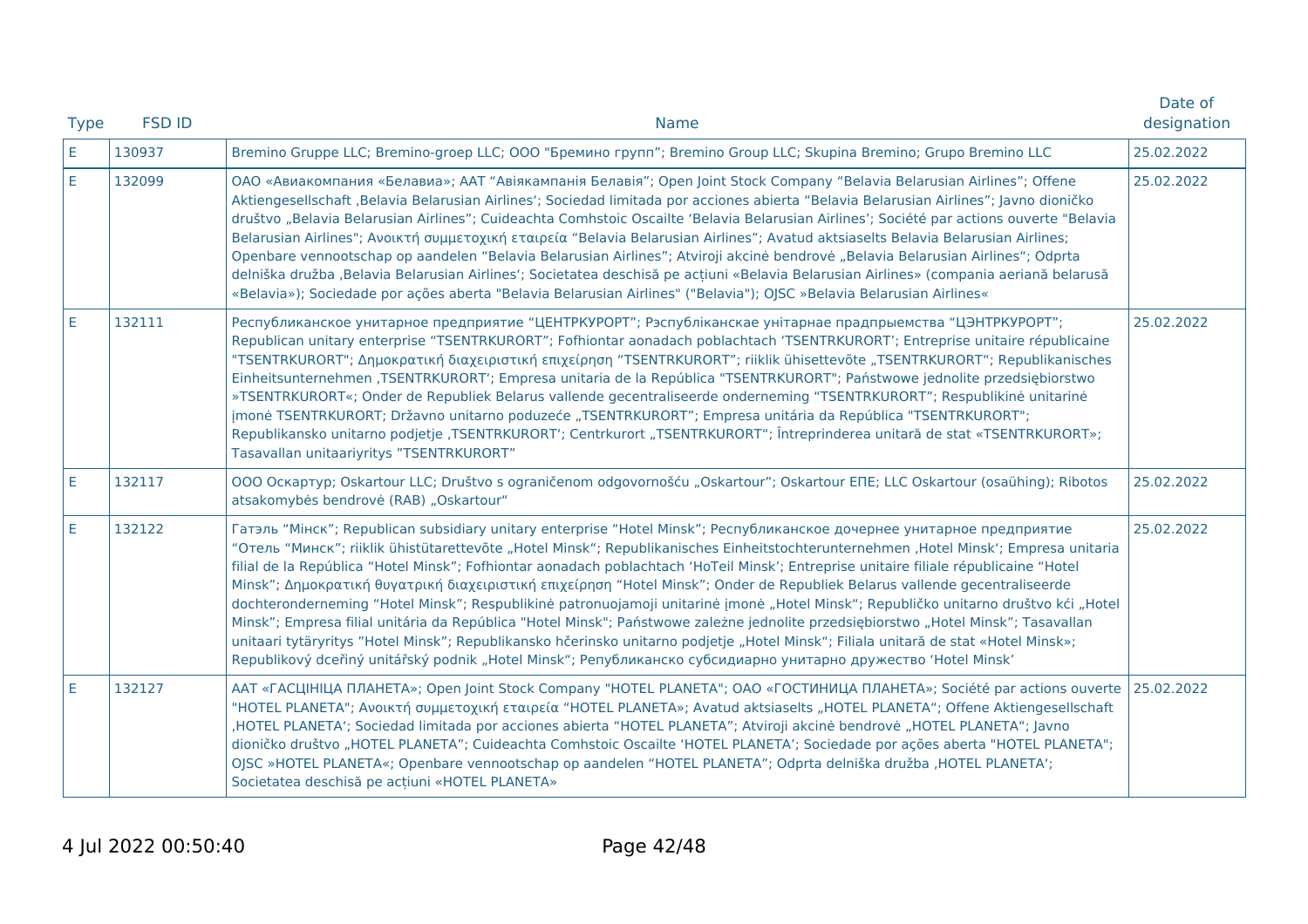| <b>Type</b> | <b>FSD ID</b> | <b>Name</b>                                                                                                                                                                                                                                                                                                                                                                                                                                                                                                                                                                                                                                                                                                                                                                                                                                                                                                                                                                                                                                                                                                                                                      | Date of<br>designation |
|-------------|---------------|------------------------------------------------------------------------------------------------------------------------------------------------------------------------------------------------------------------------------------------------------------------------------------------------------------------------------------------------------------------------------------------------------------------------------------------------------------------------------------------------------------------------------------------------------------------------------------------------------------------------------------------------------------------------------------------------------------------------------------------------------------------------------------------------------------------------------------------------------------------------------------------------------------------------------------------------------------------------------------------------------------------------------------------------------------------------------------------------------------------------------------------------------------------|------------------------|
| E.          | 132132        | Отдельная служба активных мероприятий (ОСАМ); Асобная служба актыўных мерапрыемстваў (АСАМ); OSAM (Otdiel'naya<br>sluzhba aktivnykh mieropriyatiy); ASAM (Asobnaia sluzhba aktyunykh merapryemstvau); Otdelnaja sluzjba aktivnych meroprijatij                                                                                                                                                                                                                                                                                                                                                                                                                                                                                                                                                                                                                                                                                                                                                                                                                                                                                                                   |                        |
| E           | 132137        | <b>Cham Wings Airlines</b>                                                                                                                                                                                                                                                                                                                                                                                                                                                                                                                                                                                                                                                                                                                                                                                                                                                                                                                                                                                                                                                                                                                                       | 25.02.2022             |
| E.          | 132140        | <b>VIP Grub</b>                                                                                                                                                                                                                                                                                                                                                                                                                                                                                                                                                                                                                                                                                                                                                                                                                                                                                                                                                                                                                                                                                                                                                  | 25.02.2022             |
| E.          | 132150        | ОАО "Гродно Азот"; ААТ "Гродна Азот"; Open Joint Stock Company "Grodno Azot"; Филиал «Завод Химволокно» ОАО «Гродно<br>Азот»; Філіял "Завод Хімвалакно" ААТ "Гродна Азот"; «Khimvolokno Plant» JSC «Grodno Azot»; Ανοικτή συμμετοχική εταιρεία<br>"Grodno Azot»; Avatud aktsiaselts "Grodno Azot"; Offene Aktiengesellschaft "Grodno Azot"; Sociedad limitada por acciones abierta<br>"Grodno Azot"; 'Khimvolokno Plant' de Chuideachta Comhstoic 'Grodno Azot'; Cuideachta Comhstoic Oscailte 'Grodno Azot'; Société<br>par actions ouverte "Grodno Azot"; "Khimvolokno Plant" de la société par actions "Grodno Azot"; atvirosios akcines bendroves "Grodno<br>Azot" filialą "Khimvolokno Plant"; Atviroji akcinė bendrovė "Grodno Azot"; "Khimvolokno" javnog dioničkog društva "Grodno Azot";<br>Javno dioničko društvo "Grodno Azot"; «Khimvolokno Plant» a societății deschise pe acțiuni «Grodno Azot»; Societatea deschisă pe<br>acțiuni «Grodno Azot»; Sociedade por ações aberta "Grodno Azot"; OJSC »Grodno Azot«; "fabriek Khimvolokno" JSC "Grodno Azot";<br>sivuliike JSC Grodno Azotin Khimvoloknon tehdas; Odprta delniška družba , Grodno Azot' |                        |
| E           | 132156        | Дзяржаўнае вытворчае аб'яднанне «Беларуснафта»; State Production Association Belorusneft; Государственное<br>προизводственное объединение «Белоруснефть»; Association de production d'État "Belorusneft"; Κρατική Ομοσπονδία Παραγωγής<br>Belorusneft; Riiklik tootmiskoondis Belorusneft; Staatliche Produktionsvereinigung Belorusneft; Den statslige<br>produktionssammenslutning Belorusneft; Asociación Estatal de Producción "Belorusneft"; Državno združenje proizvajalcev<br>Belorusneft'; Asociația de stat de producție Belorusneft; Associação Estatal de Produção Belorusneft; Państwowe zrzeszenie,<br>produkcyjne Belorusneft; Staatsproductieassociatie Belarusneft; Valstybinė gamybos asociacija "Belorusneft"; Državno udruženje za<br>proizvodnju Belorusneft; Valtion tuotantoyhdistys Belorusneft                                                                                                                                                                                                                                                                                                                                           |                        |
| E           | 132167        | ААТ "Белшина"; ОАО "Белшина"; Open Joint Stock Company Belshina; Javno dioničko društvo Belshina; Cuideachta Comhstoic<br>Oscailte Belshina; Société par actions ouverte "Belshina"; Ανοικτή συμμετοχική εταιρεία Belshina; Avatud aktsiaselts Belshina; Offene<br>Aktiengesellschaft ,Belshina'; Sociedad limitada por acciones abierta "Belshina"; Odprta delniška družba ,Belshina'; Otvorená akciová<br>spoločnosť Belshina; Societatea deschisă pe acțiuni Belshina; Sociedade por ações aberta Belshina; OJSC Belshina; Atviroji akcinė<br>bendrovė "Belshina"                                                                                                                                                                                                                                                                                                                                                                                                                                                                                                                                                                                             | 25.02.2022             |
| E           | 135450        | ООО "Дана Холдингз"; ТАА "Дана Холдынгз"; Dana Holdings                                                                                                                                                                                                                                                                                                                                                                                                                                                                                                                                                                                                                                                                                                                                                                                                                                                                                                                                                                                                                                                                                                          | 25.02.2022             |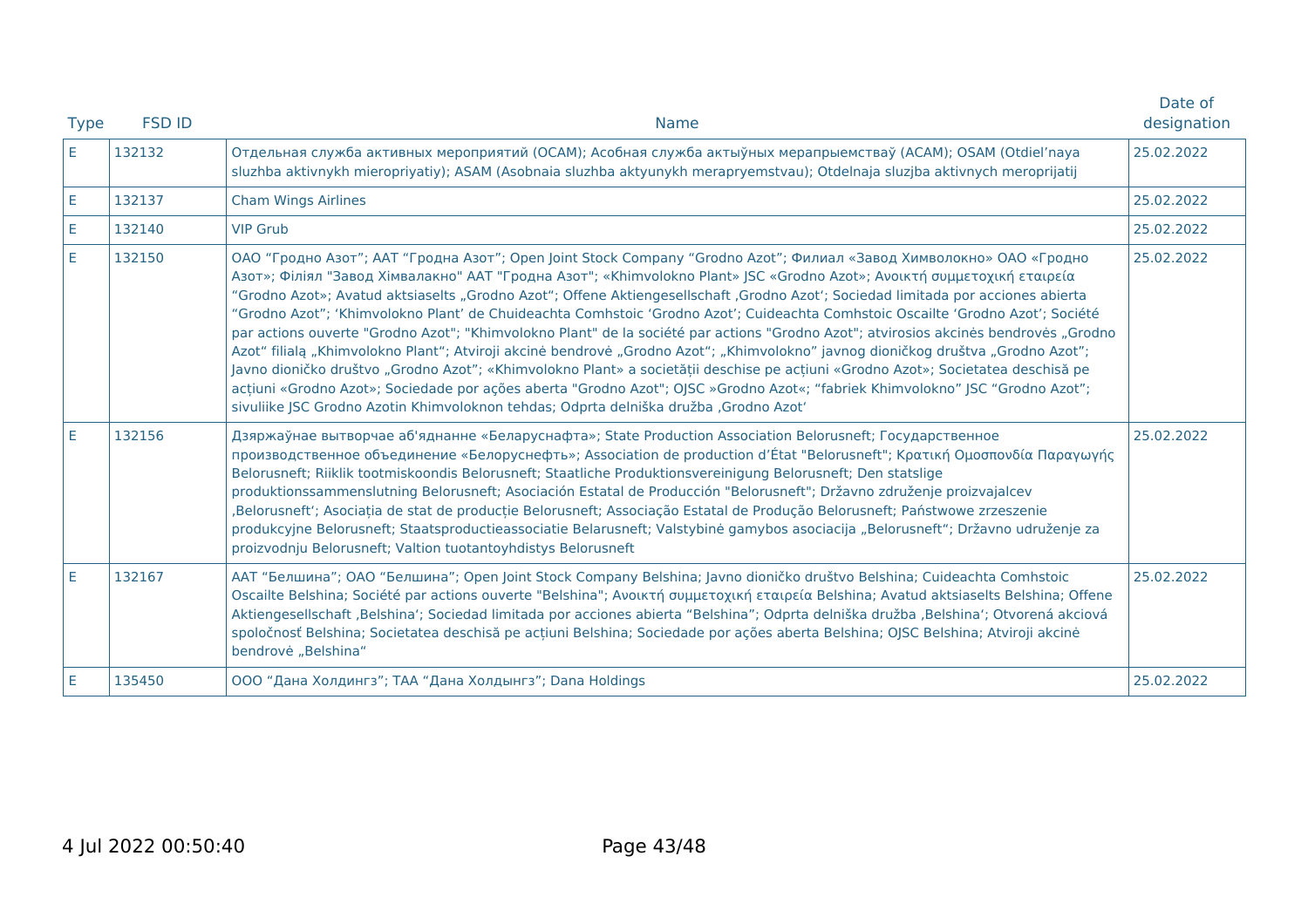| <b>Type</b> | <b>FSD ID</b> | <b>Name</b>                                                                                                                                                                                                                                                                                                                                                                                                                                                                                                                                                                                                                                                                                                                                                                                                                                                                                                                | Date of<br>designation |
|-------------|---------------|----------------------------------------------------------------------------------------------------------------------------------------------------------------------------------------------------------------------------------------------------------------------------------------------------------------------------------------------------------------------------------------------------------------------------------------------------------------------------------------------------------------------------------------------------------------------------------------------------------------------------------------------------------------------------------------------------------------------------------------------------------------------------------------------------------------------------------------------------------------------------------------------------------------------------|------------------------|
| E.          | 140301        | Открытое акционерное общество "Беларуськалий"; Адкрытае акцыянернае таварыства "Беларуськалій"; Open Joint Stock<br>Company "Belaruskali"; Ανοικτή συμμετοχική εταιρία "Belaruskali"; Avatud aktsiaselts "Belaruskali"; Offene Aktiengesellschaft<br>"Belaruskali"; Veřejná akciová společnost "Belaruskali"; Sociedad limitada por acciones abierta "Belaruskali"; Отворено акционерно<br>дружество "Belaruskali"; Javno dioničko društvo "Belaruskali"; Cuideachta Comhstoic Oscailte 'Belaruskali'; Société par actions<br>ouverte "Belaruskali"; Sociedade por ações aberta "Belaruskali"; Openbare vennootschap op aandelen "Belaruskali"; Atviroji akcinė<br>bendrovė "Belaruskali"; Odprta delniška družba "Belaruskali"; Avoin osakeyhtiö "Belaruskali"; Societatea deschisă pe acțiuni<br>«Belaruskali»                                                                                                           | 03.06.2022             |
| E           | 140352        | ОАО "Белорусская калийная компания"; ААТ "Беларуская калійная кампанія"; Joint Stock Company "Belarusian Potash Company";<br>Offene Aktiengesellschaft Belarusian Potash Company; Akciová společnost "Belarusian Potash Company"; Sociedad limitada por<br>acciones "Belarusian Potash Company"; Акционерно дружество "Belarusian Potash Company"; Société par actions "Belarusian<br>Potash Company"; Συμμετοχική εταιρία Belarusian Potash Company; Aktsiaselts Belarusian Potash Company; Akcinė bendrovė<br>"Baltarusijos kalio karbonato bendrovė"; Javno dioničko društvo "Belarusian Potash Company"; An chuideachta chomhstoic Belarusian<br>Potash Company; Societatea pe acțiuni «Belarusian Potash Company»; Sociedade por ações Belarusian Potash Company;<br>Vennootschap op aandelen "Belarusian Potash Company"; Delniška družba Belarusian Potash Company; Avoin osakeyhtiö "Belarusian<br>Potash Company" | 03.06.2022             |
| E.          | 140364        | Общество с ограниченной ответственностью "Интер Тобако"; Таварыства з абмежаванай адказнасцю "Інтэр Табак"; "Inter<br>Tobacco" LLC; Εταιρία περιορισμένης ευθύνης "Inter Tobacco"; "Inter Tobacco", společnost s ručením omezeným; Sociedad de<br>responsabilidad limitada "Inter Tobacco"; Дружество с ограничена отговорност "Inter Tobacco"; LLC "Inter Tobacco"; An<br>chuideachta theoranta 'Inter Tobacco'; Družba z omejeno odgovornostjo "Inter Tobacco"; Societatea cu răspundere limitată «Inter<br>Tobacco»; RAB "Inter Tobacco"                                                                                                                                                                                                                                                                                                                                                                                | 03.06.2022             |
| E           | 140370        | Открытое акционерное общество "Нафтан"; Адкрытае акцыянернае таварыства "Нафтан"; Open Joint Stock Company "Naftan";<br>Отворено акционерно дружество "Naftan"; Offene Aktiengesellschaft ,Naftan"; Veřejná akciová společnost "Naftan"; Sociedad<br>limitada por acciones abierta "Naftan"; An chuideachta comhstoic oscailte 'Naftan'; Société par actions ouverte "Naftan"; Aνοικτή<br>συμμετοχική εταιρία "Naftan"; Avatud aktsiaselts "Naftan"; Openbare vennootschap op aandelen "Naftan"; Atviroji akcinė bendrovė<br>"Naftan"; Javno dioničko društvo "Naftan"; Societatea deschisă pe acțiuni «Naftan»; Sociedade por ações aberta "Naftan"; Odprta<br>delniška družba "Naftan"; Avoin osakeyhtiö "Naftan"                                                                                                                                                                                                        | 03.06.2022             |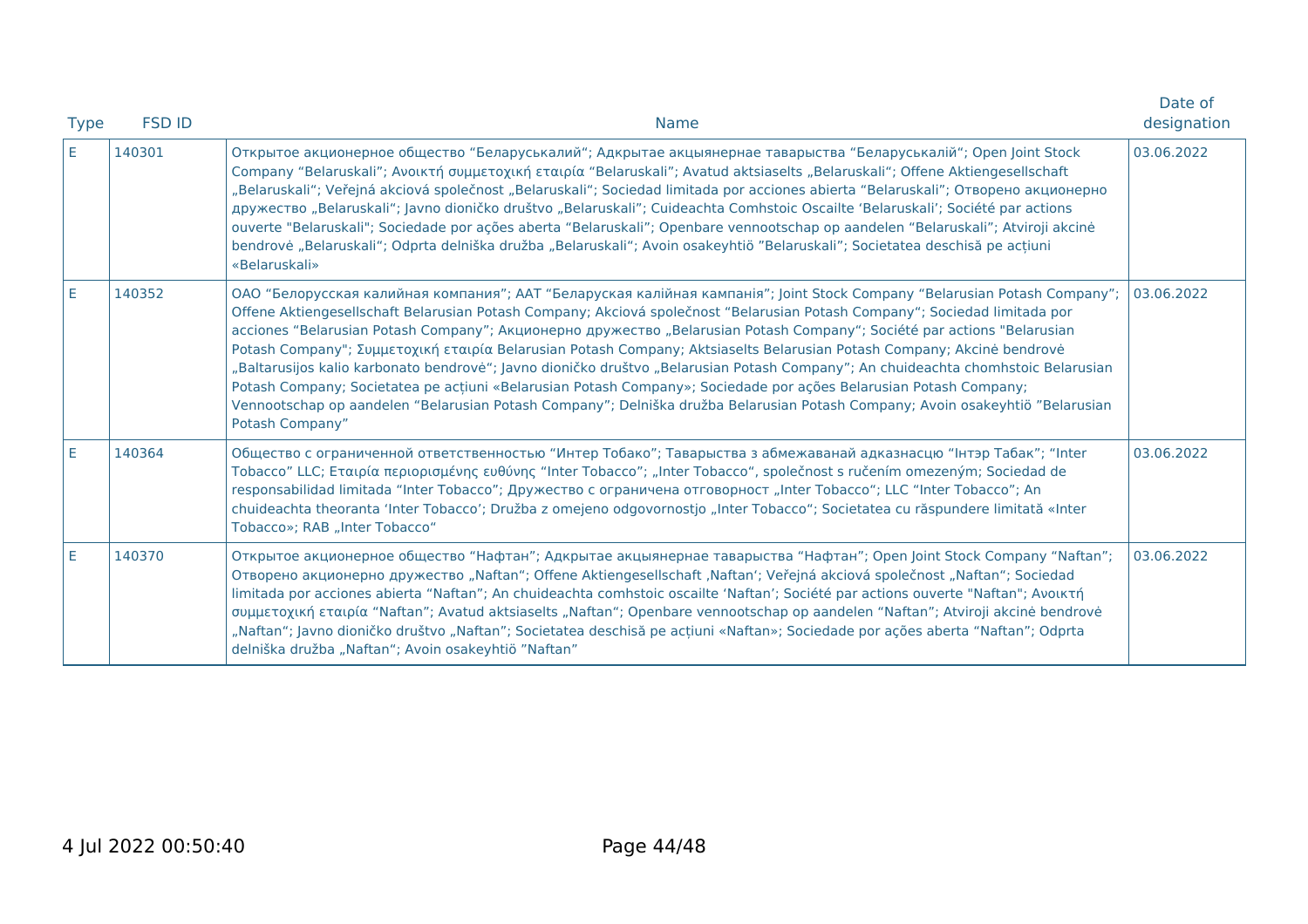| <b>FSD ID</b><br><b>Type</b><br><b>Name</b> |        | Date of<br>designation                                                                                                                                                                                                                                                                                                                                                                                                                                                                                                                                                                                                                                                                                                                                                                                                                                                                                                                                                                                                                                                                                                                                                                                                                                                                                                                                                                                                                                         |            |
|---------------------------------------------|--------|----------------------------------------------------------------------------------------------------------------------------------------------------------------------------------------------------------------------------------------------------------------------------------------------------------------------------------------------------------------------------------------------------------------------------------------------------------------------------------------------------------------------------------------------------------------------------------------------------------------------------------------------------------------------------------------------------------------------------------------------------------------------------------------------------------------------------------------------------------------------------------------------------------------------------------------------------------------------------------------------------------------------------------------------------------------------------------------------------------------------------------------------------------------------------------------------------------------------------------------------------------------------------------------------------------------------------------------------------------------------------------------------------------------------------------------------------------------|------------|
| E.                                          | 140376 | Открытое акционерное общество "Гродненская табачная фабрика Неман"; Адкрытае акцыянернае таварыства "Гродзенская<br>тытунёвая фабрыка Нёман"; Open Joint-Stock Company "Grodno Tobacco Factory Neman"; Отворено акционерно дружество<br>"Grodno Tobacco Factory Neman"; Avatud aktsiaselts "Grodno Tobacco Factory Neman"; Offene Aktiengesellschaft ,Grodno Tobacco<br>Factory Neman'; Veřejná akciová společnost "Grodno Tobacco Factory Neman"; Sociedad limitada por acciones abierta "Grodno<br>Tobacco Factory Neman"; Javno dioničko društvo "Grodno Tobacco Factory Neman"; An chuideachta comhstoic oscailte 'Grodno<br>Tobacco Factory Neman'; Société par actions ouverte "Grodno Tobacco Factory Neman"; Ανοικτή συμμετοχική εταιρία "Grodno<br>Tobacco Factory Neman"; Sociedade por ações aberta "Grodno Tobacco Factory Neman"; Openbare vennootschap op aandelen<br>"Grodno Tobacco Factory Neman"; Gardino tabako fabrikas "Neman"; Atviroji akcinė bendrovė "Grodno Tobacco Factory Neman";<br>Odprta delniška družba "Grodno Tobacco Factory Neman"; Avoin osakeyhtiö "Grodno Tobacco Factory Neman"; Societatea deschisă pe<br>acțiuni «Grodno Tobacco Factory Neman»                                                                                                                                                                                                                                                                      | 03.06.2022 |
| E                                           | 140382 | Республиканское унитарное предприятие "Белтаможсервис"; Рэспубліканскае унітарнае прадпрыемства "Белмытсэрвіс";<br>Beltamozhservice                                                                                                                                                                                                                                                                                                                                                                                                                                                                                                                                                                                                                                                                                                                                                                                                                                                                                                                                                                                                                                                                                                                                                                                                                                                                                                                            | 03.06.2022 |
| E                                           | 140388 | Открытое акционерное общество "Управляющая компания холдинга 'Белкоммунмаш'"; Адкрытае акцыянернае таварыства<br>"Кіруючая кампанія холдынгу 'Белкамунмаш'"; Open Joint Stock Company "Managing Company of Holding 'Belkommunmash'";<br>Société par actions ouverte "Managing Company of Holding "Belkommunmash""; Ανοικτή συμμετοχική εταιρία 'Managing Company of<br>Holding "Belkommunmash"'; Avatud aktsiaselts "Valdusühingu "Belkommunmash" haldajafirma"; Offene Aktiengesellschaft ,Managing<br>Company of Holding ,Belkommunmash"; Veřejná akciová společnost "Managing Company of Holding ,Belkommunmash"; Sociedad<br>limitada por acciones abierta "Managing Company of Holding Belkommunmash"; Отворено акционерно дружество "Managing<br>Company of Holding "Belkommunmash""; Holdingo "Belkommunmash" valdymo bendrovė; Atviroji akcinė bendrovė "Managing<br>Company of Holding "Belkommunmash""; Javno dioničko društvo "Managing Company of Holding ,Belkommunmash'"; An chuideachta<br>comhstoic oscailte "Managing Company of Holding 'Belkommunmash'"; Odprta delniška družba "Managing Company of Holding<br>,Belkommunmash"; Avoin osakeyhtiö "Managing Company of Holding 'Belkommunmash'"; Societatea deschisă pe acțiuni «Managing<br>Company of Holding "Belkommunmash"»; Sociedade por ações aberta "Managing Company of Holding 'Belkommunmash'"; Open<br>vennootschap op aandelen Beheermaatschappij van "Belkommunmash" Holding | 03.06.2022 |
| E                                           | 140394 | Нацыянальная дзяржаўная тэлерадыёкампанія Рэспублікі Беларусь / Белтэлерадыёкампанія; Национальная государственная<br>телерадиокомпания Республики Беларусь / Белтелерадиокомпания; Belteleradio Company / National State TV and Radio Company<br>of the Republic of Belarus; nacionalna državna radiotelevizija Republike Belorusije; compañía nacional de radiotelevisión pública de la<br>República de Bielorrusia; Εθνική Κρατική Τηλεόραση και Ραδιοφωνία της Δημοκρατίας της Λευκορωσίας; Valgevene Vabariigi riiklik<br>televisiooni- ja raadioringhäälingu ettevõte; Nationales staatliches Fernseh- und Hörfunkunternehmen der Republik Belarus; Státní<br>televizní a rozhlasová společnost Běloruské republiky; Società Belteleradio / società radiotelevisiva pubblica della Repubblica di<br>Bielorussia; Poduzeće Belteleradio / Nacionalna državna radiotelevizija Republike Bjelarusa; cuideachta stáit náisiúnta teilifíse agus<br>raidió Phoblacht na Bealarúise; compagnie nationale de télévision et de radio d'État de la République de Biélorussie; Empresa<br>Belteleradio/Empresa Nacional de Televisão e Rádio da República da Bielorrússia; nationale staatstelevisie- en -radio-omroep van de<br>Republiek Belarus; "Belteleradio bendrovė" / Baltarusijos Respublikos nacionalinė valstybinė televizijos ir radijo bendrovė; Societatea<br>Națională de Stat de Televiziune și Radio a Republicii Belarus                          | 03.06.2022 |
|                                             |        |                                                                                                                                                                                                                                                                                                                                                                                                                                                                                                                                                                                                                                                                                                                                                                                                                                                                                                                                                                                                                                                                                                                                                                                                                                                                                                                                                                                                                                                                |            |

4 Jul 2022 00:50:40 Page 45/48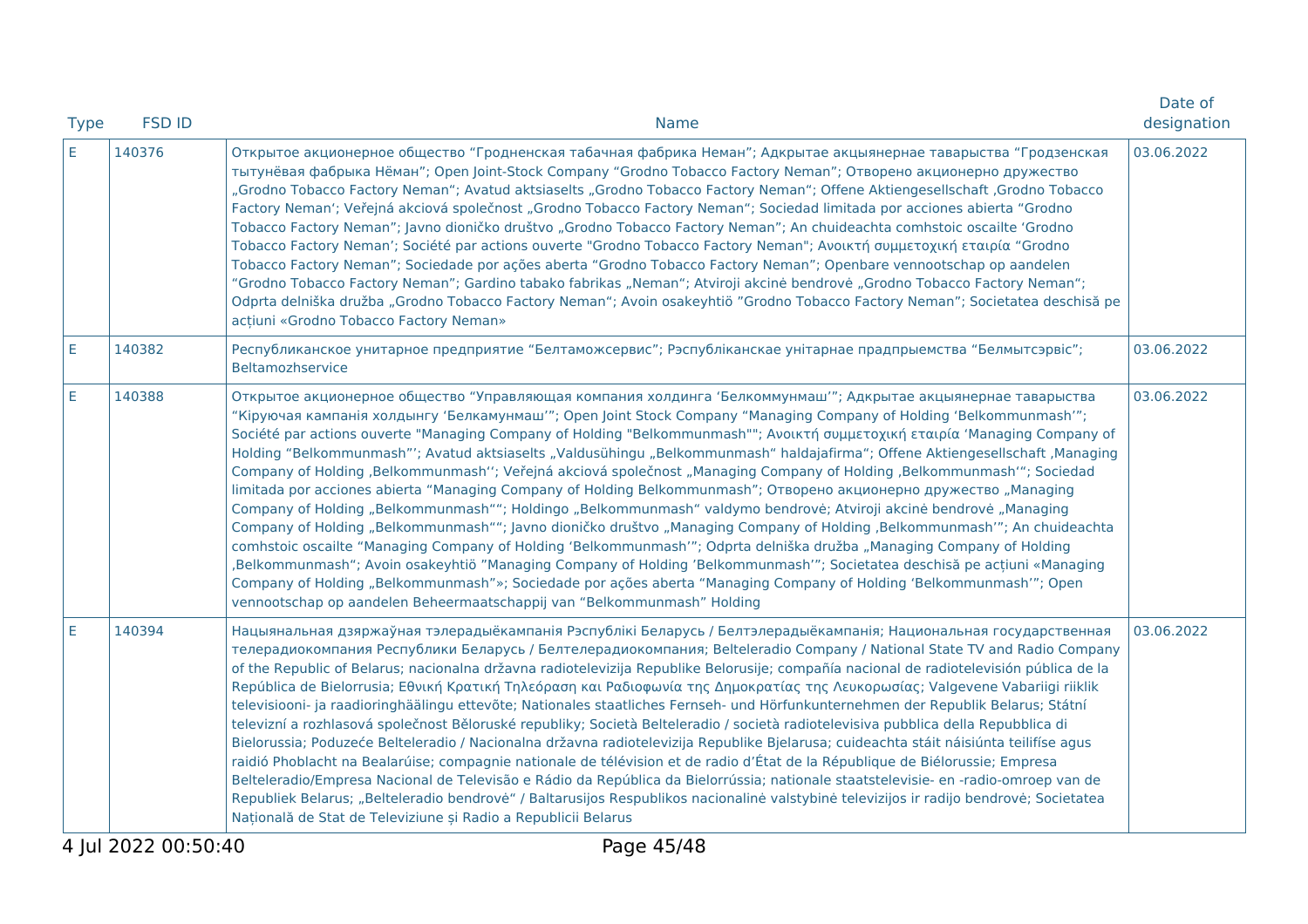| <b>Type</b> | SD ID- | <b>Name</b>                                                                                                                                                        | Date of<br>designation |
|-------------|--------|--------------------------------------------------------------------------------------------------------------------------------------------------------------------|------------------------|
|             | 141362 | Nikolaj DOLJA; Nikolaj Ivanovitj DOLJA; Mikalaj Ivanavitj DOLJA; Николай Иванович ДОЛЯ; Мікалай Іванавіч ДОЛЯ; Nikolai Ivanovich<br>DOLYA; Mikalai Ivanavich DOLIA | 03.06.2022             |



It is prohibited to export equipment which might be used for internal repression to Belarus. Related technical or financial assistance and services are also prohibited. Derogations subject to specific conditions exist for (a) biathlon rifles, ammunition and sights, and (b) small-calibre sporting rifles, small-calibre sporting pistols and ammunition

#### **Equipment which might be used for internal repression**



#### **Cement**

It is prohibited to import, purchase or transfer cement products, as listed in Annex XI of Regulation (EC) 765/2006, from Belarus. Related technical or financial assistance and brokering services are also prohibited.



#### **Iron and steel**

It is prohibited to import, purchase or transfer iron and steel products, as listed in Annex XII of Regulation (EC) 765/2006, from Belarus. Related technical or financial assistance and brokering services are also prohibited.

## **Machinery and electrical equipment**

It is prohibited to sell, supply, transfer or export machinery, as listed in Annex XIV of Regulation (EC) 765/2006, to any person or entity in Belarus or for use in Belarus. Related technical or financial assistance and brokering services are also prohibited.



### **Mineral products**

### 4 Jul 2022 00:50:40 Page 46/48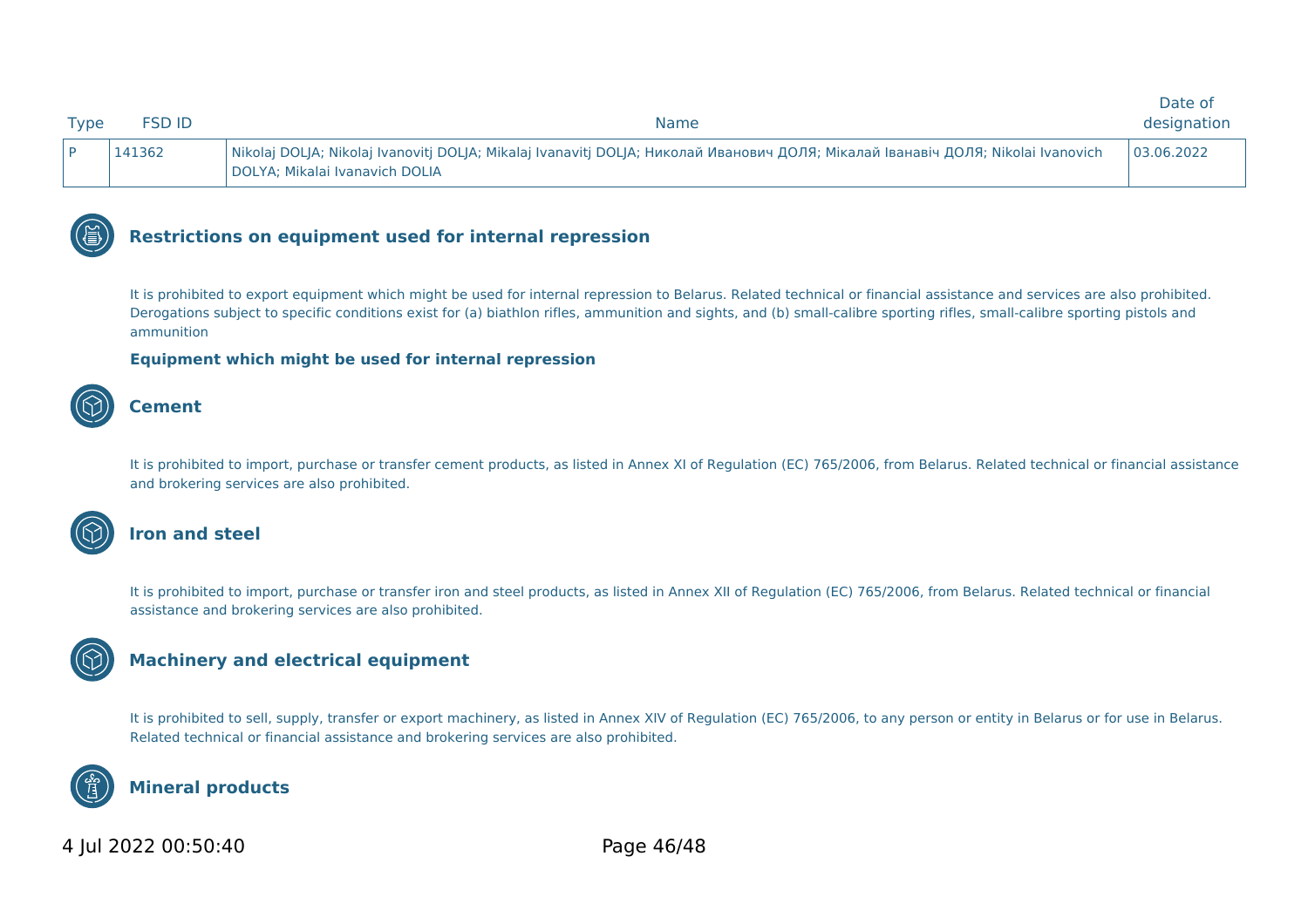It is prohibited to import, purchase or transfer mineral products, as listed in Annex VII of Regulation (EC) 765/2006, from Belarus. Related technical or financial assistance and brokering services are also prohibited.



#### **KCI)** Potassium chloride

It is prohibited to import, purchase or transfer potassium chloride ("potash") products, as listed in Annex VIII of Regulation (EC) 765/2006, from Belarus.



### **Rubber**

It is prohibited to import, purchase or transfer rubber products, as listed in Annex XIII of Regulation (EC) 765/2006, from Belarus. Related technical or financial assistance and brokering services are also prohibited.

## **Telecommunications equipment**

It is prohibited to sell, supply, transfer or export equipment, technology or software intended primarily for use in the monitoring or interception by the regime of Belarus of the internet and of telephone communications on mobile or fixed networks in Belarus as listed in Annex IV of Regulation (EC) 765/2006. It is also prohibited to provide telecommunication or internal monitoring or interception services and related financial and technical assistance.



#### **Tobacco**

It is prohibited to sell, supply, transfer or export goods used for the production or manufacturing of tobacco products, as listed in Annex VI of Regulation (EC) 765/2006, in Belarus.



#### It is prohibited to import, purchase or transfer wood products, as listed in Annex X of Regulation (EC) 765/2006, from Belarus. Related technical or financial assistance and brokering services are also prohibited.

## Legal acts

4 Jul 2022 00:50:40 Page 47/48

**Wood**